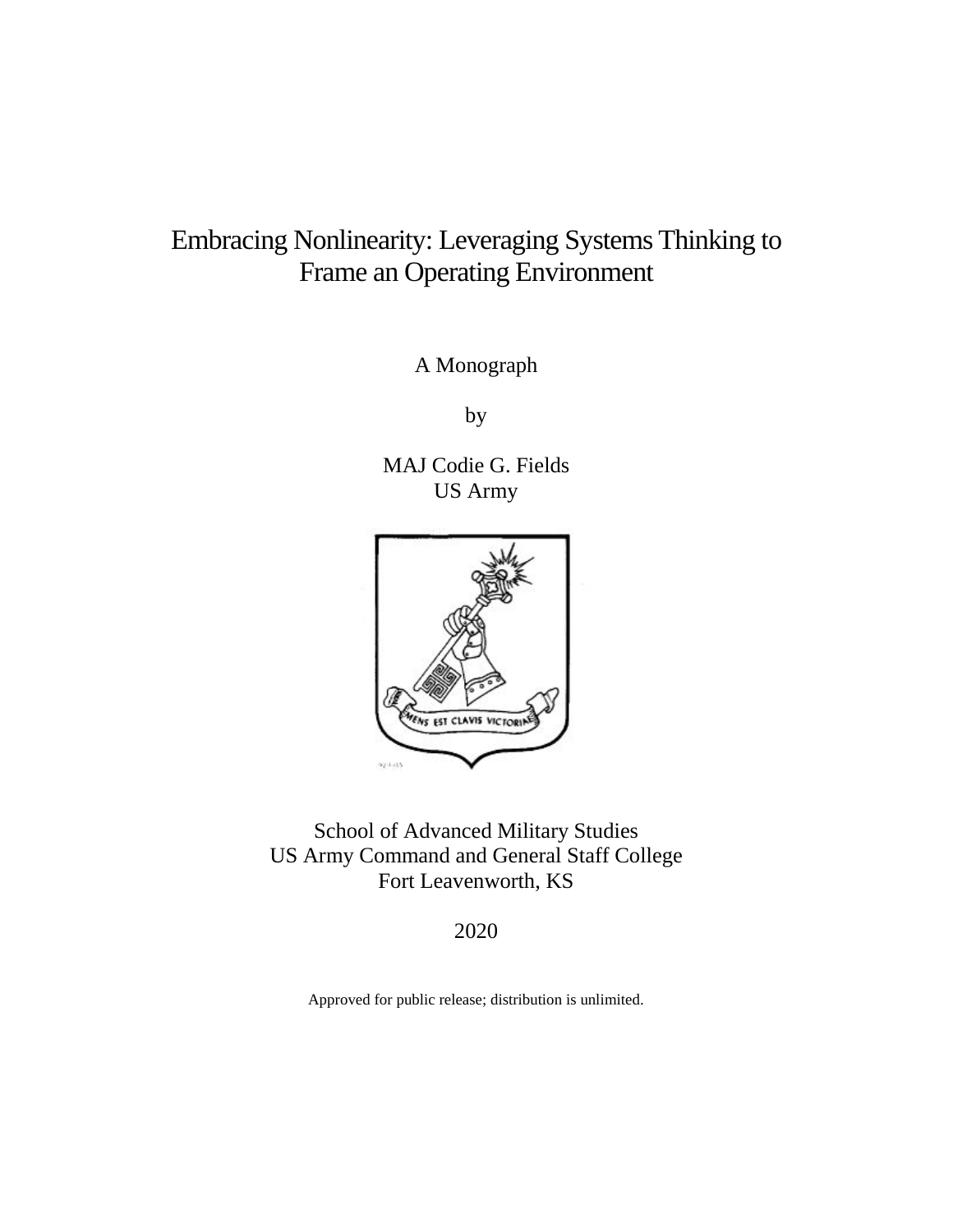## **REPORT DOCUMENTATION PAGE**

*Form Approved*

*OMB No. 0704-0188*

Public reporting burden for this collection of information is estimated to average 1 hour per response, including the time for reviewing instructions, searching existing data<br>sources, gathering and maintaining the data nee aspect of this collection of information, including suggestions for reducing this burden to Department of Defense, Washington Headquarters Services, Directorate for Information Operations and Reports (0704-0188), 1215 Jefferson Davis Highway, Suite 1204, Arlington, VA 22202-4302. Respondents should be aware that notwithstanding<br>any other provision of law, no person shall be subject number. **PLEASE DO NOT RETURN YOUR FORM TO THE ABOVE ADDRESS. 1. REPORT DATE** *(DD-MM-YYYY)* 21-05-2020 **2. REPORT TYPE** Monograph **3. DATES COVERED** *(From - To)* JUN 2019 – MAY 2020 **4. TITLE AND SUBTITLE** Embracing Nonlinearity: Leveraging Systems Thinking to Frame an Operating Environment. **5a. CONTRACT NUMBER 5b. GRANT NUMBER 5c. PROGRAM ELEMENT NUMBER 6. AUTHOR(S)** Codie G. Fields, MAJ, US Army **5d. PROJECT NUMBER 5e. TASK NUMBER 5f. WORK UNIT NUMBER 7. PERFORMING ORGANIZATION NAME(S) AND ADDRESS(ES)** U.S. Army Advanced Military Studies Program ATTN: ATZL-SWD-GD Fort Leavenworth, KS 66027-2301 **8. PERFORMING ORG REPORT NUMBER 9. SPONSORING / MONITORING AGENCY NAME(S) AND ADDRESS(ES)** Advanced Military Studies Program **10. SPONSOR/MONITOR'S ACRONYM(S) 11. SPONSOR/MONITOR'S REPORT NUMBER(S) 12. DISTRIBUTION / AVAILABILITY STATEMENT** Approved for Public Release; Distribution is Unlimited **13. SUPPLEMENTARY NOTES 14. ABSTRACT** Despite the United States' military's power, it has struggled to achieve objectives with lasting meaning during the wars in Iraq, Afghanistan, and Syria. This has caused some national security experts to wonder if the United States has a strategy problem. Critics of United States foreign policy in the Middle East argue that the strategies executed in the region lack coherence. However, the problem with American strategy in the Middle East is not the policy aims exclusively. Instead, it is indicative of a problem regarding how the United States thinks about understanding the Operating Environment (OE) and how it applies that flawed understanding during war. Drawing from recent experiences and through an acceptance that future wars will predominantly not be linear endeavors, the US military should consider re-orienting the enterprise towards an approach that takes into account the holistic complexity found in a given operating environment. Systems thinking offers this alternative approach. This method emphasizes acquiring situational awareness to describe the OE using a nonlinear mental methodology instead of the linear processes found in doctrine such as Political, Military, Economic, Social, Information, Infrastructure (PMESII), and the Center of Gravity (COG) analyses. This approach focuses on thinking about understanding in a manner that will aid in generating more effective versions of military strategy and operational art. **15. SUBJECT TERMS** Operating Environment, Nonlinearity, Linearity, Systems Thinking, PMESII, COG Analysis, Iraq **16. SECURITY CLASSIFICATION OF: 17. LIMITATION OF ABSTRACT 18. NUMBER OF PAGES 19a. NAME OF RESPONSIBLE PERSON** MAJ Codie G. Fields **a. REPORT b. ABSTRACT c. THIS PAGE 19b. PHONE NUMBER** *(include area code***)**  (U) (U) (U) (U) 53 **Standard Form 298 (Rev. 8-98) Prescribed by ANSI Std. Z39.18**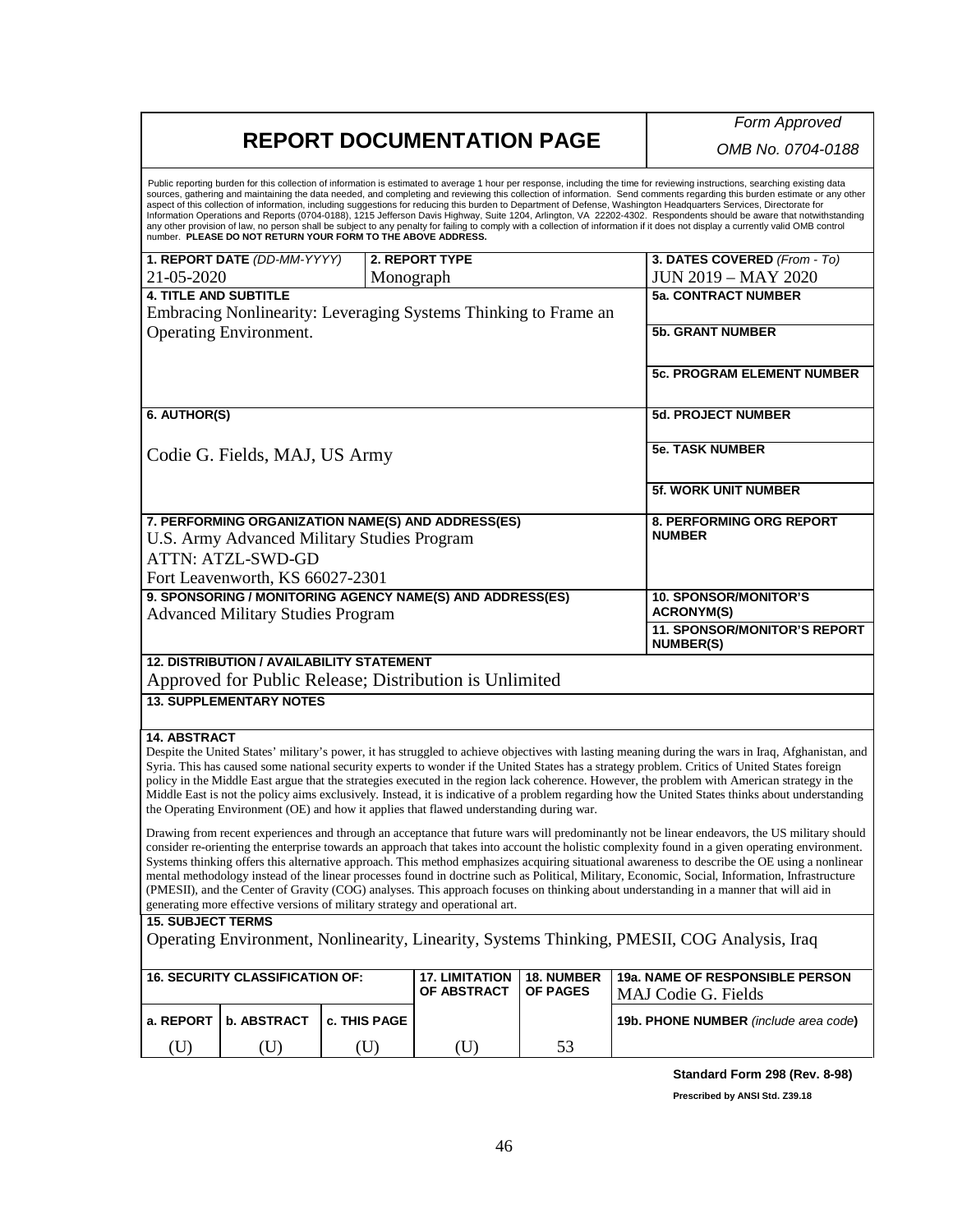## Monograph Approval Page

Name of Candidate: MAJ Codie G. Fields

Monograph Title: Embracing Nonlinearity: Leveraging Systems Thinking to Frame an Operating Environment.

Approved by:

| Alice Butler-Smith, PhD                | , Monograph Director                            |
|----------------------------------------|-------------------------------------------------|
|                                        |                                                 |
| Barton Johnke, COL                     | , Seminar Leader                                |
|                                        |                                                 |
| Brian A. Payne, COL                    | , Director, School of Advanced Military Studies |
|                                        |                                                 |
| Accepted this 21st day of May 2020 by: |                                                 |

\_\_\_\_\_\_\_\_\_\_\_\_\_\_\_\_\_\_\_\_\_\_\_\_\_\_\_\_\_\_\_\_\_\_, Acting Director, Office of Degree Programs Prisco R. Hernandez, PhD

The opinions and conclusions expressed herein are those of the student author and do not necessarily represent the views of the US Army Command and General Staff College or any other government agency. (References to this study should include the foregoing statement.)

Fair use determination or copyright permission has been obtained for the inclusion of pictures, maps, graphics, and any other works incorporated into this manuscript. A work of the US government is not subject to copyright, however further publication or sale of copyrighted images is not permissible.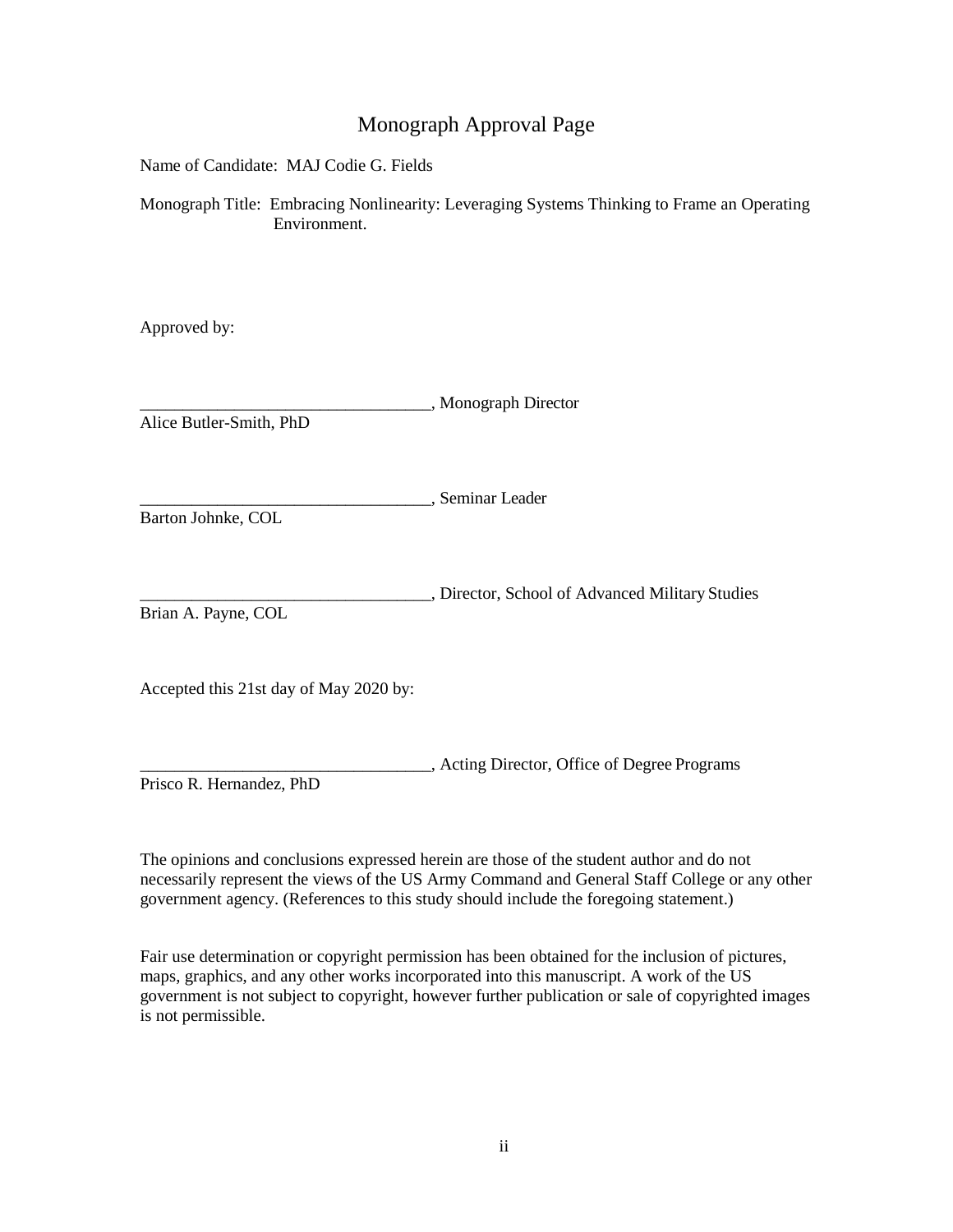### Abstract

Embracing Nonlinearity: Leveraging Systems Thinking to Frame an Operating Environment, by MAJ Codie G. Fields, 53 pages.

Despite the United States' military's power, it has struggled to achieve objectives with lasting meaning during the wars in Iraq, Afghanistan, and Syria. This has caused some national security experts to wonder if the United States has a strategy problem. Critics of United States foreign policy in the Middle East argue that the strategies executed in the region lack coherence. However, the problem with American strategy in the Middle East is not the policy aims exclusively. Instead, it is indicative of a problem regarding how the United States thinks about understanding the Operating Environment (OE) and how it applies that flawed understanding during war.

Drawing from recent experiences and through an acceptance that future wars will predominantly not be linear endeavors, the US military should consider re-orienting the enterprise towards an approach that takes into account the holistic complexity found in a given operating environment. Systems thinking offers this alternative approach. This method emphasizes acquiring situational awareness to describe the OE using a nonlinear mental methodology instead of the linear processes found in doctrine such as Political, Military, Economic, Social, Information, Infrastructure (PMESII), and the Center of Gravity (COG) analyses. This approach focuses on thinking about understanding in a manner that will aid in generating more effective versions of military strategy and operational art.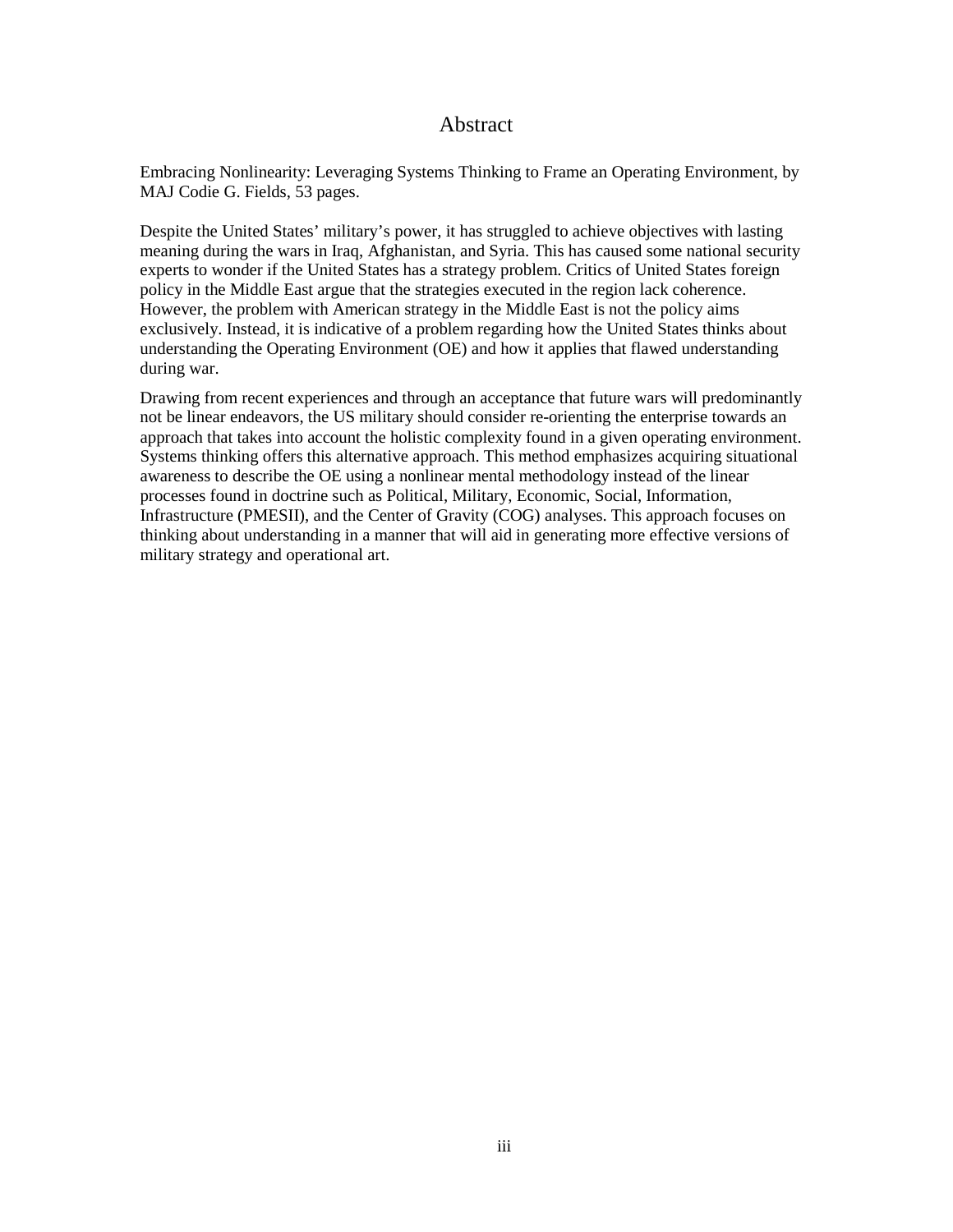## Contents

| $Conclusion. \dots 33$ |  |
|------------------------|--|
|                        |  |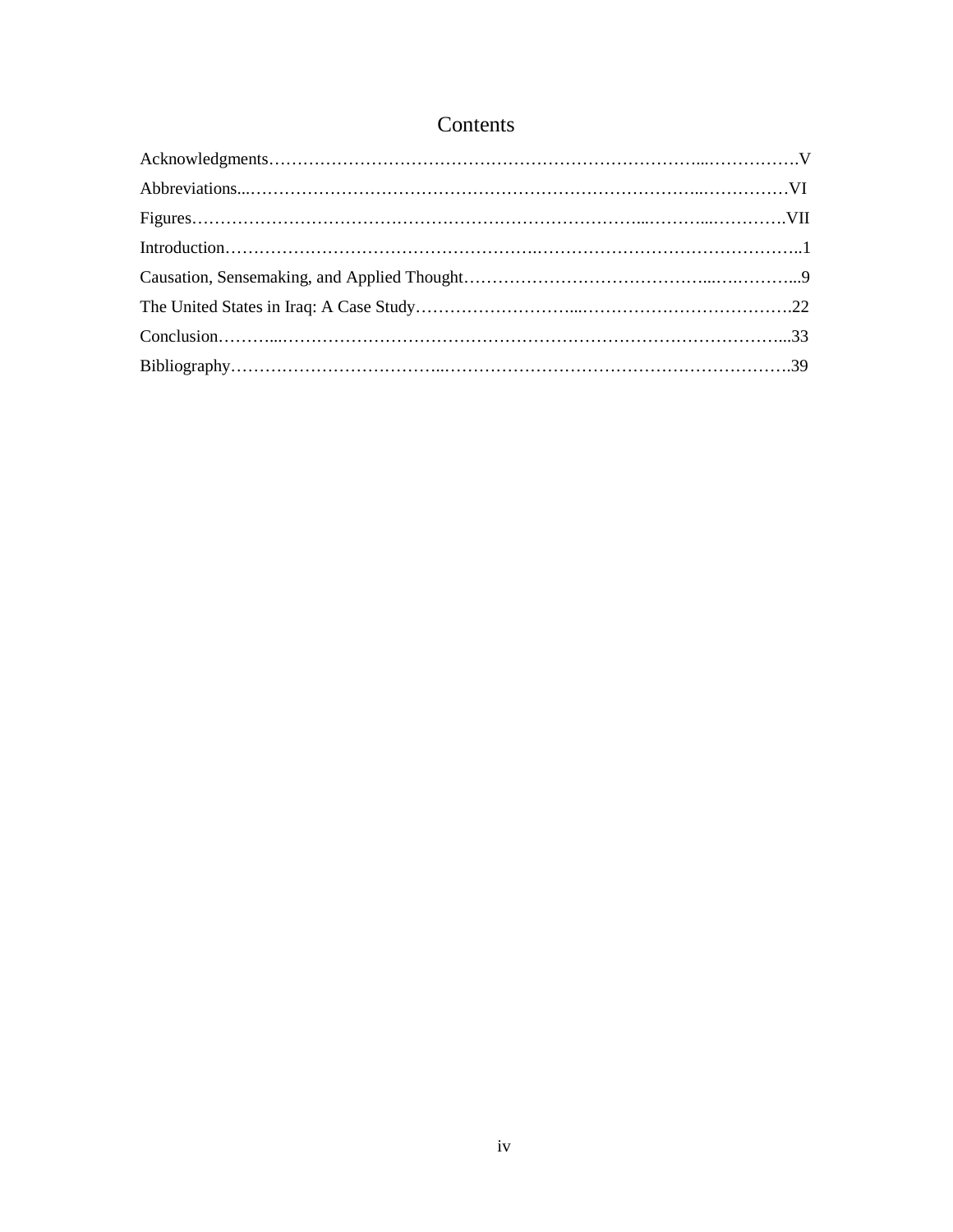## Acknowledgements

I am incredibly grateful to my monograph director, Dr. Alice Butler-Smith, for guiding me through this process and opening my eyes to seeing the world in a new way. Additionally, I owe thanks to my Seminar leader, Colonel Barton Johnke, for keeping me on schedule and providing valuable feedback throughout the writing process. Thank you to Dr. Matthew Muehlbauer for putting me in touch with Dr. Peter Mansoor who provided first hand accounts of the planning that occurred prior to the surge in Iraq. The information provided was not readily available on the shelf of any library and proved instrumental in my research. Finally, thank you to my wife, Tara, and our four children. Without your love, support, and encouragement this would not have been possible.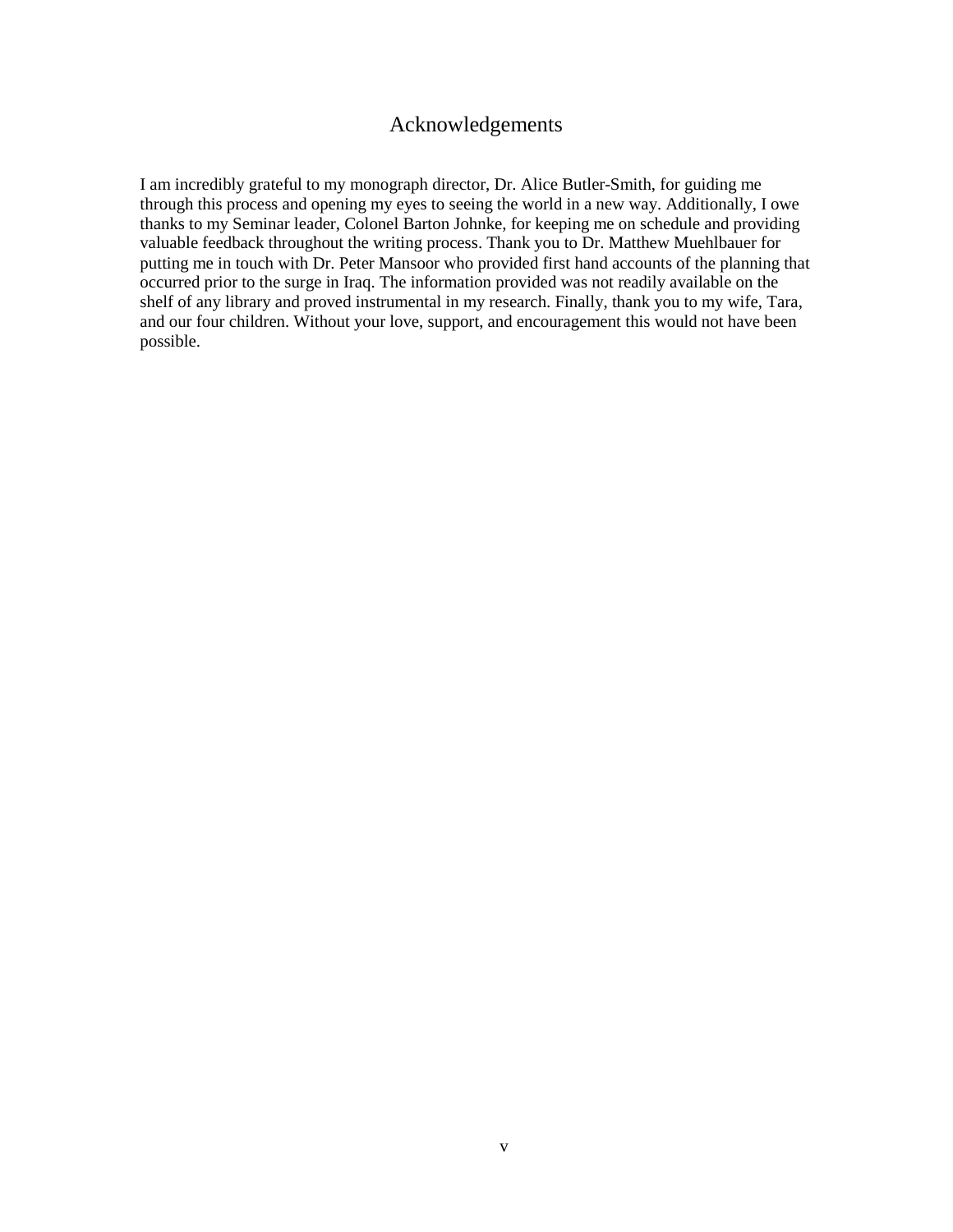## Abbreviations

| CC            | <b>Critical Capability</b>                                         |
|---------------|--------------------------------------------------------------------|
| COG           | Center of Gravity                                                  |
| <b>COIN</b>   | Counter-Insurgency                                                 |
| CR            | <b>Critical Requirement</b>                                        |
| <b>CV</b>     | Critical Vulnerability                                             |
| <b>DSRP</b>   | Distinctions, Systems, Relationships, Perspectives                 |
| JP            | Joint Publication                                                  |
| <b>LSCO</b>   | Large Scale Combat Operations                                      |
| <b>OE</b>     | <b>Operating Environment</b>                                       |
| <b>PMESII</b> | Political, Military, Economic, Social, Information, Infrastructure |
| <b>WMD</b>    | <b>Weapons of Mass Destruction</b>                                 |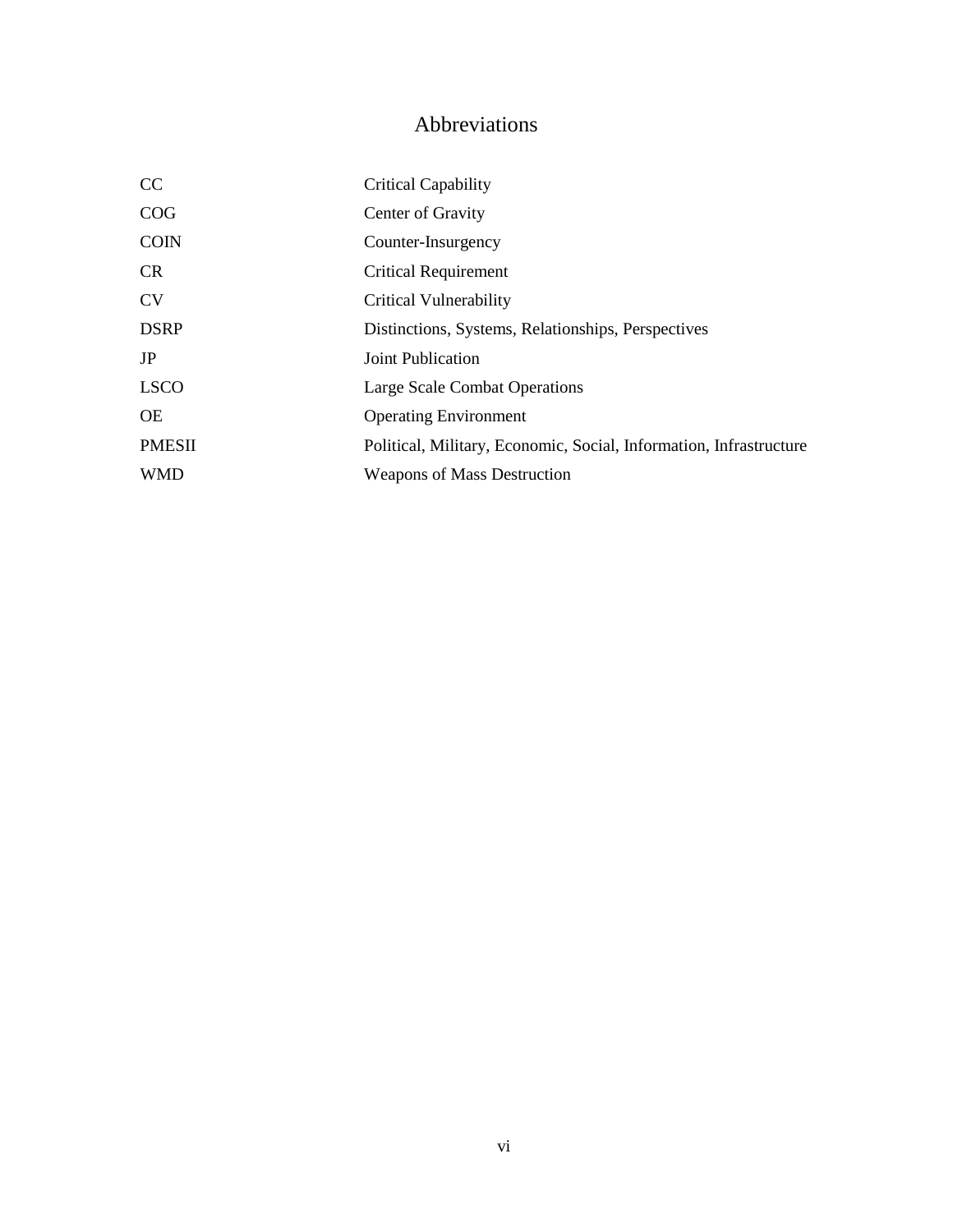# Figures

| Figure 2. Cross-Walking Distinctions, Systems, and Relationships to Understanding |  |
|-----------------------------------------------------------------------------------|--|
|                                                                                   |  |
|                                                                                   |  |
|                                                                                   |  |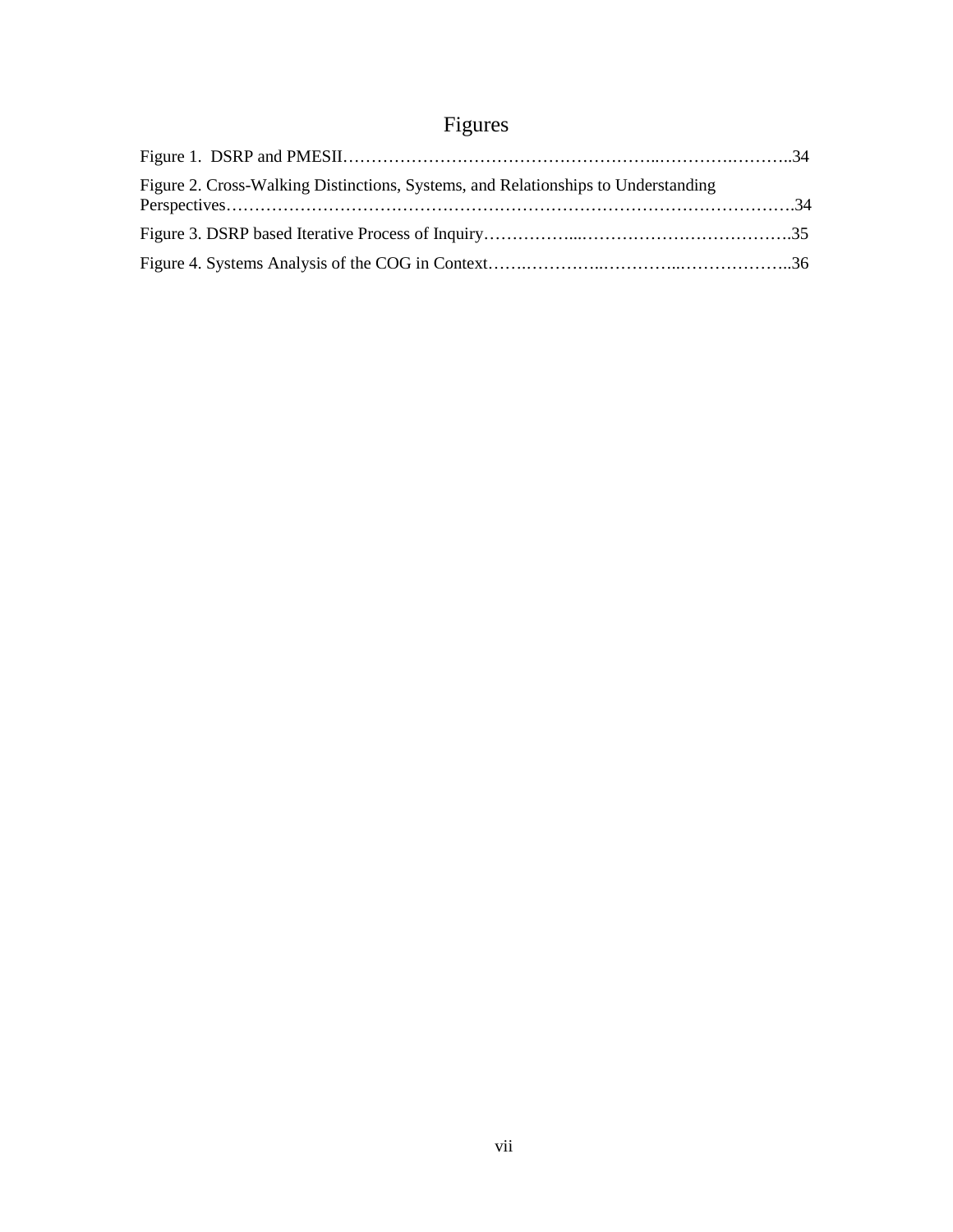#### Section One: Introduction

The United States has often found itself directly involved in the affairs of the Middle East since the conclusion of the Second World War. Reasons for this involvement vary, but there is no doubt that the region is of significant interest to the United States. These interests include those of the world economy, global security, and the strategic access enforced by the United States and further promised to the world. Yet, despite the United States' wealth and power, it has often struggled at times to achieve its policy aims in the region. These struggles to achieve objectives with lasting meaning during operations in Iraq, Afghanistan, and Syria have caused some national security experts to question whether the United States has a strategy problem.<sup>1</sup> Critics of United States foreign policy in the Middle East argue that the strategies being executed in the region lack coherence.<sup>2</sup> However, the problem with American strategy in the Middle East is not ambiguous policy aims exclusively. Instead, it is primarily a problem with the manner in which the military equips planners to understand the Operating Environment (OE) using existing doctrine.

Since 2001, United States operations in the Middle East have led to mixed outcomes at best for American policy makers and military practitioners. This is in part because of a recognition by adversaries of the United States regarding the conventional superiority of the American military and its overwhelming capability and capacity. Subsequently, adversaries of the United States in Iraq, many in the form of trans-national terrorist groups, have adopted asymmetric approaches and indirect means of fighting American forces. The US military is now a victim of its own technological overmatch as adaptive enemies seek means of fighting that exploit how Americans think about warfare. Acceptance of this nonlinear approach as the new formula

<sup>1</sup> David Axe, "The U.S. Military Has a Big Problem: It Can't Win Wars," *The National Interest*, June 7, 2019, accessed December 5, 2019, https://nationalinterest.org/blog/buzz/usmilitary-has-big-problem-it-cant-win-wars-61452.

<sup>&</sup>lt;sup>2</sup> Daniel Depetris, "Does the US Actually Have a Coherent Foreign Policy in the Middle East?" *Washington Examiner* (October 23, 2018) accessed December 2, 2019, https://www.washingtonexaminer.com/opinion/does-the-us-actually-have-a-coherentforeign-policy-in-the-middle-east.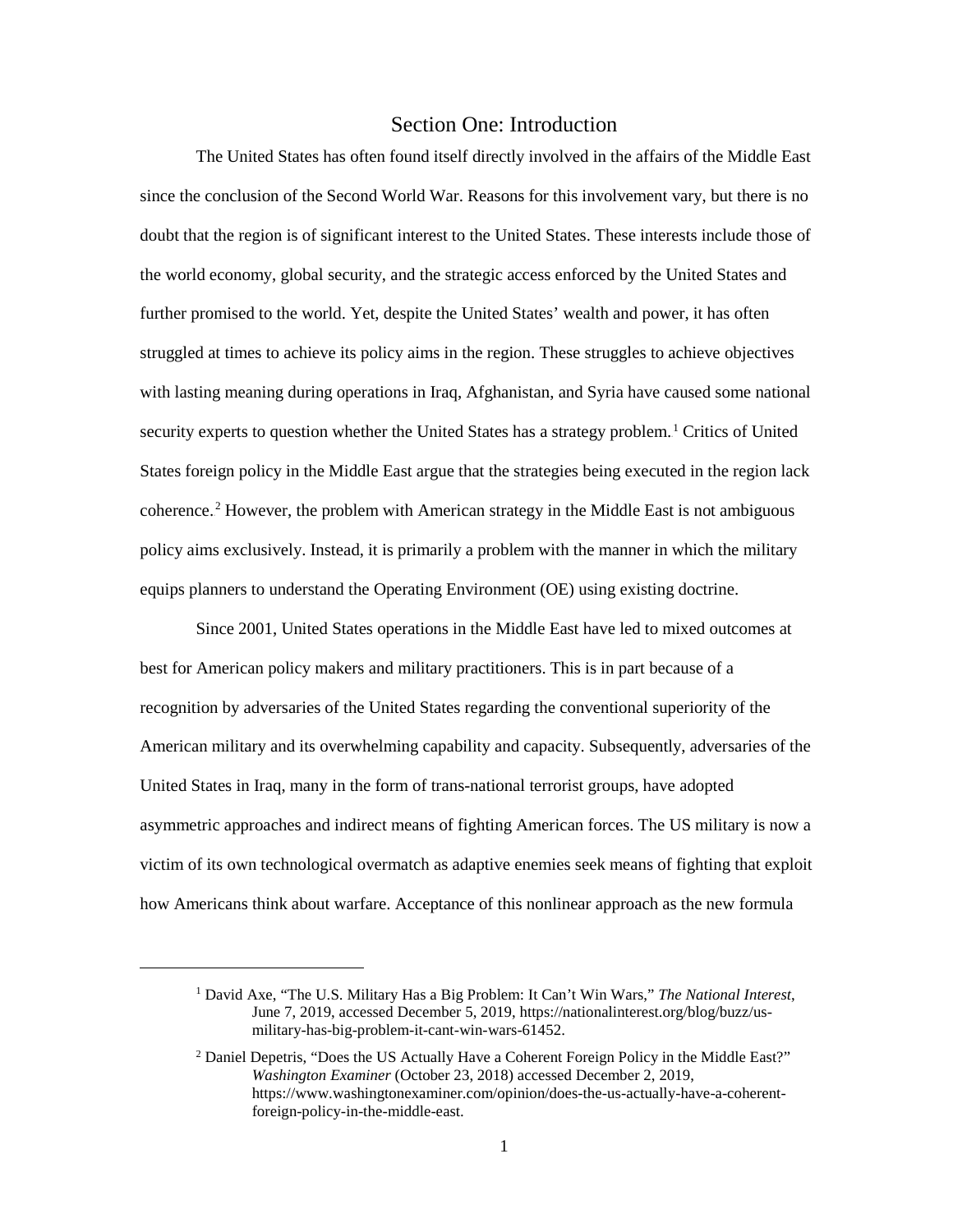for waging war against the United States ought to be the new expectation of planners moving forward. In turn, the US military should not expect another conventional operation like the Gulf War to be the norm. Instead, it will need to draw from recent experiences and accept that future wars will likely not be linear confrontations and re-orient the enterprise towards an approach that takes into account the complexity found in the OE. Additionally, this approach acknowledges the futility of isolating variables utilizing linear processes when the world is fundamentally complex in its nature. Acceptance of this point may finally result in a shift in military thought that will aid in generating more effective military strategy and operational art.

In this paper, the author will examine systems thinking as a construct for understanding an OE and compare this with the linear approaches found in US military doctrine. Furthermore, this essay links this examination to the question of why the US military has struggled in recent history to achieve objectives in the Middle East with lasting meaning. The author suggests that it is due to the manner in which the American military at large thinks about understanding the contemporary operating environment and its role within it. Systems thinking offers an alternative approach to understanding the OE for the purpose of the formulation of military strategy and operational art. This method is effective because it emphasizes holistic sensemaking to describe the OE using a nonlinear mental methodology instead of the linear processes found in doctrine such as Political, Military, Economic, Social, Information, Infrastructure (PMESII) and the Center of Gravity (COG) analyses which feint understanding through attempts to distill complexity into symmetric and reductionists constructs.

Gaining understanding of a given OE should occur before, and inform, the formulation of military strategy and its subsequent application, operational art.<sup>3</sup> This allows the military to apply its operations effectively within the context of the OE. Without this situational awareness,

<sup>3</sup> US Department of Defense. Joint Doctrine Note (JDN) 1–18, *Strategy* (Washington, DC: Government Printing Office, 2018), II-1.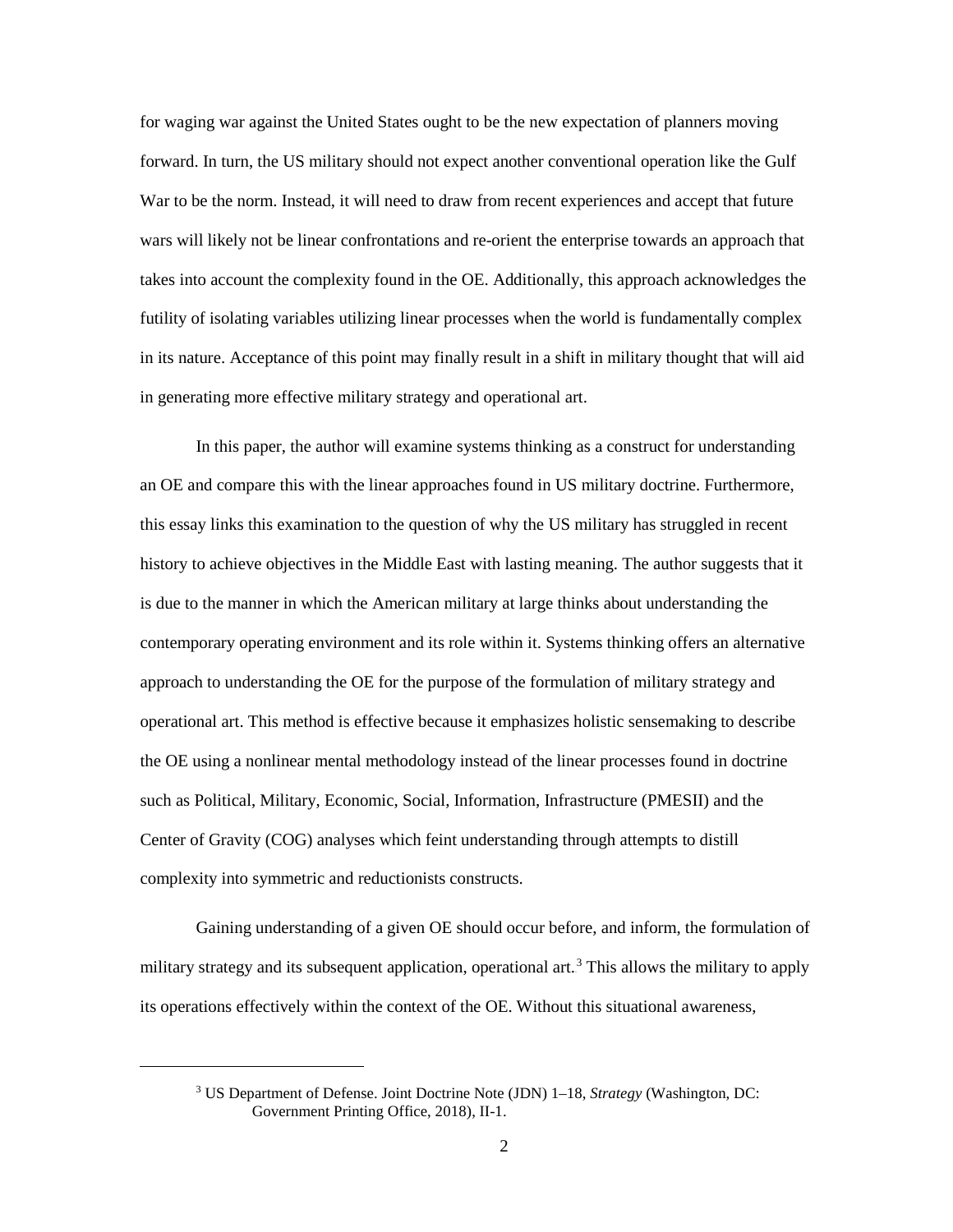strategy and operational art lack relevance. At times, nations preparing for war fail to accurately conceptualize the complex realities on the ground due to their own biases and the use of flawed processes. The United States is no exception. For example, it failed to understand the complexity and nuance at play in the Middle East leading up the invasion of Iraq. American efforts to overthrow the regime of Saddam Hussein have arguably benefitted Iran more than Iraq. The vacuum created resulted in Iraq becoming a platform from which Iran projects power into the rest of the region.<sup>4</sup> Thus, the United States would be well suited to acknowledge that the Middle East has a rich history and is composed of diverse demographics with competing interests and unique relationships. These demographics and relationships form a social fabric predicated on a delicate and ever shifting balance that defines the interconnectedness of its actors. Unfortunately, this description contrasts with the United States' perspectives on the role of nation states as the single most important actors in a region.<sup>5</sup>

This monograph includes four sections. The first section consists of the introduction accompanied by a literature review and methodology. The literature review presents the author's journey into the origins of systems theory, linear thinking and processes, and their influence on military doctrine. The methodology will then present the approach used to draw conclusions from the research into a coherent argument on the utility of systems thinking for framing and explaining the dynamics of an OE and the potential it creates for the formulation of military strategy and operational art. The second section provides an in depth look at linear thinking and systems thinking and some of their manifestations in the military profession. In this section the author expands on the linear and nonlinear concepts that influence military sensemaking in order to draw attention to how each are used and misused. The contents of the third section will briefly

<sup>4</sup> Beth L. Bailey and Richard H. Immerman, eds., *Understanding the U.S. Wars in Iraq and Afghanistan* (New York: New York University Press, 2015), 22.

<sup>5</sup> Samuel Tadros. "U.S. Middle East Strategy," *The Caravan*. (Palo Alto: Hoover Institution, March 28, 2019) accessed December 2, 2019, https://www.hoover.org/research/us-middle-eaststrategy.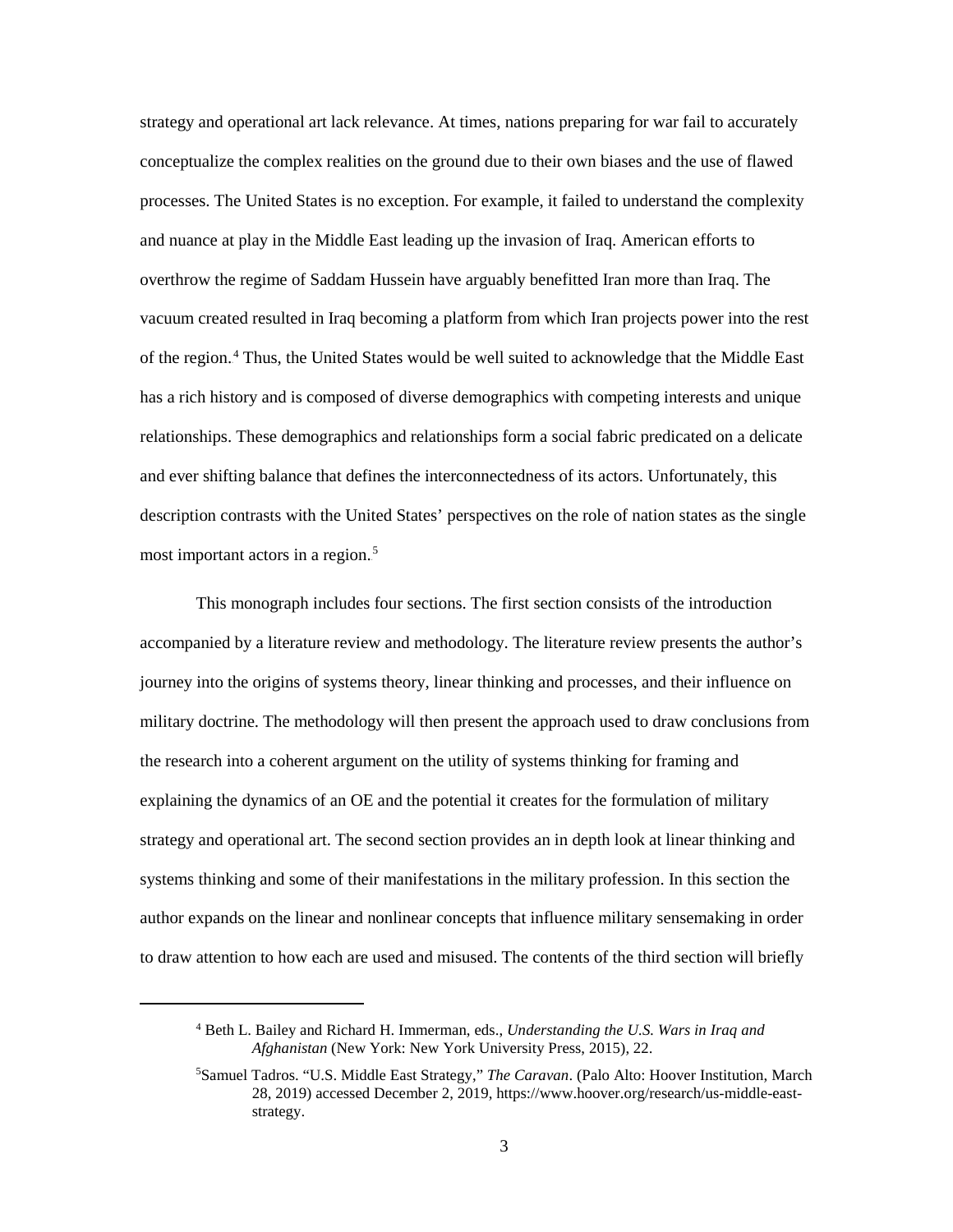introduce the case study used as the back drop for this paper, the Iraq war. Here, the United States' war in Iraq provides context and analysis of the application of linear processes versus systems thinking in the next section. This section then examines how the United States defined the OE in Iraq and surveys the effectiveness of the approaches used. Further illuminating the problem discussed in the introduction by showing the adverse effects of flawed sensemaking on the execution of military strategy and operational art. The final section concludes this monograph and explores the relevance of the research in explaining the OE by recommending approaches for systems thinking based sensemaking and discussing the implications for the US military moving forward.

This research seeks to identify how the use of systems thinking could provide better functional explanations of a nonlinear OE. Specifically, the author's study was focused on the utility of systems thinking in comparison to the use of linear constructs such as PMESII and the COG analyses. Military planners, leaders, and practitioners face increasingly complex circumstances in the operational spaces where armed conflict occurs, but sometimes do not use all of the cognitive tools at their disposal. Has doctrine equipped them correctly? The research represented in this monograph suggests that it has not in all cases and seeks to deliver another option for the modern-day planner. It builds on the work of existing systems theorists to identify a mental model that accounts for context, character, and holism can lead to the lasting and meaningful strategic advantages described by Dolman.<sup>6</sup> Furthermore, it seeks to discover if systems thinking could have offered better outcomes for the United States with regards to the ongoing war in Iraq.

There is no shortage of relevant works on systems theory and its unique relevance. Dr. Ludwig von Bertalanaffy first popularized the utility of general systems theory and its use as a

<sup>6</sup> Everett C Dolman. *Pure Strategy: Power and Principle in the Space and Information Age* (London; New York: Frank Cass, 2005), 5.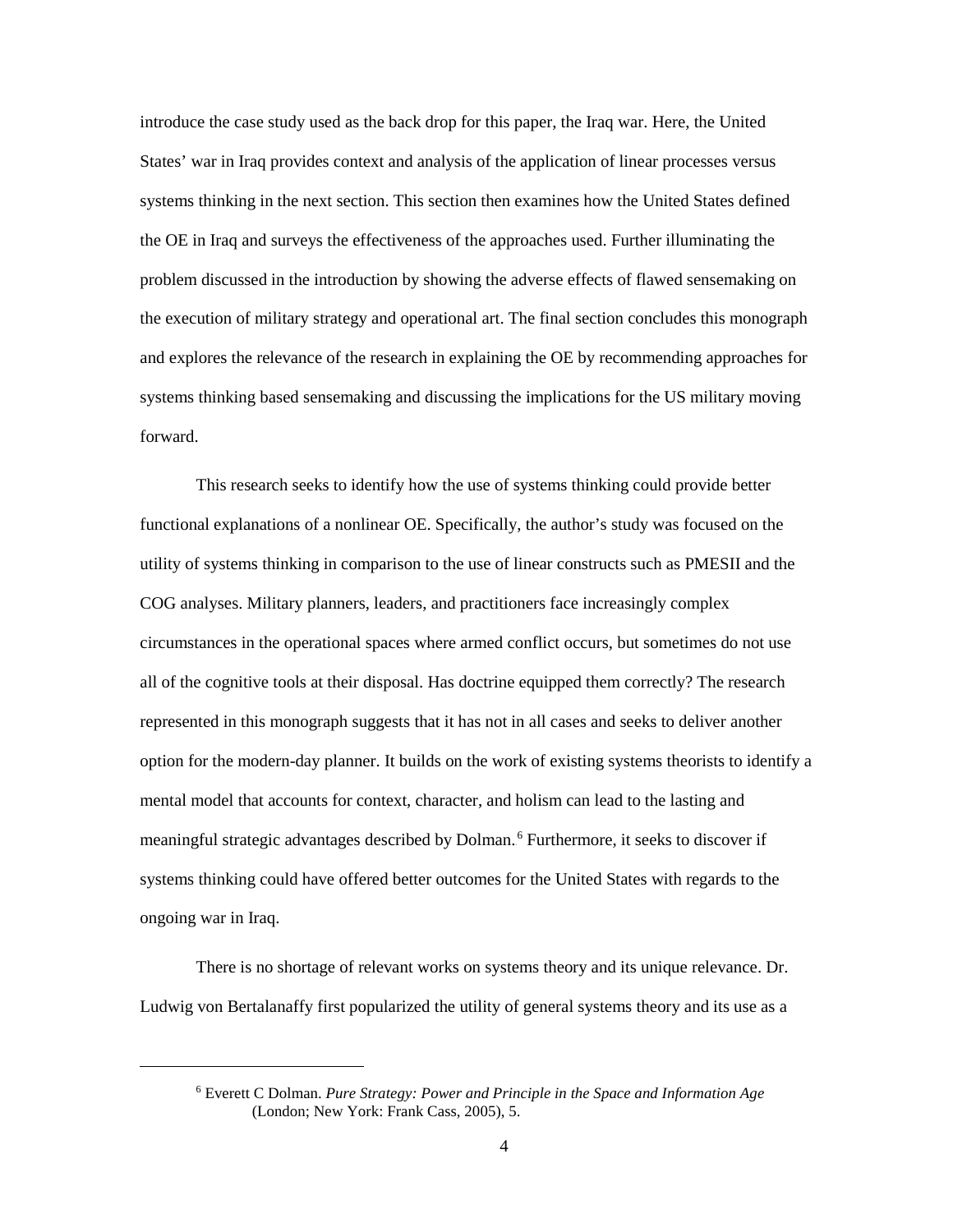multi-disciplinary tool through his integral offering *General System Theory: Foundations,*  Development, Application.<sup>7</sup> This point illuminates the complexity of a given variable and its inter-connectedness to other variables and the inherent futility in isolating said variables in the hope of predicting cause and effect. This point is critical for applying systems theory in the form of systems thinking to sense making of a given problem; or in the case of this monograph describing a complex OE. The most complex and impactful variable to discern remains human beings. People can be large to contributors to the level of complexity in a given social system and play significant roles in armed conflict. Downplayed by the military's recent movement towards Large Scale Combat Operations (LSCO), humans make up the social fabric at all levels of war. People fight, plan, and make decisions and these actions require an understanding of motives. Here, Dr. Jamshid Gharajedaghi's theories on systems thinking and his iterative process of inquiry proved helpful in developing an understanding of the roles played by social systems and interdependency, self-organization, choice, and these factors contribute to sensemaking in context.<sup>8</sup>

The consolidated works of John Boyd serve as the connective tissue between systems theory, strategy, and warfare. The lessons provided by Boyd demonstrate the inherent nonlinearity of war and underscore the challenges that the United States faces in unconventional conflicts. His writings pair well with Clausewitz due to his acknowledgment that war is inherently a human endeavor.<sup>9</sup> Boyd's own trinity of "people first, ideas second, and things third" intended to drive planners and decision makers towards a better understanding of an adversary

<sup>7</sup> Ludwig von Bertalanffy. *General System Theory: Foundations, Development, Applications* (Penguin University Books. Harmondsworth: Penguin, 1973).

<sup>8</sup> Jamshid Gharajedaghi. *Systems Thinking: Managing Chaos and Complexity: A Platform for Designing Business Architecture*, 3rd ed. (Burlington, MA: Morgan Kaufmann, 2011), 90.

<sup>9</sup> John Boyd, and Grant Tedrick Hammond. *A Discourse on Winning and Losing (*Air University (US) and Press, 2018), 9.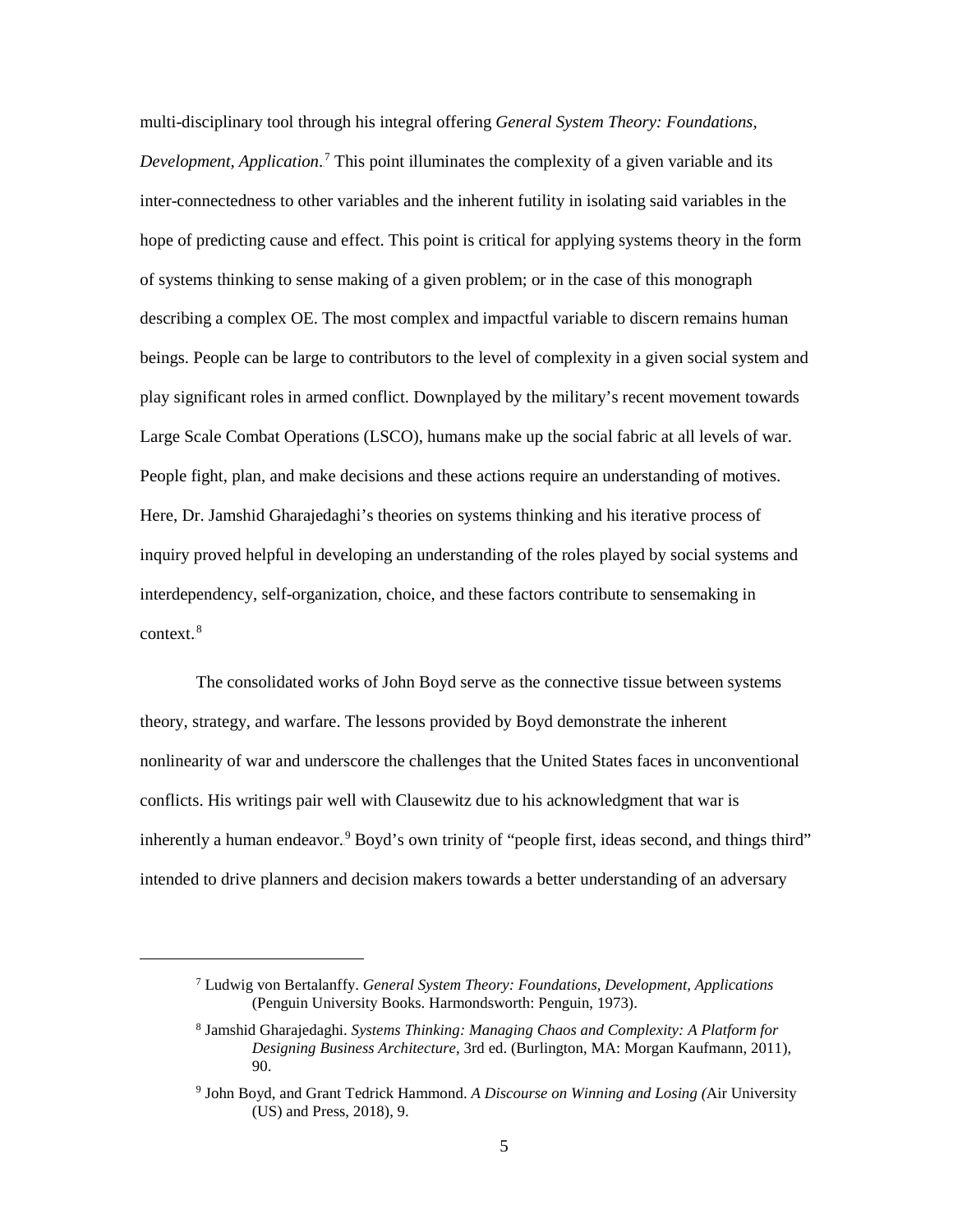and the environment.<sup>10</sup> However, it appeared to get only a small consideration during the Iraq war and seems to play an even smaller role as the enterprise pivots towards LSCO. In fact, as Boyd warned, the United States seems to prefer his trinity in reverse: first things, then ideas, and finally people when examining atmospheric conditions for war.<sup>11</sup>

Dr. Shimon Naveh's works on operational art weave systems thinking together with operational thinking and what he calls "operational consciousness."<sup>12</sup> His theories regarding operational art and systems thinking espouse seeking perspective to exploit the cognitive tensions between the intangible aims of strategy and the specific objectives of tactics.<sup>13</sup> In this complex space, understanding is the weapon of choice which helps planners delineate the strategic, operational, and tactical levels of war. Naveh refers to this as cognitive mediation or synthesizing understandings.<sup>14</sup> Here explaining the OE becomes paramount because every OE has its own unique logic. This logic is difficult to decipher using linear processes constructed using a logic framed out of context. Naveh uses this line of thought to form and identify his theory on the operational art of design that influenced this monograph.

There is a certain level of pluralism throughout the field of systems research. Bertalanaffy, Gharajedaghi, Boyd, and Naveh are only some of the many systems theorists out there, but their works weighed heavily on the content of this monograph. Because, despite this body of available knowledge there is still some ambiguity in the literature regarding how systems thinking provides an alternative sensemaking tool in support of characterizing a particular situation prior to war. For the sake of application, the book written by Dr. Derek Cabrera and Dr.

 $10$  Ibid.

<sup>11</sup> Boyd and Hammond, *A Discourse on Winning and Losing*, 9.

<sup>12</sup> Shimon Naveh. *In Pursuit of Military Excellence: The Evolution of Operational Theory* (The Cummings Center, Series 7. London; Portland, OR: Frank Cass, 1997), 9-10.

 $13$  Ibid.

<sup>14</sup> Jim Schneider, Shimon Naveh, and Timothy Challans, *The Structure of Operational Revolution* (Booz, Allen, Hamilton, 2009), 113.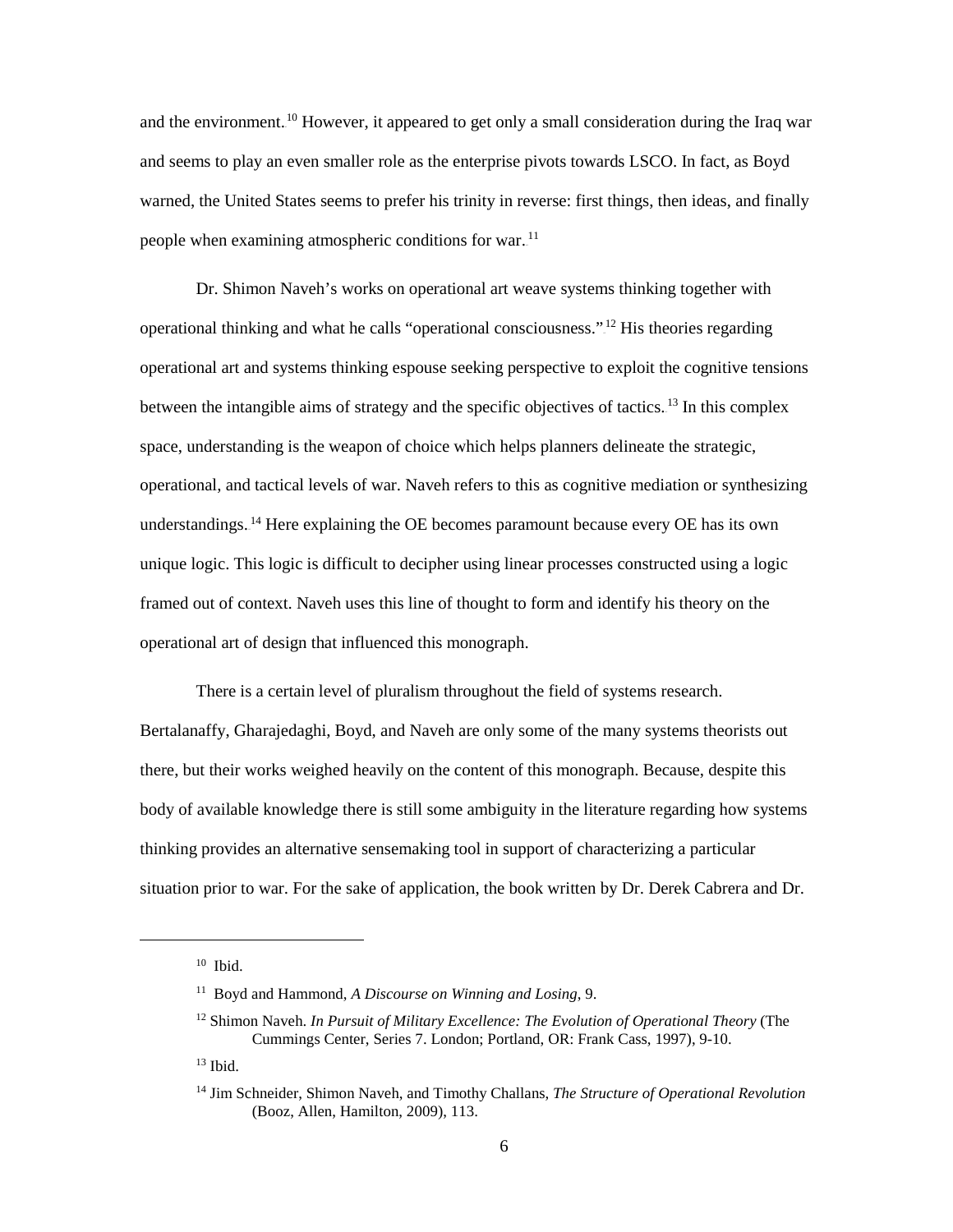Laura Cabrera, *Systems Thinking Made Simple* provides a concept for systems thinking that is quite straightforward.<sup>15</sup> Their Distinctions, Systems, Relationships, and Perspectives (DSRP) construct is a helpful additive to any sensemaking endeavor. Referenced in this monograph, it will serve as the central method for a systems-thinking based approach to understanding an OE.

An examination of systems thinking requires defining the alternative. For the purpose of this paper, the alternative is linear thinking and processes. For this, an exploration into the relationship between cause and effect proved beneficial. This lens offered a look at the difference between deterministic and open systems and how people confuse them.<sup>16</sup> This leads to the key question already stated: Can there be reductionism without the passive acknowledgement of holism? This question alludes to the paradoxical relationship between the holistic nature of things and a planner's attempt to isolate variables in the OE. This line of research paired well with the Berger and Luckman's *The Social Construction of Reality* to offer a better understanding of why actors often seek to impose certain values and policies that may not compatible with its intended environment.<sup>17</sup> Finally, doctrine will play a key role in this essay. It will call the processes of PMESII and COG analyses into question and identify them as linear processes disguised systems-based approaches, when in fact they are linear and network analyses.

This essay will also lean heavily on the US military's experience in Iraq as a case study. Most namely, the reasons for going to war, the logic behind De-Baathification, and an analysis of the effectiveness of the surge of forces in Iraq from 2007-2008 and how these decisions framed

<sup>15</sup> Derek Cabrera, and Laura Cabrera, *Systems Thinking Made Simple: New Hope for Solving Wicked Problems* (US: Plectica Publishing, 2015).

<sup>16</sup> Wesley C. Salmon. *Causality and Explanation* (New York: Oxford University Press, 1998), 25.

<sup>17</sup> Peter L Berger, and Thomas Luckmann, *The Social Construction of Reality: A Treatise in the Sociology of Knowledge* (Harmondsworth, Middlesex, England Baltimore, Maryland, U.S.A. Ringwood, Victoria, Australia: Penguin Books, 1971).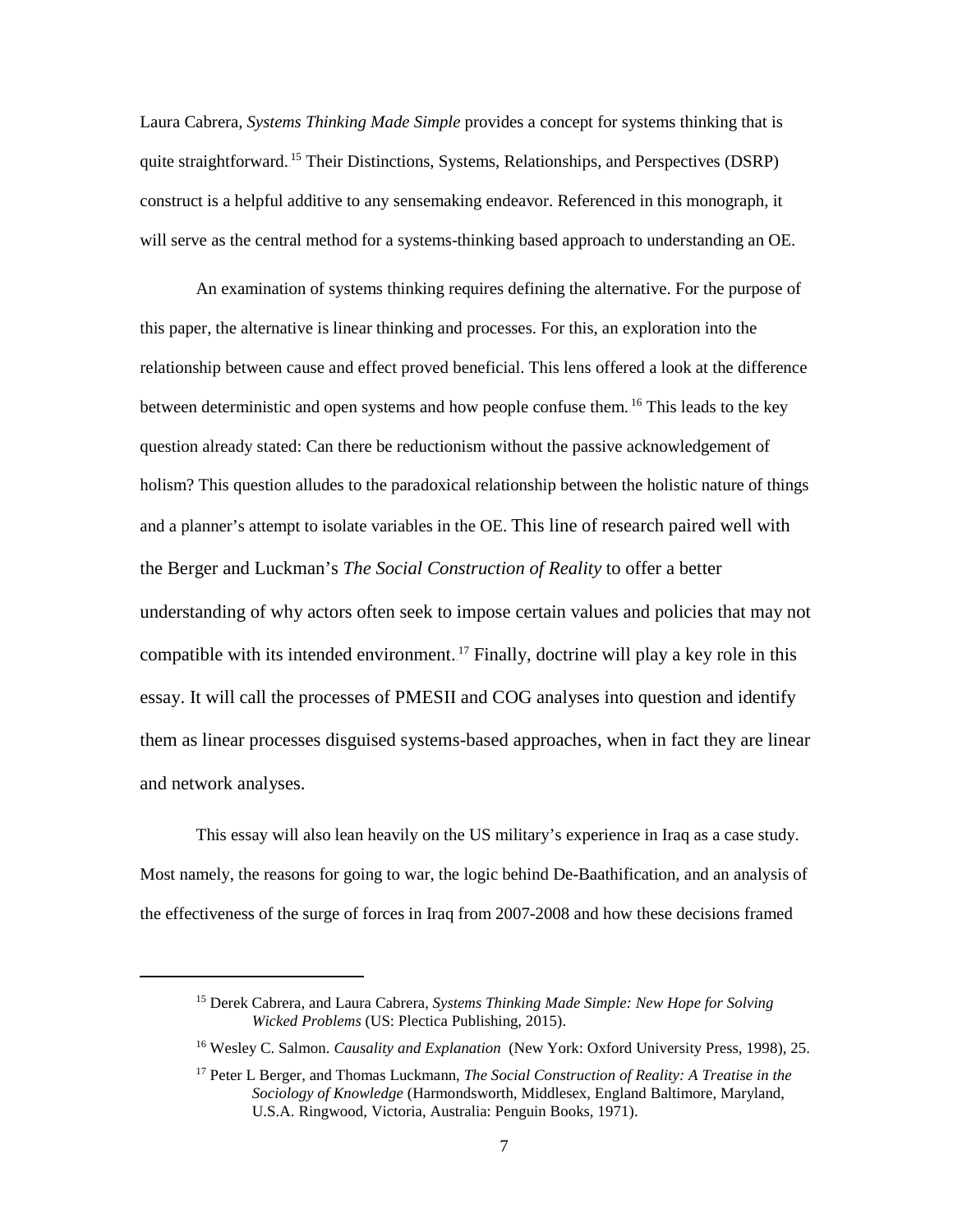by the past continue to shape the future. This frame portrays the common theme contributing to the problem: imposing linear thinking to a nonlinear world. There is no shortage of primary or secondary sources on this topic, but reports obtained from the Congressional Research Service, various think tanks, and an interview with Dr. Peter Mansoor provided valuable information.<sup>18</sup> Insights from the aforementioned sources helped to illustrate how the OE in Iraq was viewed and conceptualized at various times during the war. This information pairs with an examination of doctrine that focuses on describing the OE. Most namely, doctrine outlining PMESII and the COG analysis such as Joint Publication (JP) 5-0, *Joint Planning*.<sup>19</sup> These descriptions represent the multiple perspectives that shaped the military strategy and operational art that followed.

The scope of this monograph has limits. It does not pretend to provide a mental model or methodology that universally applies to describing all OEs for the purposes of military strategy and operational art. This is not an oversight, but instead a key assumption deduced by the author from research regarding the fallibility of universal rules applied to the conduct of war. Instead, this essay recognizes the words of Beyerchen who wrote, when referring to Clausewitz, "that every war is inherently a nonlinear phenomenon, the conduct of which changes its character in ways that cannot be analytically predicted."<sup>20</sup> Additionally, this monograph does not seek to fully define the behaviors, elements, or inter-workings of actual systems. Thus, a definition of a system is not hiding within these pages. Just know that systems exist, they are often complex, and woe be to the planners who does not address them prior to military activities.

<sup>&</sup>lt;sup>18</sup> Peter Mansoor, email message to author, December 2, 2019.

<sup>19</sup> US Department of Defense, Joint Staff, Joint Publication (JP) 5-0, *Joint Planning*. (Washington, DC: Government Printing Office, 2017). It is important to note that Joint Doctrine uses PMESII while Army Doctrine uses the PMESII-PT (Physical Environment and Time) construct. In the context of this monograph they are interchangeable. Including PT as two additional operational variables adds little and takes nothing away from the author's argument.

<sup>20</sup> Alan Beyerchen, "Clausewitz, Nonlinearity, and the Unpredictability of War," *International Security*, vol. 17, no. 3 (1992), 59–90.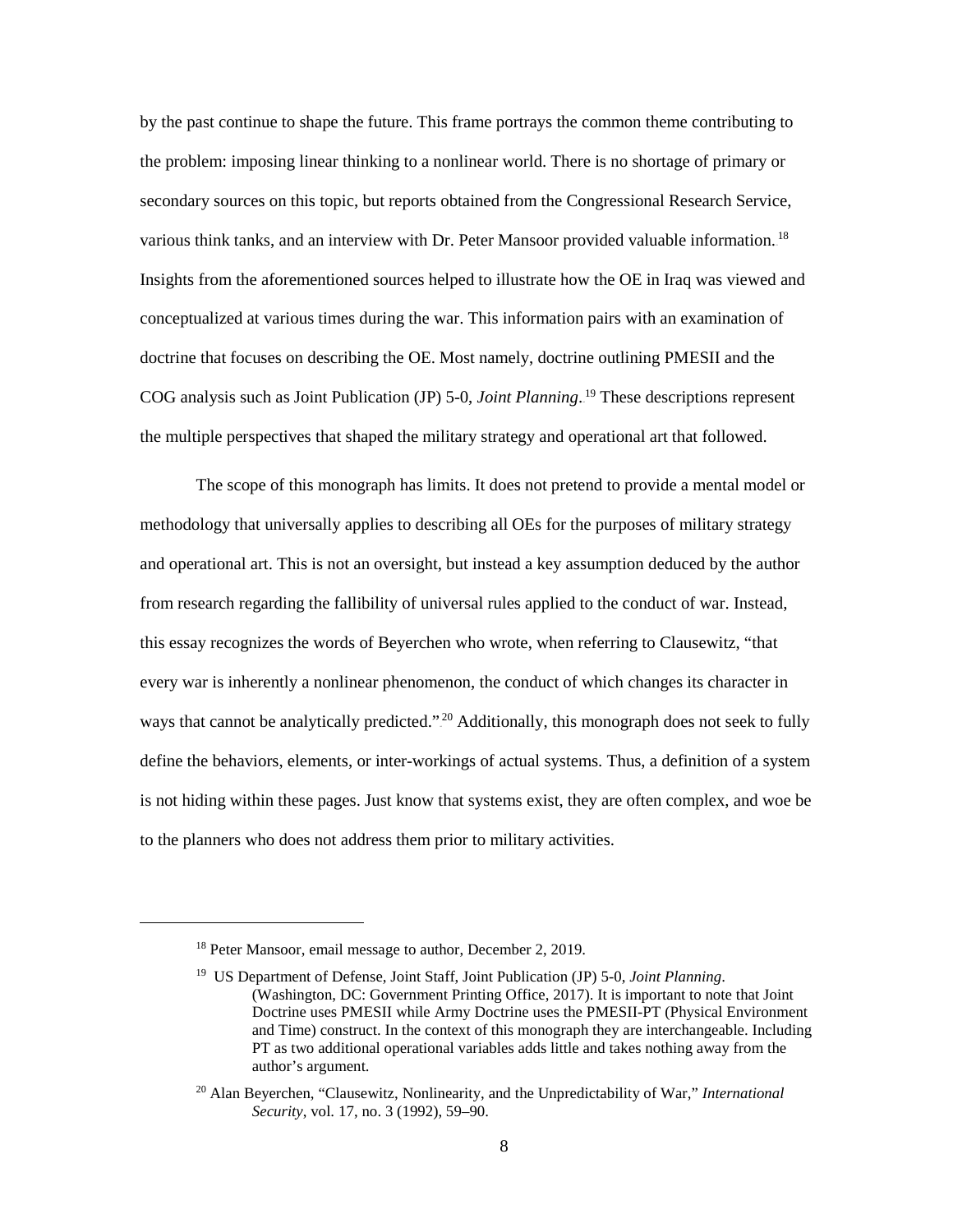On the other hand, this monograph will address what systems thinking is according to several theorists. The author will seek to illuminate the uses of this mental model and how it contrasts with linear thinking. To benefit the reader and fellow researchers, this essay will revisit systems thinking and its utility for war. However, owing to the pluralistic nature of the subject the author will use a single set of theorists as the back drop for applying systems thinking to understanding the OE in a military context. These theorists are Derek and Laura Cabrera. Their book on systems thinking helped frame this research and will hopefully provide utility to the reader through the use of their methodology for systems thinking.<sup>21</sup> The consequences of not considering systems-based approaches may result in more of the unsatisfactory foreign policy outcomes seen in Iraq and Afghanistan. In these OEs, the bills are due. Flawed sensemaking has led to actions intended for one thing that have often led to something unexpected.

#### Section Two: Causation, Sensemaking, and Applied Thought

For every human problem there is a solution that is simple, neat, and wrong. —H.L. Mencken

This section is about the conceptual aspects of war, not the mechanical. It seeks to explore the limitations of thinking linearly about nonlinear things. What stands out about this content is the benevolent intent of doctrine writers who promote a systems-thinking approach in the form of linear processes and its significant impacts on military operations. These processes manifest themselves as the PMESII and COG analyses prevalent in the joint planner's tool kit for describing the OE for Commanders. This helps in answering an important question posed earlier regarding whether or not military strategy or operational art can thrive if the planner's assessment of the current state is not accurate. Moreover, can the desired future state be valid under such conditions. Planning for war must encompass creativity, learning, and adaptability as a part of a larger system for evaluating a range of military operations. With this base line in place, this

<sup>21</sup> Cabrera and Cabrera, *Systems Thinking Made Simple*.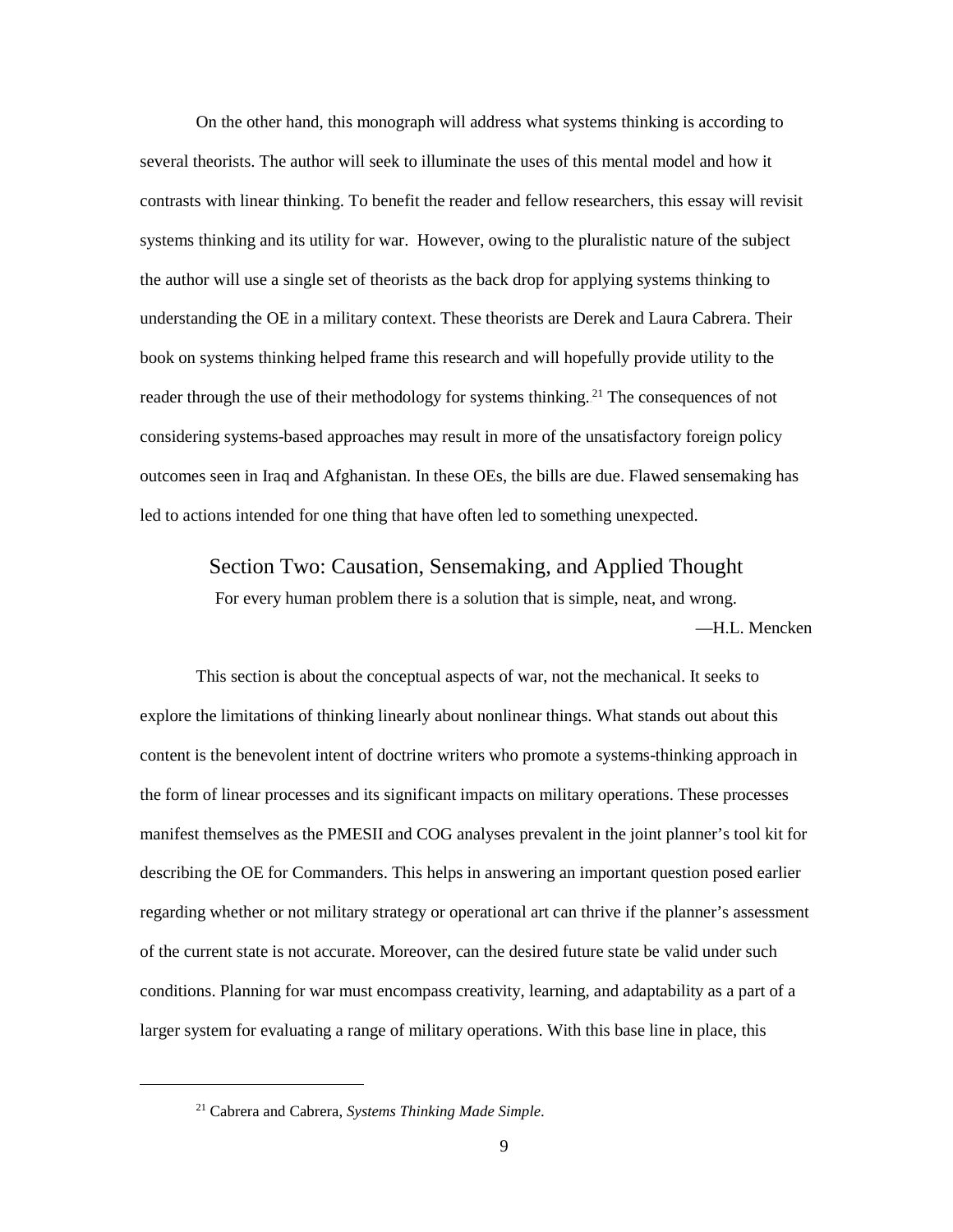section begins to expand upon how a planner can seek potential from the exploitation of novel circumstances using a systems-based mental model.<sup>22</sup>

The definition of a mental model is an explanation of someone's thought process regarding how they interact with the world.<sup>23</sup> This explanation includes perspectives on reason, logic, and causation.<sup>24</sup> People use mental models every day to navigate their daily lives and to find approaches to a range of complex issues of a personal or professional nature. However, not everyone's mental models are the same or as efficient and certainly no mental model is without bias. These biases come from deeply held beliefs and values instilled within human beings from childhood.<sup>25</sup> The problem is that these biases also manifest themselves as blind spots. For the military planner, blind spots create gaps that can result in a misalignment between strategic aims and tactical operations. Because of this predicament, doctrine writers and academics have sought ways for military professionals to properly identify complexity and challenge their own contextual frames for the purpose of informing military strategy and operational art. Two popular constructs for deciphering and describing phenomena are linearity and nonlinearity. Each contrastingly provide a way of seeing the world and explaining the causation within it. The following paragraphs will demonstrate for the reader that each model has utility, but the educated practitioner must understand when each is appropriate.

<sup>22</sup> François Jullien, *A Treatise on Efficacy: Between Western and Chinese Thinking* (Honolulu: University of Hawai'i Press, 2004), 81.

<sup>23</sup> Peter M. Senge, *The Fifth Discipline: The Art and Practice of the Learning Organization*, Rev. and updated. (New York: Doubleday/Currency, 2006), 164.

 $24$  Ibid.

<sup>25</sup> Berger and Luckmann, *The Social Construction of Reality*.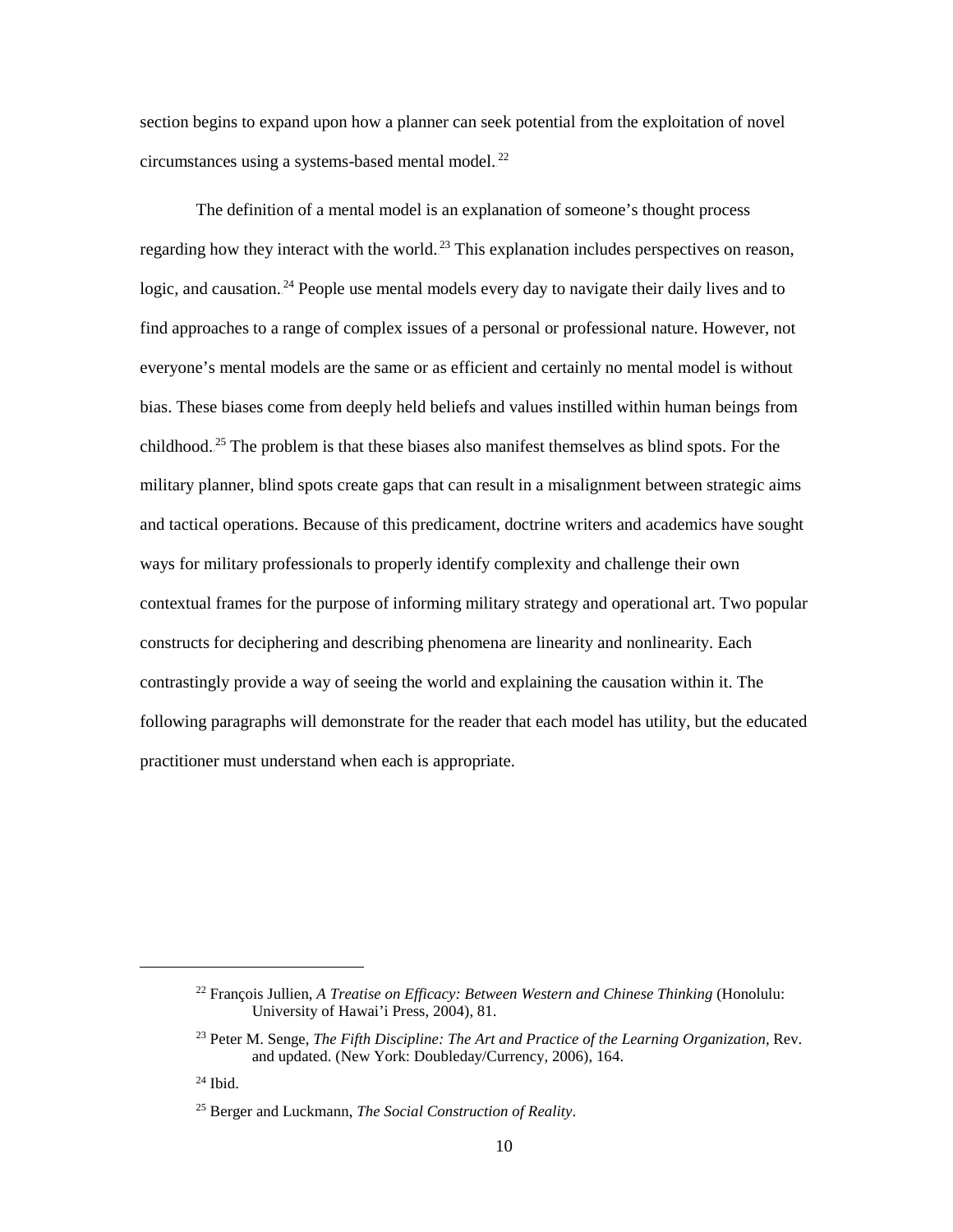#### Linearity's Tension: Isolation in a Holistic World

The definition of linearity forms around a theory regarding causation. Linear models represent the best efforts of practitioners to understand the processes that govern various things.<sup>26</sup> This has to do with the fact that linear thinking's view of causation exists in a world where variables can be isolated and thus manipulated independently for a desired effect.<sup>27</sup> Thus, linearity involves two distinct propositions. First, that changes in a system's output are proportional to changes in inputs.<sup>28</sup> Second, that system outputs corresponding to the sum of two inputs are equal to the sum of the outputs arising from the individual inputs.<sup>29</sup> That description is that of a closed or deterministic system. If this definition were the rule, then describing and subsequently solving wicked problems would be much easier than it is in reality. However, using linearity to describe a complex OE illuminates the faulty assumption that isolating causes and effects is even possible considering the holistic nature of the world in a social or international relations context.

In these cases, linear mental models represent comfort through a false notion of predictability. This creates a tension because of a planner's temptation to describe an OE by simplifying it instead of by describing it as it is in actuality. The fundamental flaw here for warfighters is that not all warfare fits into a linear construct where conflicts are defined by a sequential progression of strategies executed at the operational and tactical levels by conventional forces.<sup>30</sup> In an age where there is an increased possibility for nonlinear or hybrid warfare in a

<sup>26</sup> Salmon, *Causality and Explanation,* 296.

<sup>27</sup> Frans P. B Osinga, *Science, Strategy and War: The Strategic Theory of John Boyd* (London; New York: Routledge, 2007), 116.

<sup>28</sup> Robert Jervis, *System Effects: Complexity in Political and Social Life* (Princeton, US: Princeton University Press, 1997), 293.

 $29$  Ibid.

<sup>30</sup> Joshua Ball, "What Is Hybrid Warfare?" *Global Security Review* (June 10, 2019) accessed November 13, 2019, https://globalsecurityreview.com/hybrid-and-non-linear-warfaresystematically-erases-the-divide-between-war-peace/.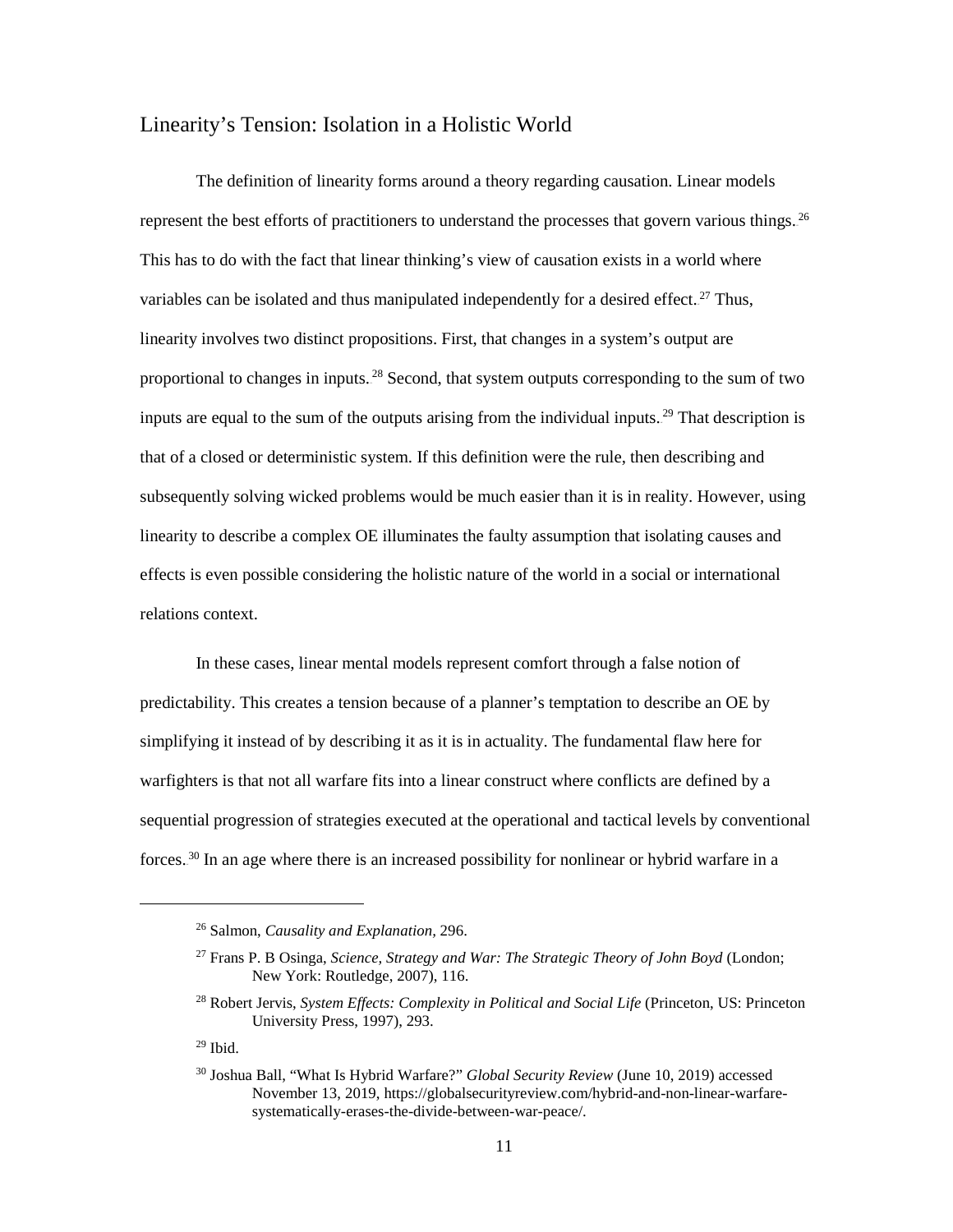multitude of OEs, viewing conflict from a position of linearity is problematic. In these cases, linear thinking can mix with an individual's own logic and lead them to believe that isolating variables can result in an explanation of causation or for the purpose of this monograph provide understanding of an OE. However, this methodology can lead to failure. Some OEs, especially those that are nonlinear, such as those found in the modern-day Middle East are fundamentally complex. Thus, planners leveraging linear thinking and methods end up attempting to eliminate complexity in the name of simplification resulting in a mistaken understanding of a given OE. Instead, those same planners would be better off analyzing causal inference through the interactions of multiple variables. With this nonlinear approach, practitioners accept and embrace complexity to better understand causation. $31$ 

#### Nonlinearity: Seeing the Potential in Complexity

If linearity alludes to predictable relationships between inputs and outputs in sequence than nonlinearity's characteristics are unpredictability and even inverse relationships between system inputs and outcomes. Nonlinear complex systems display complex features where connections, interactions, and interdependencies don't just dictate the effects observed in the OE, but also change the nature of the OE itself.<sup>32</sup> Examination of the differences between linear and nonlinear paradigms highlight a transition from the static to the dynamic.<sup>33</sup> This acknowledgment illuminates several key differences for planners to consider when diagramming an understanding of an OE. First, in a nonlinear system, interactions drive structures and processes and not vice versa.<sup>34</sup> This coincides with the Gharajedaghi's Holistic Process of Inquiry where context drives

<sup>31</sup> Celestino Perez, *PMESII-PT versus Systems Thinking -- A Classroom Experiment*, Episode 8 (Arguing the OE, April 10, 2013) accessed November 19, 2019, https://www.youtube.com/watch?v=UbcmJ79eKII.

<sup>32</sup> Osinga, *Science, Strategy and War,* 115.

<sup>33</sup> Ibid, 116.

 $34$  Ibid.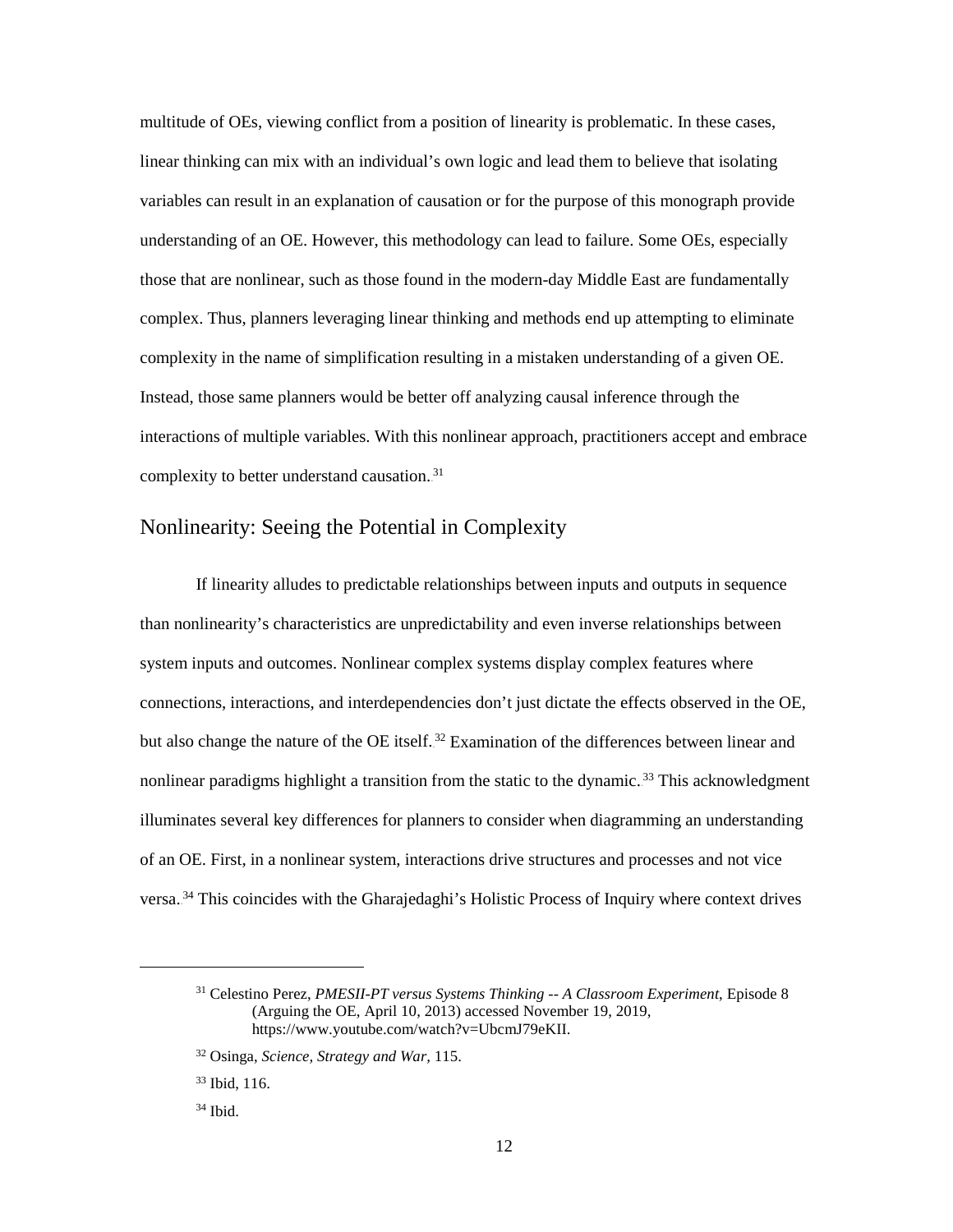an understanding of functions within the system which then help to conceptually construct the structures which drive its biproduct processes.<sup>35</sup>

Addressing nonlinearity in warfare requires an approach that appreciates the holistic nature of things. Here systems thinking serves as the appropriate additive. Systems thinking seeks understanding without confusing understanding for simplification or categorization. Because the nonlinear OE is in a constant state of adaptation, planning and sensemaking must be a continuous and iterative process. At the technical level, the United States has largely leaned on linear procedures to describe a given OE in contrast with a nonlinear or systems-based approaches. These linear methods include step-by-step processes found in the Joint Intelligence Preparation of the Operational Environment (JIPOE) process within JP 2-01.3. $^{36}$  Step two of the JIPOE process seeks to "evaluate and describes broad courses of action and the impact of the OE on adversary, friendly, and neutral military capabilities."<sup>37</sup> It recommends using various methods such as PMESII and COG analyses frameworks to characterize a given OE. Here, in doctrine, there is an acknowledgment to the interconnectedness of variables and the value of utilizing a systems perspective to gain situational awareness.

While it is true that all OEs consist of systems that help to describe current states and desired future states. To truly harness the power of "systems" the concept must manifest as a new way of thinking and not just a process. However, trying to bridge this gap with PMESII and COG analyses has serious consequences. If the Joint Force remains oriented towards linearity than its staff officers will continue to the frame future OEs in ways that lack the proper depth of understanding. Implications for this include decision makers choosing courses of action

<sup>35</sup> Gharajedaghi, *Systems Thinking,* 136.

<sup>36</sup> US Department of Defense, Joint Staff, Joint Publication (JP) 2-01.3*, Joint Intelligence Preparation of the Operating Environment*. (Washington, DC: Government Printing Office, 2014), I-2.

<sup>37</sup> Ibid, III-1.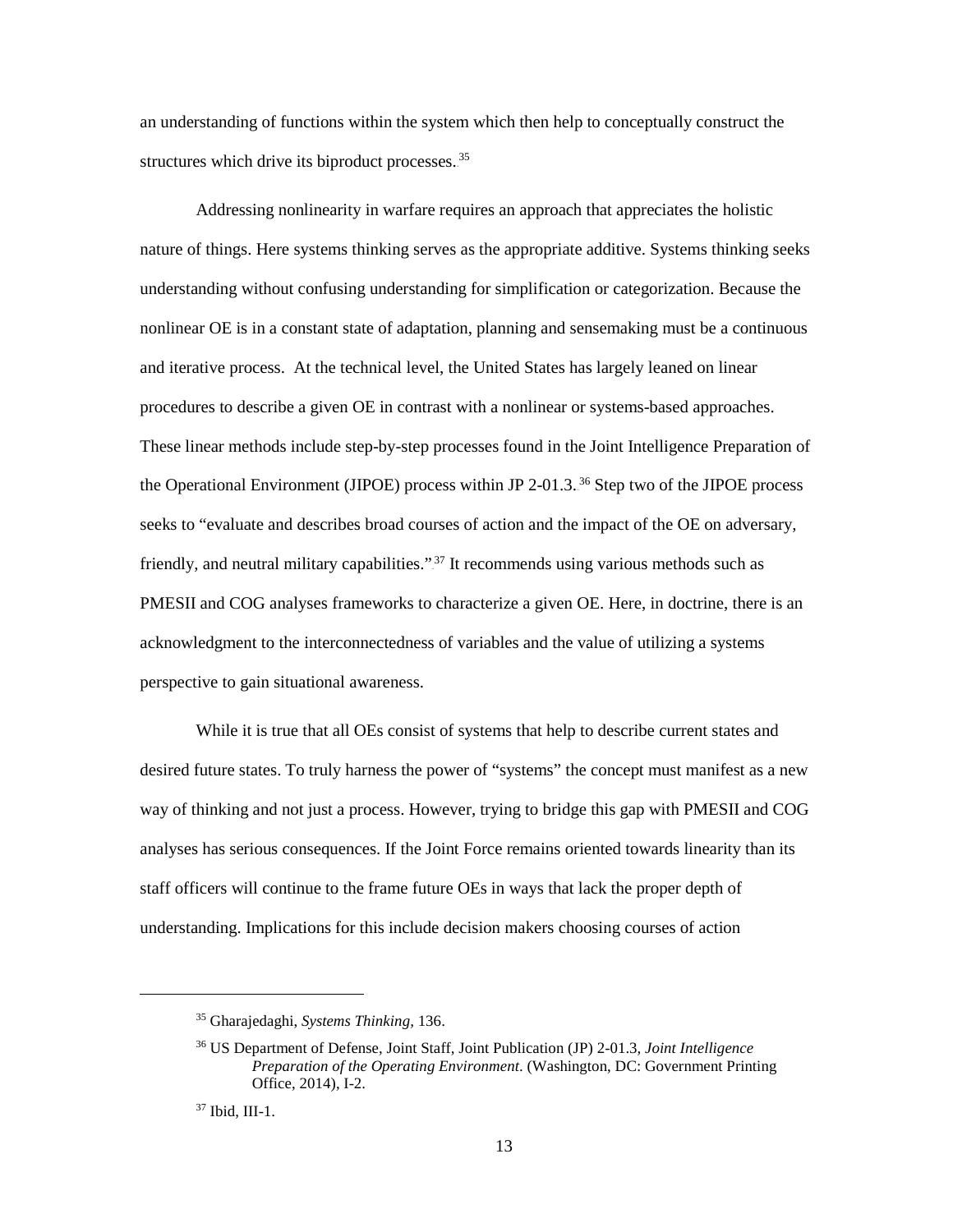predicated on a flawed hypothesis of an OE. Flawed because they do not account for the nonlinear potential and instead default to linear and reductionist tendencies. The following paragraphs outline the current PMESII and COG analyses frameworks and expand on the role of systems thinking for sensemaking of an OE in order to demonstrate further opportunities for greater understanding.

#### PMESII: Synthesize or Organize

When visualizing an OE, the military practitioner has multiple options to choose from. In this monograph, the focus is on exploring the use of systems thinking for framing the OE in Iraq. In this section, the PMESII construct is analyzed in an effort to draw conclusions regarding the appropriate methods for examining an OE where the conflict will be inherently nonlinear in nature. PMESII, according to a doctrine author, intended to identify specific variables within the OE for the purpose of targeting.<sup>38</sup> This approach results in the isolation of variables as they are instead of considering how they interact with each other. According to Wesley Salmon, interaction is at the core of causality.<sup>39</sup> Thus, the isolation of variables does little to explain phenomena which is the biproduct of interaction and how it may be altered or affected through the introduction of military activity.

Linear models captured in United States military doctrine include the aforementioned tools PMESII and the COG analyses. These analytical tools are popular because their use intends to provide an added benefit to planners charged with describing a particular operating environment. The PMESII construct found in doctrine is a recommended tool for use during the JIPOE process. $40$  According to JP 2-10.3 "the JIPOE process emphasizes a more holistic

<sup>&</sup>lt;sup>38</sup> Brian Ducote, "Challenging the Application of PMESII-PT in a Complex Environment" (Masters Monograph, School of Advanced Military Studies, US Army Command and General Staff College, Ft. Leavenworth, KS, 2010), 6.

<sup>39</sup> Salmon, *Causality and Explanation*, 17.

<sup>40</sup> US Joint Staff, JP 2-01.3 (2014), I-6.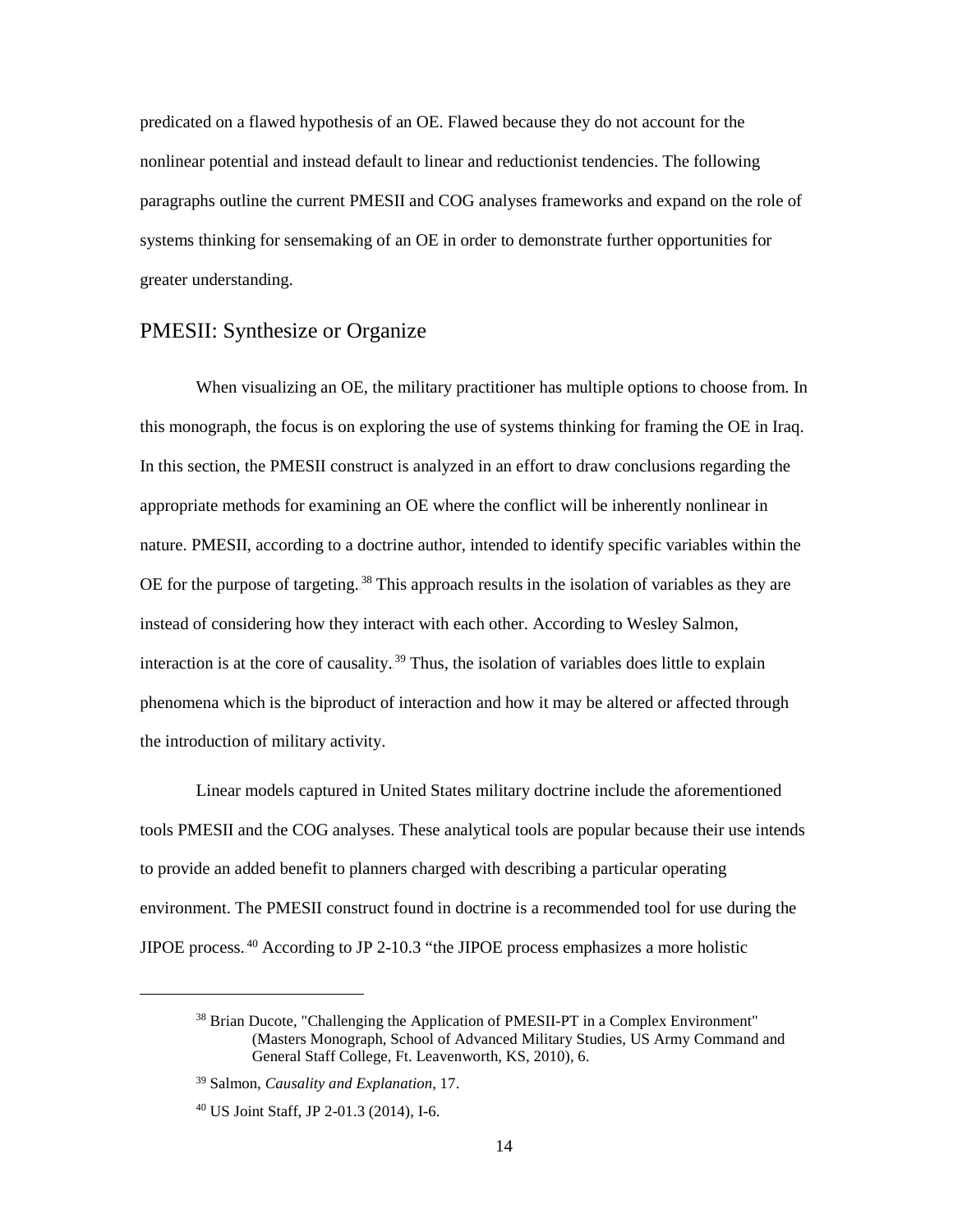approach than the standard Intelligence Preparation of the Battlefield by analyzing and integrating a systems perspective."<sup>41</sup> In the Army Technical Publication 5-0.1 *Army Design* Methodology, is systems thinking addressed in a semi-meaningful manner as "a process of understanding how parts of a system work and influence each other as part of a greater whole."<sup>42</sup> This lack of attention to systems thinking results in PMESII becoming an analytical frame that further silos variables within the OE without synthesizing the relationships and interdependencies between them.

PMESII is little more than categorization. Planners who are short on time spend the bulk of their time organizing PMESII related information instead of understanding why it might be of strategic or operational importance.<sup>43</sup> Categorization of these operational variables is intended to build situational awareness according to Army Doctrine Reference Publication 5-0.<sup>44</sup> This situational understanding is meant to help a commander "visualize" the OE which is the first part of the Commander's Activities outlined in the Army's Operations Process.<sup>45</sup> However, if a Senior Leader's understanding is based on a flawed construct it may result in a poorly formed operational approach. In turn, PMESII has subsequently become an antiquated way of articulating an understanding of an OE. It is a linear process where organization is misunderstood as the synthesis of complexity. This reveals the myopic tendency of practitioners and doctrine writers to default towards planning away ambiguity in situations where complexity cannot be ignored.

<sup>41</sup> US Joint Staff, JP 2-01.3(2014), I-5.

<sup>42</sup> US Department of the Army, Army Technical Publication (ATP) 5–0.1, *Army Design Methodology* (Washington, DC: Government Printing Office, 2015), I-7.

<sup>43</sup> Perez, *PMESII-PT versus Systems Thinking -- A Classroom Experiment*, Episode 8.

<sup>44</sup> US Department of the Army, Army Doctrine Reference Publication (ADRP) 5–0, *The Operations Process* (Washington DC: Government Printing Office, 2012), I-7.

<sup>45</sup> Ibid, I-3.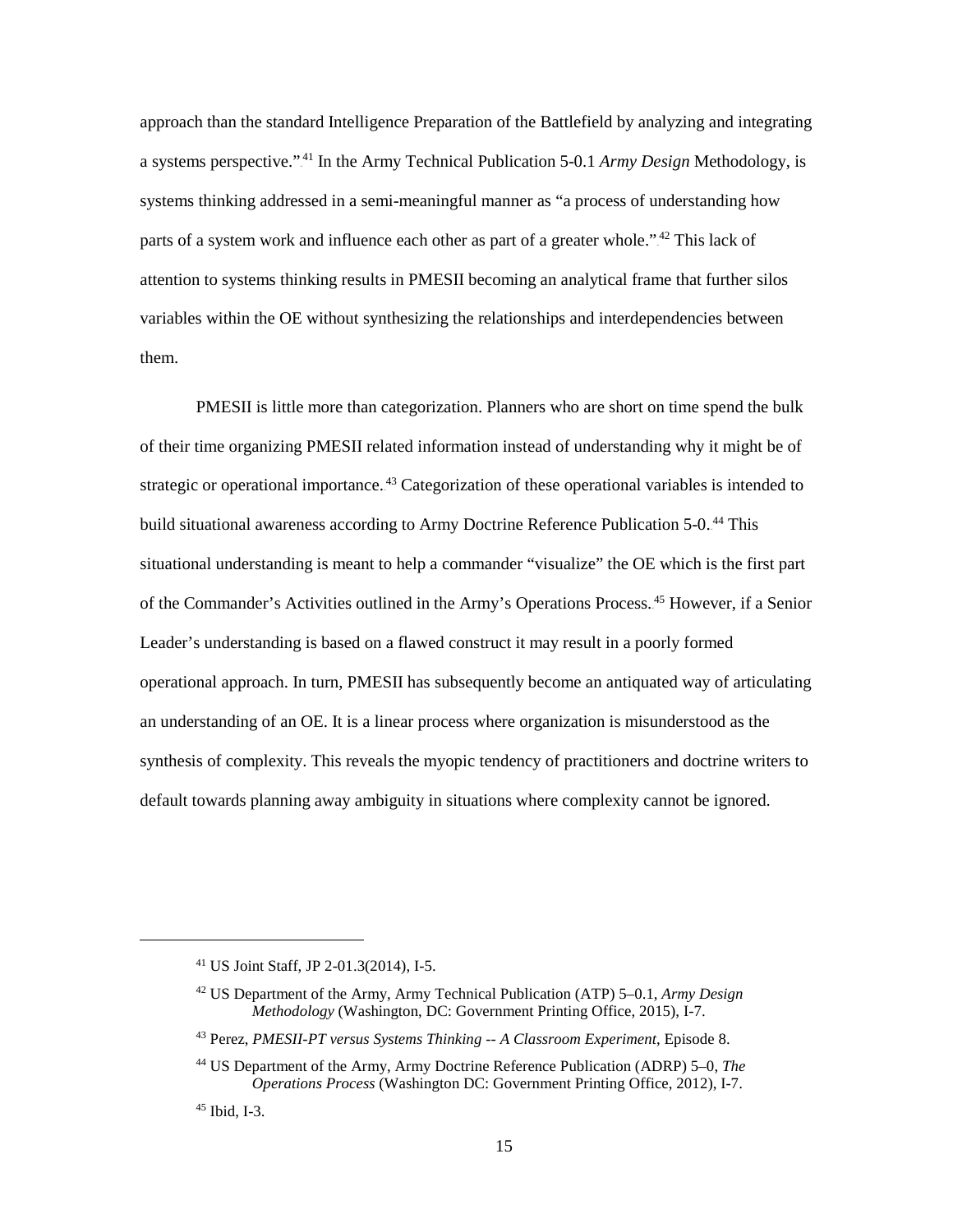## COG Analysis: Multiple Interpretations of Misapplied Sensemaking

The intent behind the COG analysis is to help military planners to define a relationship between ends (why), ways (what), means (how), and risk.<sup>46</sup> Doctrinally speaking, a COG is "a set of characteristics, capabilities, and sources of power from which a system derives its moral or physical strength, freedom of action and will to act."<sup>47</sup> To conduct a COG analysis one must identify three important features about a given side: Critical Capabilities (CC), Critical Requirements (CR), and Critical Vulnerabilities  $(CV)$ .<sup>48</sup> Put simply, CCs provide the abilities to accomplish the objective, CRs are the essential resources needed for the CCs, and the CVs are the aspects of the CRs that are vulnerable to attack.<sup>49</sup> The problem with the COG analysis is in its application. Often times when the COG analysis is in use in its popularized form, it is under the precept that there can be only one COG and that the COG is static rather than dynamic.<sup>50</sup> This fails to account for the complexity of the OE in a nonlinear conflict. Subsequently, for a COG analysis to be effective it should be applied once an iterative systems-thinking understanding of the OE is in place. This understanding provides the back drop for identifying the correct COG and its three aforementioned components in context.

 Like PMESII, the COG analysis, at its doctrinal core, seeks to characterize a system using a linear process. Thus, there exists false hope that by identifying a single COG and then

<sup>46</sup> Michael Evans, "Centre of Gravity Analysis in Joint Military Planning and Design: Implications and Recommendations for the Australian Defence Force," *Security Challenges* vol.8, no. 2 (Winter 2012), 81–104.

<sup>47</sup> US Joint Staff, JP 5-0 (2017)*,* IV-23.

<sup>48</sup> Ibid*,* IV-25.

<sup>49</sup> Ibid.

 $50$  Jonathan Klug, "Behind the Mosaic: Insurgent Centers of Gravity and Counterinsurgency," *Addressing the Fog of COG: Perspectives on the Center of Gravity in US Military Doctrine*, ed. Celestino Perez (Fort Leavenworth, Kansas: Combat Studies Institute Press, 2012), 1.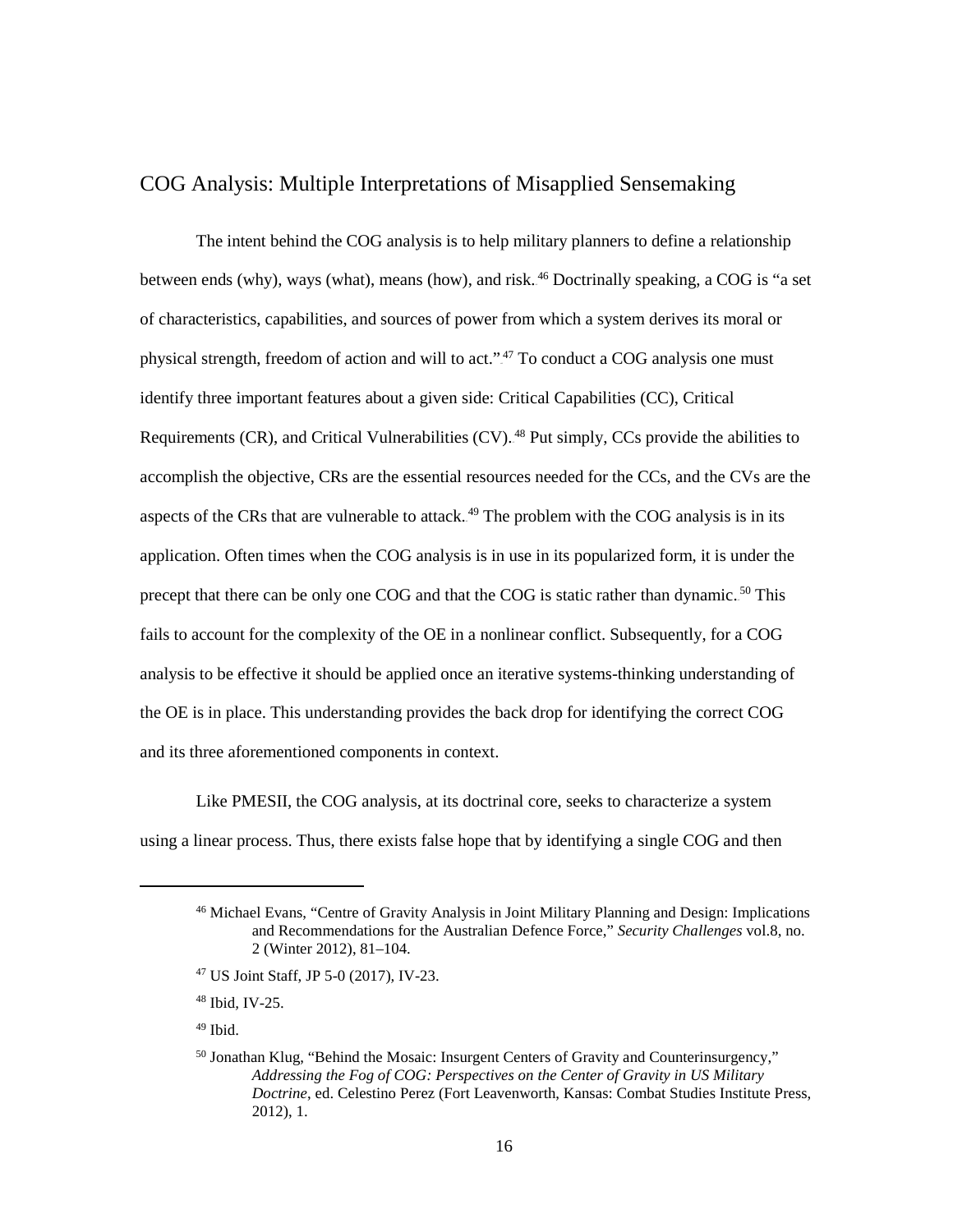destroying or controlling it that victory will be inevitable. While this description may be more applicable to a symmetric battlefield, it constrains friendly forces in a nonlinear environment. Subsequently, there are three poor assumptions regarding COGs that lead to faulty mental models that result in not seeing the environment for what it is. One, going back to Boyd's thoughts regarding people first, then ideas, and then things, COGs are often limited at the operational and tactical level to just "things" which do not describe the OE accurately.<sup>51</sup> Planning based on analysis that sees the COG as nothing more than a noun to be addressed via targeting using conventional means misses the opportunity to shape the environment based on its context.<sup>52</sup> Second, the enemy's COG is far more fluid than it gets credit for. Therefore, there can certainly be more than one COG for any side and it can change or multiply in order to avoid defeat. Therein, by reducing it to a singular person, thing, or idea creates a false assurance that the enemy will fall if this one variable is defeated.

The third and final faulty assumption contrasts with the first and pairs with the second. Since the beginning of the Global War on Terror, Counter-Insurgency experts have sold the COG as something much more than just a noun. Here, the COG is broadly sold as "the will of the people."<sup>53</sup> While this concept of the COG aligns in part with Boyd's emphasis on people and ideas it is far too nebulous for operational relevance.<sup>54</sup> If a COG analysis is to be of any use it should focus less on what the enemy uses to conduct operations and more on how they use them.<sup>55</sup> In total, the COG is conceptually controversial due to the multiple interpretations regarding its use and definition. Whether it be a source of power or the cohesive element of a

<sup>51</sup> Boyd and Hammond, *A Discourse on Winning and Losing,* 9.

<sup>52</sup> Dale C. Eikmeier, "Center of Gravity Analysis," *Military Review* (July-August 2004), 5.

<sup>53</sup> Mark Ulrich and Peter Mansoor, "Linking Doctrine to a New COIN Center of Gravity Analysis," *Military Review* LXXXVII, no. 5 (2007), 46.

<sup>54</sup> Boyd and Hammond, *A Discourse on Winning and Losing,* 9.

<sup>55</sup> Holly Sun, *Center-of-Gravity Analysis in COIN. A New Way to Problem-Solve* (Fort Huachuca, AZ: University of Military Intelligence, 2009), 4.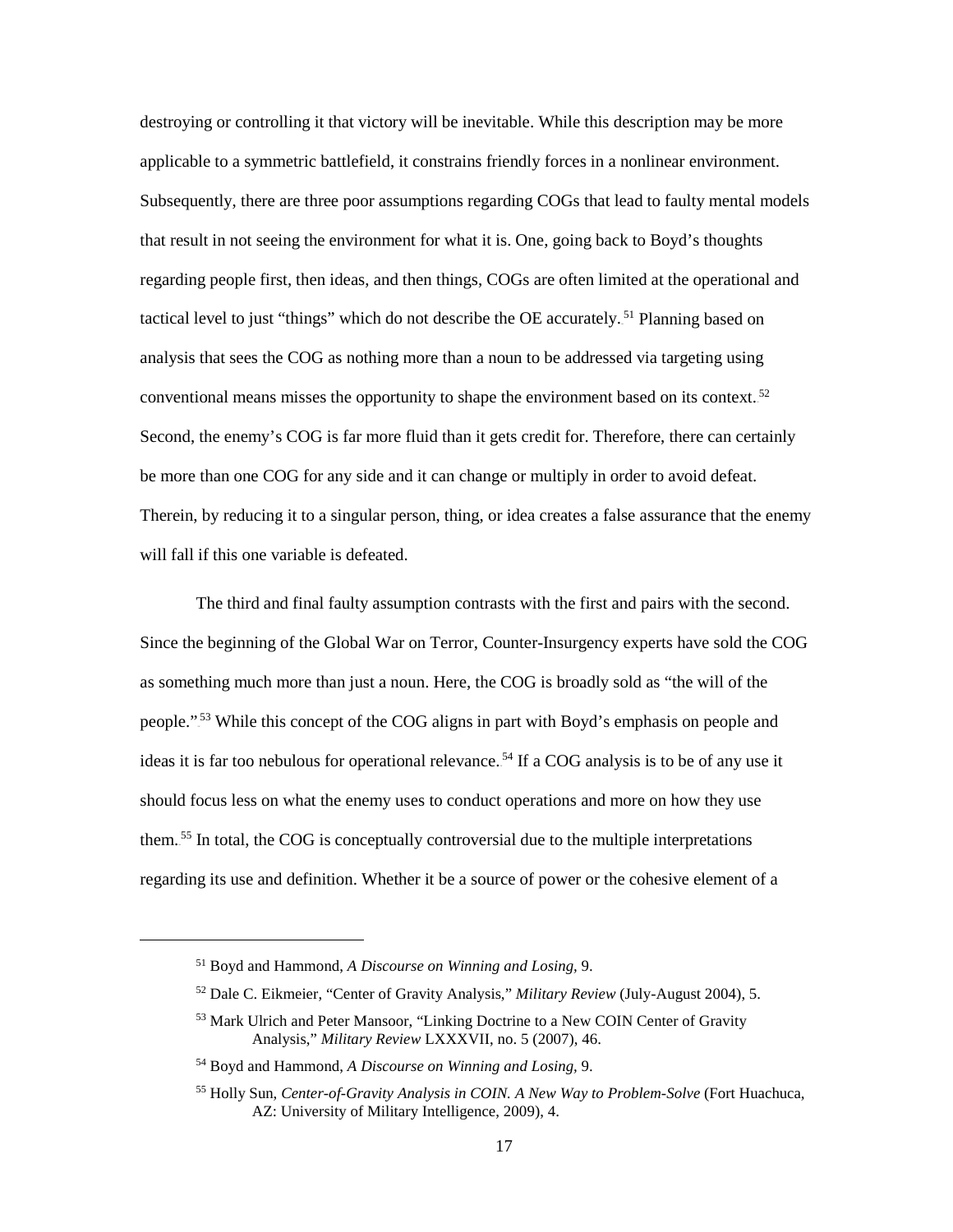side, it's an oft disputed topic deriving most of its relevance from metaphorical passages written in a one hundred-fifty-year-old unfinished book. If the COG is to provide future utility to planners it should be redesigned to incorporate systems thinking to reorient the definition of a COG towards an understanding of the enemy as a system.

### DSRP: Systems Thinking Applied

The key to better descriptions of the contemporary OE is not to discard these tools completely. Instead, it should be to put them in the hands of planners who are systems thinkers. Systems thinking, as defined by Dr. Cabrera is the following:

Although it may seem obvious, it warrants stating that in the term *systems thinking*, *systems* is an adjective *describing* the noun, *thinking*. In other words, systems thinking is about thinking.<sup>56</sup>

Systems thinking is not a new mental model. In fact, it is in its essence the antithesis of modeling and processes. Instead, it helps with recognizing the role that mental models play in professional decision making and everyday life.<sup>57</sup> This, in turn, allows systems thinkers to adapt their perspectives in accordance with a particular context. The adoption of this type of agile thought leads to greater understanding. It is an acknowledgement of bias explained by Berger and Luckman's theory on social construction where the path ahead requires stripping away one's primary socialization for the purpose empathetic critical thought.<sup>58</sup> This appreciation that one's understanding of the world may not apply universally can manifest as a paradigm shift described by Kuhn resulting in a revolution of thought for an individual.<sup>59</sup> The relevance here is that the United States military operates almost exclusively in another country amongst other cultures where the dynamics of the native social construct are unfamiliar and seem illogical. Thus,

<sup>56</sup> Cabrera and Cabrera, *Systems Thinking Made Simple,* 24.

<sup>57</sup> Ibid, 31.

<sup>58</sup> Berger and Luckmann, *The Social Construction of Reality*.

<sup>59</sup> Thomas S. Kuhn, *The Structure of Scientific Revolutions*, 3rd ed. (Chicago, IL: University of Chicago Press, 1996).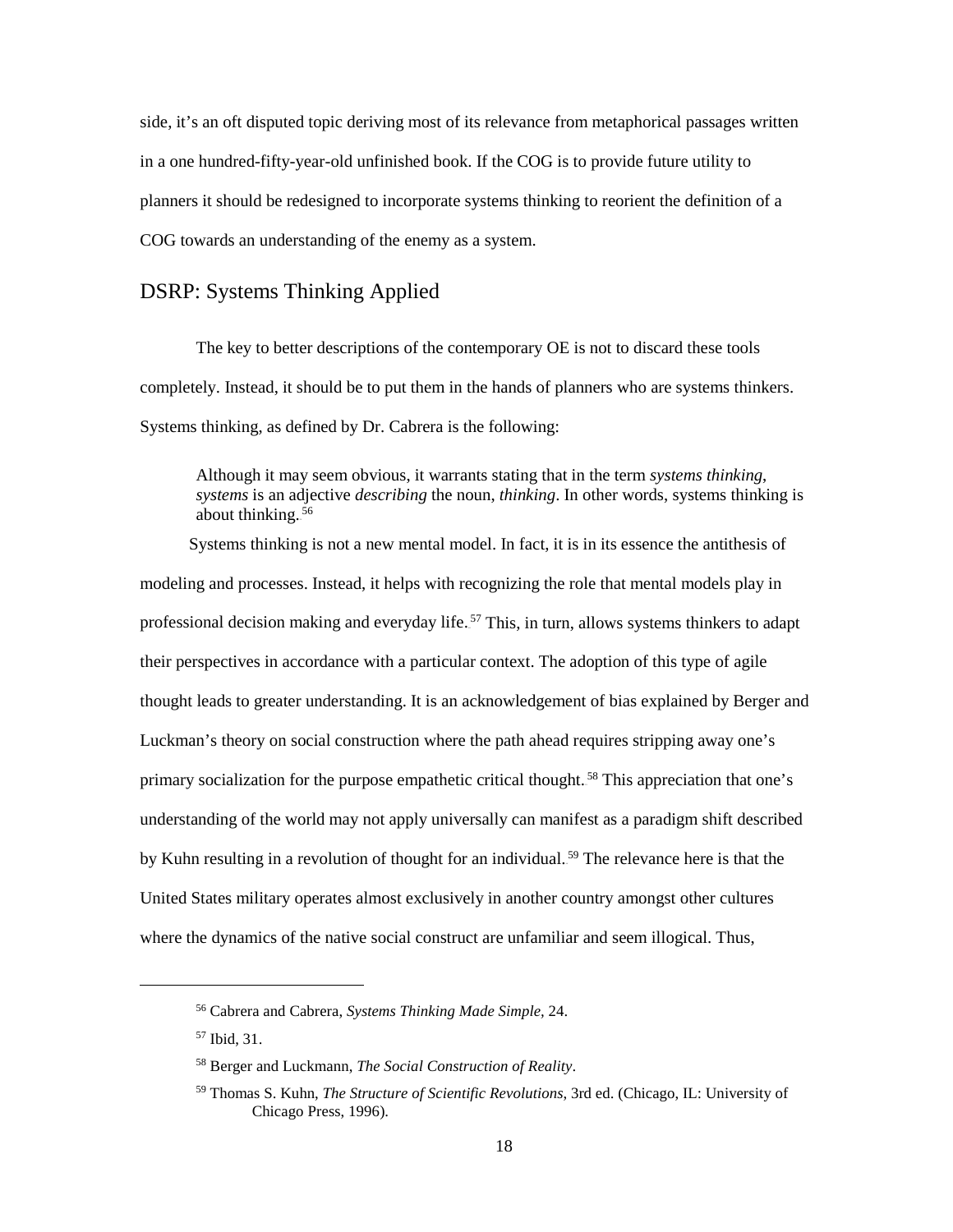planners and leaders must be able to adapt their perspectives to avoid misinterpreting the unique logic of an OE.

An alternative option to using PMESII and a COG analysis alone is the Cabrera's DSRP method. DSRP is not a process, but instead an outcome.<sup>60</sup> Subsequently, providing a conclusive definition of systems thinking is not as important as applying the simple rules that draw out an OE's defining and emergent properties.<sup>61</sup> This lens looks to identify characteristics of a complex adaptive system using simple rules. The basis of this concept is the belief that "autonomous agents follow simple rules based on what's happening around them, the collective dynamics of which lead to the emergence of complex behavior."<sup>62</sup> This idea is reminiscent of John Lewis Gaddis's concept of "zooming in and out.".<sup>63</sup> Here Gaddis observes that to gain understanding of a specified phenomenon one must adjust their perspective from the macro to the micro levels. Zoomed all the way out one can observe complex behaviors, but cannot understand the interdependent interactions that contribute to said complexity. However, by zooming in it is easier to decipher which actions are contributing to the observed complexity. Yet, it is important to remember that these simple rules are not a catch all for defining causation. What they are is a way to describe the variables that govern the interaction between actors.

The first rule of DSRP is Distinctions. The Distinctions rule offers that "any idea or thing can be distinguished from the other ideas or things it is with."<sup>64</sup> Despite what it may sound like, this is not a reductionistic approach. It instead, is an acknowledgement that a "part" is a part of a sum of parts and can be independently observed for the purposes of understanding that particular

<sup>60</sup> Cabrera and Cabrera, *Systems Thinking Made Simple,* 45.

 $61$  Ibid.

<sup>62</sup> Ibid, 38.

<sup>63</sup> John Lewis Gaddis, *The Landscape of History: How Historians Map the Past* (New York: Oxford University Press, 2002).

<sup>64</sup> Cabrera and Cabrera, *Systems Thinking Made Simple*, 52.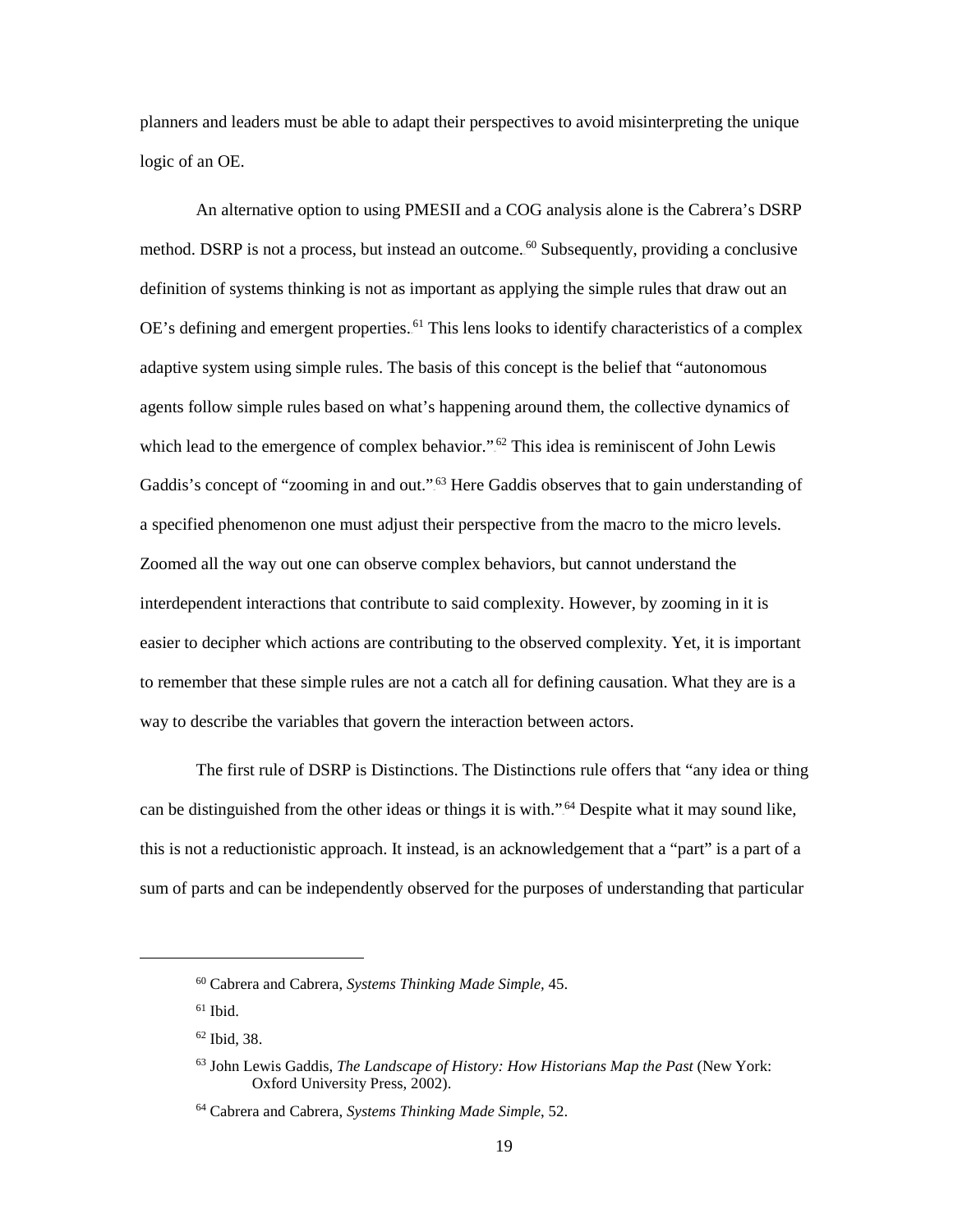idea or thing. Distinction, by this definition, has two elements. First, the idea or thing itself and second, the recognition that this idea or thing is part of something larger.<sup>65</sup> This is a valuable aspect of DSRP systems thinking that demonstrates the utility of isolation without losing sight of holism. Using Distinction for sense making shows that all things are distinguishable. This helps systems thinkers understand that ideas and things can be simple and that it is the interactions of distinguishable things that creates complex phenomena and ambiguity. Alone, the rule of Distinction, like linear thinking, can introduce over-simplifications into the thoughts of planners. Subsequently, there must be awareness that Distinctions is not an intent to permanently place ideas or things into separate bins, like PMESII, and that it is only the first rule of four for DSRP systems thinkers.

Rule two of DSRP is Systems. Systems organizes distinct ideas and things into parts and wholes of something else. How things are organized constructs or deconstructs the ways in which things attach meaning.<sup>66</sup> The concept of Distinction identifies parts while Systems sorts these parts into something larger. Systems addresses the holism between interconnected parts. This holism illustrates the true state of a grouping of ideas or things and allows for further analysis. Here DSRP starts at the micro level with Distinctions and begins zooming out to Systems in order to provide context in its raw and organic form.

The next rule is that of Relationships. Relationships are not to be confused with Systems. While Systems groups, categorizes, and clusters, Relationships decipher why these collective sets of Distinctions matter. Their meaning originates from their mutual effects on one another. Here systems thinkers can begin to analyze causation, feedback, influence, and many other mechanisms that demonstrate the relationships between interactive parts.<sup>67</sup> Examining

<sup>65</sup> Cabrera and Cabrera, Systems Thinking Made Simple , 58.

<sup>66</sup> Ibid, 48.

 $67$  Ibid.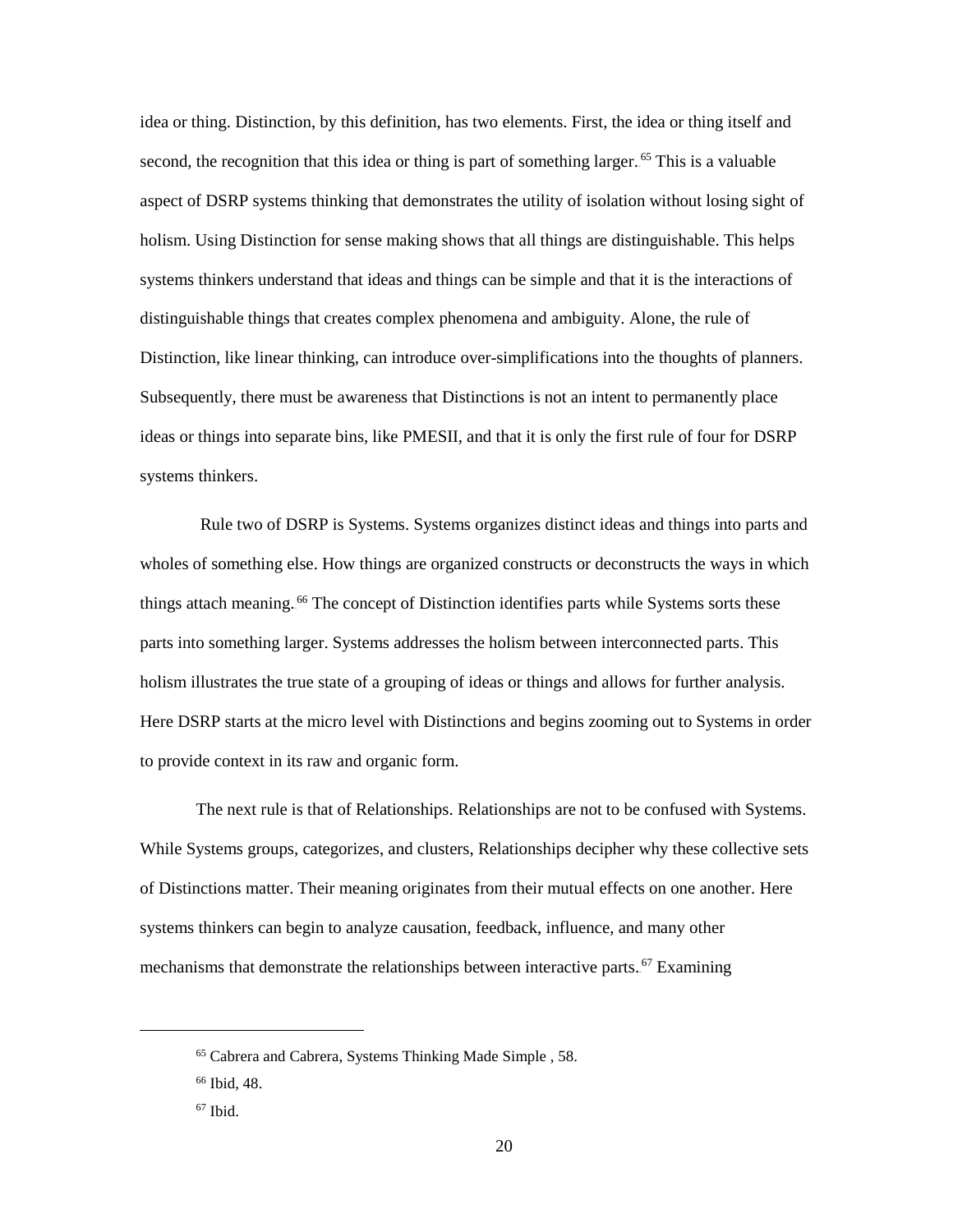Relationships is particularly useful for understanding complexity in a given OE. Social, political, and economical dynamics often connect due to the fact that there is always a human in the loop. Human interactions are often not predictable due to the interplay between people's "thoughts (cognition), feelings (emotion), and motivations (conation)."<sup>68</sup> Relationships serve as the key to understanding the multidirectional causality found in an OE where the effects of human beings is prevalent and often does not present as deterministic causal outcomes.<sup>69</sup>

The final rule of DSRP is Perspectives. This rule has much to do with a person's point of view and unconscious biases. Fundamentally, perspectives are the manner in which people see ideas and things and the idea and thing itself.<sup>70</sup> The ways that people examine things is often based on their institutionalization and thus biases in a person's own point of view often go unrealized and can lead to an inaccurate vision of one's world.<sup>71</sup> The concept of Perspectives seeks to coax the systems thinker into changing the way that they look at things by shifting one's viewpoint. By altering one's frame of reference they are able to better empathize within the context of the OE. This alternative viewpoint provides a new lens into connections, causation, and influence. Thus, Perspective is the rule demanding constant and iterative application when using DSRP because it serves as the prerequisite additive to enriching the way in which Distinctions, Systems, and Relationships form in the mind.

The framework for systems thinking, in accordance with DSRP and outlined in the previous passages, intended to provide a thorough explanation regarding how the systems thinking school of thought can potentially benefit the military planner and leader. The DSRP method can be extremely beneficial to planners as a sensemaking tool for characterizing the OE,

<sup>68</sup> Cabrera and Cabrera, Systems Thinking Made Simple, 49.

<sup>69</sup> Andrew Stigler, "Assessing Causality in a Complex Security Environment," *Joint Forces Quarterly* 1st Quarter (2015).

<sup>70</sup> Cabrera and Cabrera, *Systems Thinking Made Simple*, 50.

<sup>71</sup> Berger and Luckmann, *The Social Construction of Reality*.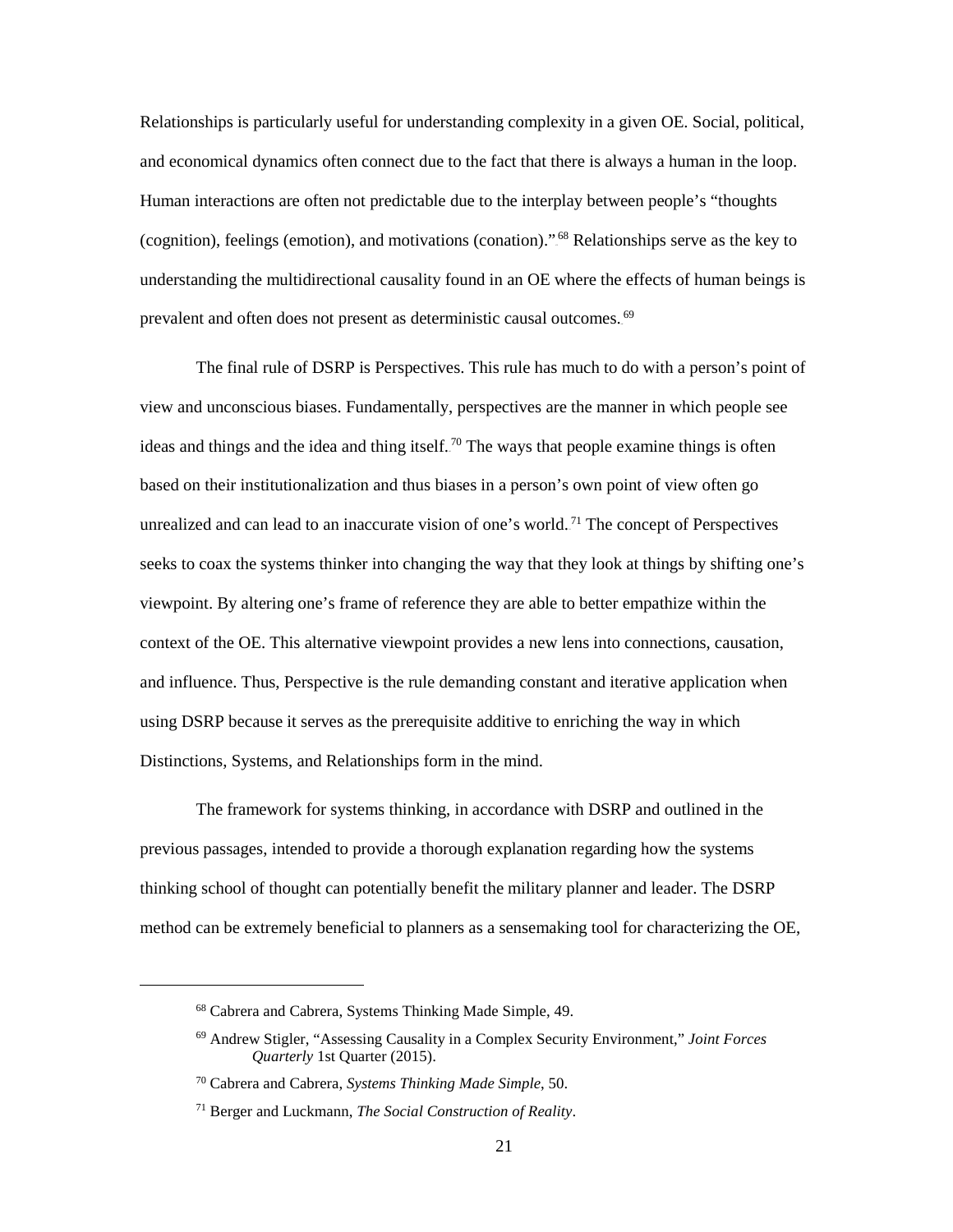but it is not the replacement for PMESII. Instead, DSRP and systems thinking in general could serve to augment the PMESII construct. PMESII in its base form, at best, is a process meant to articulate Distinctions and possibly Systems. Distinctions separated and binned along with like typed variables do not properly demonstrate the Systems resident in the OE. Most certainly, they do not denote the Relationships that create tension and balance while accounting for the Perspectives represented that govern behavior and decision making.

Similarly, systems thinking challenges the reason behind the COG analysis process. While the COG analysis seeks to identify a single source of power it is also another instance of reductionism at work. Derived from Clausewitz's opus *On War*, the concept of a COG leads to faulty assumptions that the control or destruction of one thing can lead to the capitulation of an adversary.<sup>72</sup> Again, this idea contradicts with the holistic nature of an OE. The COG analysis itself uses the three factors of critical capabilities, critical requirements, and critical vulnerabilities for examination to distill a single source of power.<sup>73</sup> This unconsciously acknowledges the complexity of the system and the multiplicity of factors contributing to various outcomes. However, this process suggests that by using a reductionist logic complexity can be repeatedly isolated until it demonstrates a deterministic causation. The danger posed here is that the COG analysis creates a false sense of understanding and certainty.<sup>74</sup>

PMESII and the COG analysis documented in the military's current joint doctrine are incomplete sense making models. To illustrate this point further, the following chapters focus on the trials and tribulations of the US military during the ongoing Iraq war. In many cases, it is unclear what types of mental models or processes were used for describing the Iraqi OE. With

<sup>72</sup> Carl von Clausewitz, Michael Howard, and Peter Paret, *On War* (Princeton, N.J: Princeton University Press, 1976).

<sup>73</sup> US Joint Staff, JP 5-0 (2017), IV-24.

<sup>74</sup> Dale C. Eikmeier, "The Center of Gravity: Still Relevant After All These Years?" *Military Review* (2017).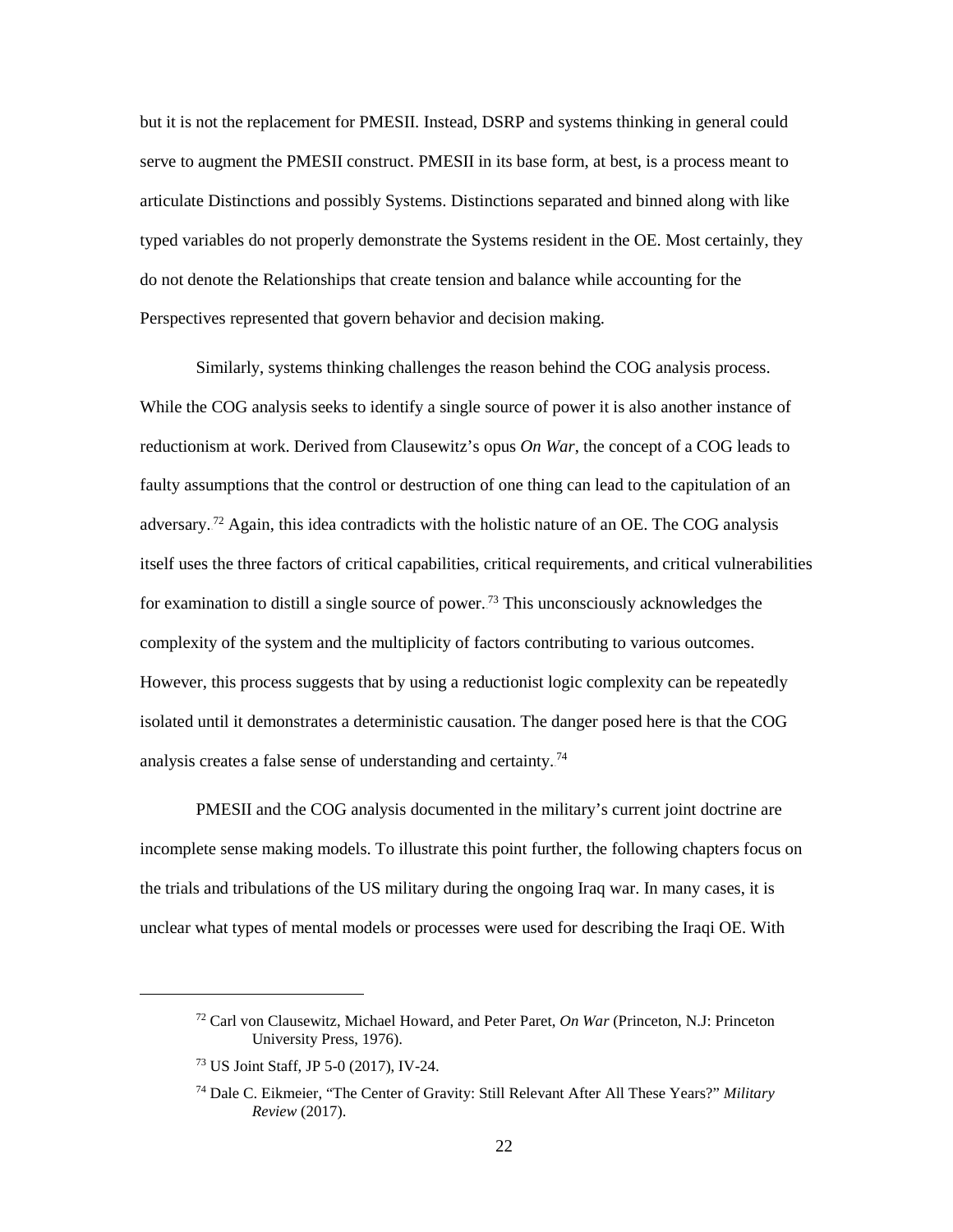that said, the following chapters seek to illustrate two points. One, the challenges faced by military leaders and planners in formulating effective military strategy and operational art when the OE is poorly defined. Two, how systems thinking, in the form of DSRP, could have provided clearer descriptions of the OE than a PMESII or a COG analyses.

#### Section Three: The United States in Iraq: A Case Study

The case study for this monograph is the United States' war in Iraq that began in 2003. This example helps to make the authors' point about uncovering potential in complicated circumstances using systems thinking as a sense making tool. Needless to say, the OE in Iraq is fundamentally complex. Internally, Iraq's governance comes in various forms of formal, informal, and sectarian based entities each vying for power. Externally, regional powers and meddling neighbors seek to influence the Iraqi state and the actors within it for their own hegemonic interests.<sup>75</sup> Additionally, all of these internal and external factors coexist with the political concerns of the United States and the international community. Very little happens in a vacuum and international relations and war are not exceptions. Finally, the war in its current state has endured through many adaptations which allows researchers to assess the strategic aims of the war at different milestones. This context provides the proving ground for the validity of systems thinking expressed in this research.

The combination of an examination of systems thinking and linear processes in the context of the American war in Iraq highlight stark differences in how each is measured. A shift from linear processes to systems thinking requires a pivot away from quantitative measures towards qualitative measures.<sup>76</sup> This is not a comfortable change for most leaders who recognize that quantitative measures are easier to track and articulate while qualitative measures are not. However, empirical evidence should not be a barrier between planners and the qualitative results

<sup>75</sup> Tadros, "U.S. Middle East Strategy."

<sup>76</sup> Osinga, *Science, Strategy and War*, 116.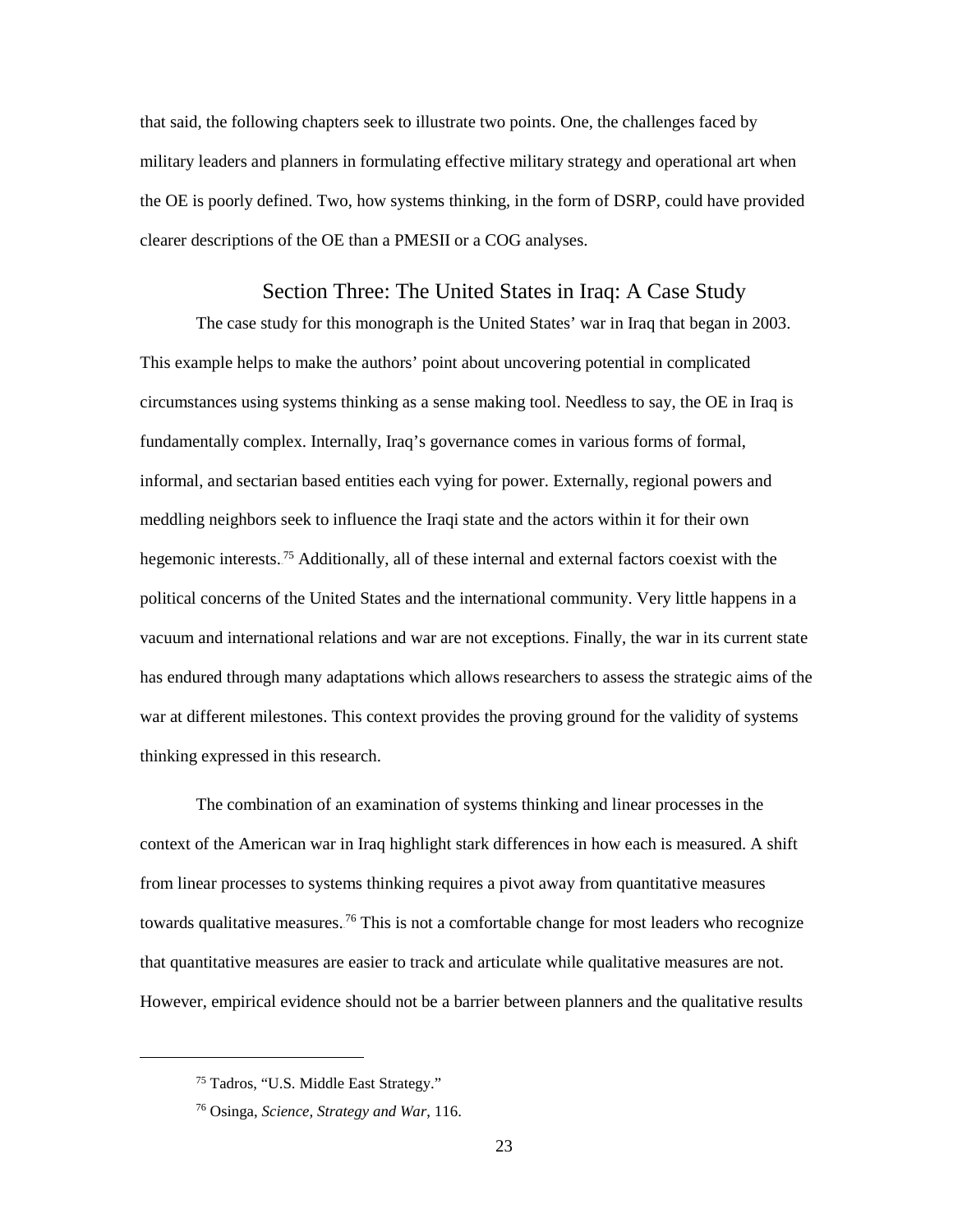that systems thinkers aspire to. The success of military strategy and operational art should be based on qualitative measures concerned with the alignment of strategic objectives to a desired future state, the effects of military strategy and operational art on popular support, and the achievement of outcomes that are lasting and meaningful.

Military strategy seeks to achieve the national objectives, referred to as ends, using various elements of military capabilities, known as ways and means, while considering risk to mission, force, and reputation. These objectives provide the foundation for the continuous advantage described by Dolman.<sup>77</sup> The formulation of military strategy occurs at the highest level of the military enterprise and serves as the guidance by which operations and assets are distributed in the arrangement of operational and tactical actions for war. Military strategy exists in between the concepts of grand strategy and operational art. In this space, it occupies the unenviable space where political desires meet reality in the form of a thinking enemy and a complex OE. It is here that planners must reconcile these differences and employ patterns of thought to make the seemingly impossible possible.

Operational art as defined by doctrine is the cognitive approach by commanders and staffs — supported by their skill, knowledge, experience, creativity, and judgment — to develop strategies, campaigns, and operations to organize and employ military forces by integrating ends, ways, and means.<sup>78</sup> It can be a product of the operations process which includes the iterative process of planning, preparing, executing, and assessing.<sup>79</sup> This process is driven by a commander whose activities include understanding, visualizing, describing, directing, leading,

<sup>77</sup> Dolman, *Pure Strategy,* 6.

<sup>78</sup> US Department of Defense, Joint Staff, Joint Publication (JP) 1-02, *Department of Defense Dictionary of Military and Associated Terms* (Washington, DC: Government Printing Office, 2016), 174.

<sup>79</sup> US Department of the Army, Army Doctrinal Publication (ADP) 5–0, *The Operations Process*. (Washington, DC: Government Printing Office, 2012), IV.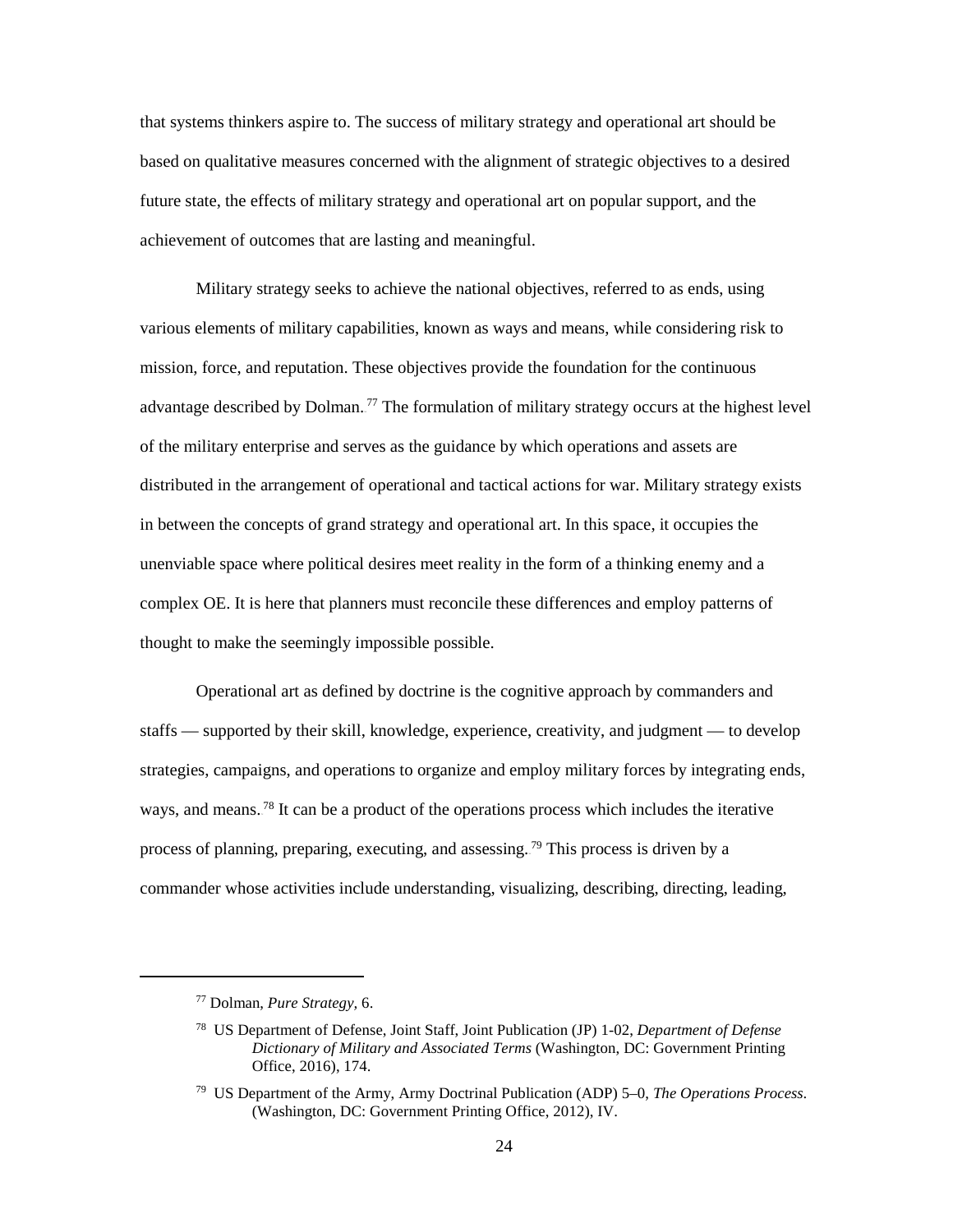and assessing.<sup>80</sup> Key to this paper and any military operation is the "understanding" portion. Understanding drives operational art by establishing the context of a potential operation. This is large part of the conceptual planning that occurs before the detailed, without which the plan is likely to be ineffective. Military activities predicated on poor understanding can lead to catastrophe further underscoring the importance of getting it right. It requires a thorough analysis of the OE and consideration of the ways and means at a commander's disposal applied using critical and creative thinking.

When T.E. Lawrence considered the strategic design of a war of detachment, he took into account the army at his disposable, their psychology, the terrain, and the enemy.<sup>81</sup> This contextual understanding of the OE found in modern day Jordan helped him see the Bedouin conflict against the Turks for what it was and what it was not. His army was too small and lacked the tactical prowess for sustained conventional fighting against a superior Turkish force. His hypothesis regarding the Turks concluded that they lacked the forces to occupy all of Arabia. Subsequently, his partnered Bedouin tribes would be wise to strike the enemy where they were weakest.<sup>82</sup> Without hopes of defending the entirety of the desert, the Turks would slowly capitulate without the ability to mass on the invisible Bedouin. This is an example of the utility in understanding the true nature of an OE. Lawrence paired this contextual knowledge with a "tolerable" understanding of military strategy to design a military strategy capable of translating into effective operational art.<sup>83</sup> Contemporary military operations in the Middle East require the same level of imagination and contextual understanding incorporated by Lawrence.

<sup>80</sup> US Army, ADP 5-0, IV.

<sup>81</sup> T. E. Lawrence, *Seven Pillars of Wisdom: A Triumph* (New York: Anchor Books, 1991), 194. <sup>82</sup> Ibid.

 $83$  Ibid.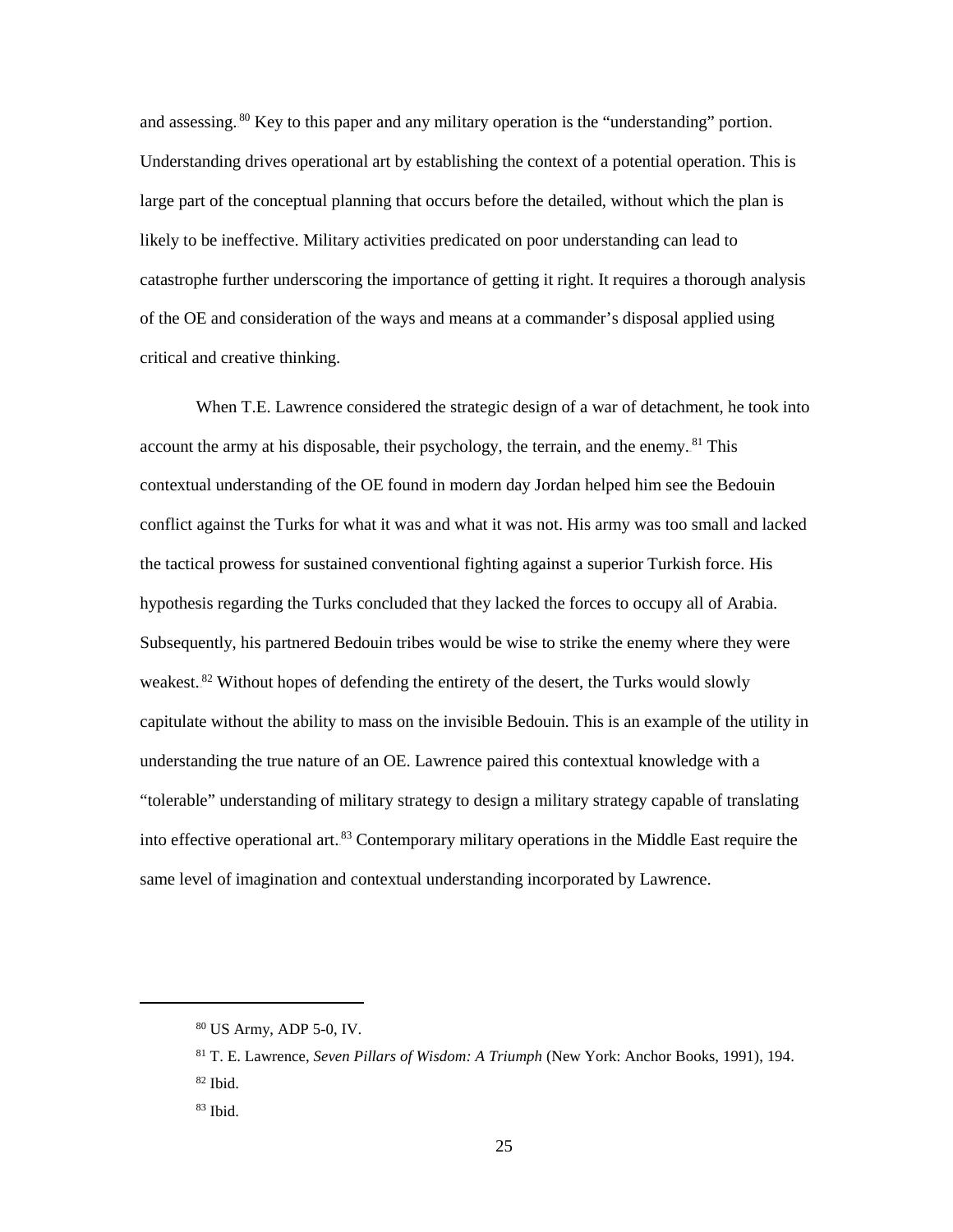Drawing conclusions regarding a given OE, especially those found in the Middle East, requires shifting towards a paradigm of nonlinearity. In the example of the war of detachment, Lawrence brings Boyd's ideas regarding people, ideas, and things into focus.<sup>84</sup> Instead, of concentrating on defeating Turkish forces in a pitched battle, Lawrence reoriented on the psychological impacts of destroying their material basis for support. This resulted in a Turkish lack of confidence in their ability to hold occupied territory and met the desires of the Bedouin who sought to expel the Turks from their land.<sup>85</sup> This served as the negative feedback described in Dörner's *The Logic of Failure,* where an increase in guerilla tactics by the Bedouin ended up costing the Turks considerably.<sup>86</sup> It cannot be overstated how important it is see the OE for what it is and to correspondingly exploit it accordingly through an understanding that applies an interior and exterior synthesis demonstrating knowledge of one's self, one's enemy, and context. Mistakes made by an ill-informed military strategy in Iraq underscore this point.

 When the United States decided to go to war in Iraq for a second time it was in the name of ensuring that the regime of Saddam Hussein did not have any Weapons of Mass Destruction (WMD). More specifically, WMDs that could be used directly by Iraq or fall into the hands of malevolent non-state actors. While it is now known that Hussein's Baathist regime likely did not possess any WMDs, at that time, this fact was anything but clear. Following the attacks on September 11, 2001, the United States and many of its allies felt a dramatic change in the security environment. The perceived reach of global terrorist organizations became the new pacing threat. It is within this context that the United States and a limited number of allies chose to go to war in Iraq. This, obviously, was not the first time that the United States and its allies had fought a war

<sup>84</sup> Boyd and Hammond, *A Discourse on Winning and Losing*, 9.

<sup>85</sup> Lawrence, *Seven Pillars of Wisdom,* 194.

<sup>86</sup> Dietrich Dörner, *The Logic of Failure: Recognizing and Avoiding Error in Complex Situations* (New York: Basic Books, 2010), 74.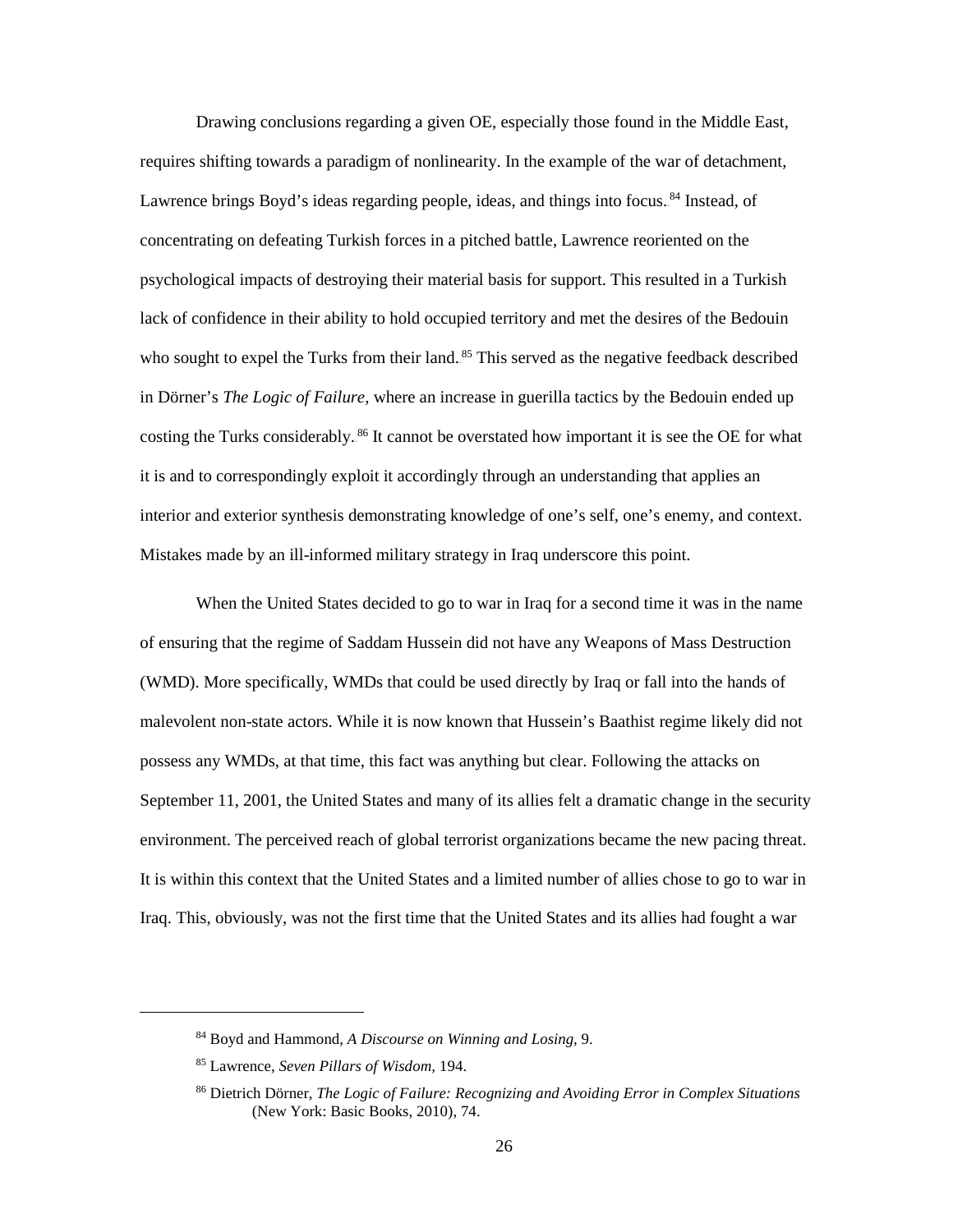against a Saddam Hussein led Iraq. However, it seems now that for a moment the United States forgot why it didn't seek regime change in 1991.

At the conclusion of Operation Desert Storm, President George H.W. Bush decided against pursuing policy objectives beyond the withdrawal of Iraqi forces from Kuwait and the restoration of Kuwait's government outlined in National Security Directive 45.<sup>87</sup> His reasons, ironically outlined by former Vice President and Secretary of Defense Dick Cheney, were that "seeking regime change would have been too costly in the ways of American lives due to the type of warfare required in Baghdad."<sup>88</sup> A type of warfare which he claimed "US forces were not familiar [with], or comfortable fighting.".<sup>89</sup> Cheney, as a member of the first Bush administration, seems to be referring to asymmetric warfare and possibly even Counter-Insurgency (COIN) operations. However, twelve years after the former Vice President made these comments, the United States decided to invade Iraq which inherently resulted in regime change and the asymmetric COIN conflict that followed.

#### PMESII and De-Baathification: Cutting Our Feet to Fit the Shoes

Judging whether regime change was strategically the right or wrong decision should be based on the complex variables found in and around Iraq. In turn, strategy should be a composite of the desired ends in the context of the enemy and environmental realities. However, this is not to say that Operation Iraqi Freedom was not consistent with the strategic guidance at the time. Following the fall of the Soviet Union, Post-Cold War Grand Strategy was comprised of four pillars: dissuading the rise of a hostile rival, spreading democracy, promoting American economic

<sup>87</sup> The White House. *The National Directive 45* (Washington DC:1990) accessed October 14, 2019, https://fas.org/irp/offdocs/nsd/nsd\_45.htm.

<sup>88</sup> Charles Pope, "Cheney Changed His View on Iraq," *Seattlepi.Com* (September 29, 2004) accessed January 7, 2020, https://www.seattlepi.com/national/article/Cheney-changedhis-view-on-Iraq-1155325.php.

<sup>89</sup> Pope, "Cheney Changed His View on Iraq."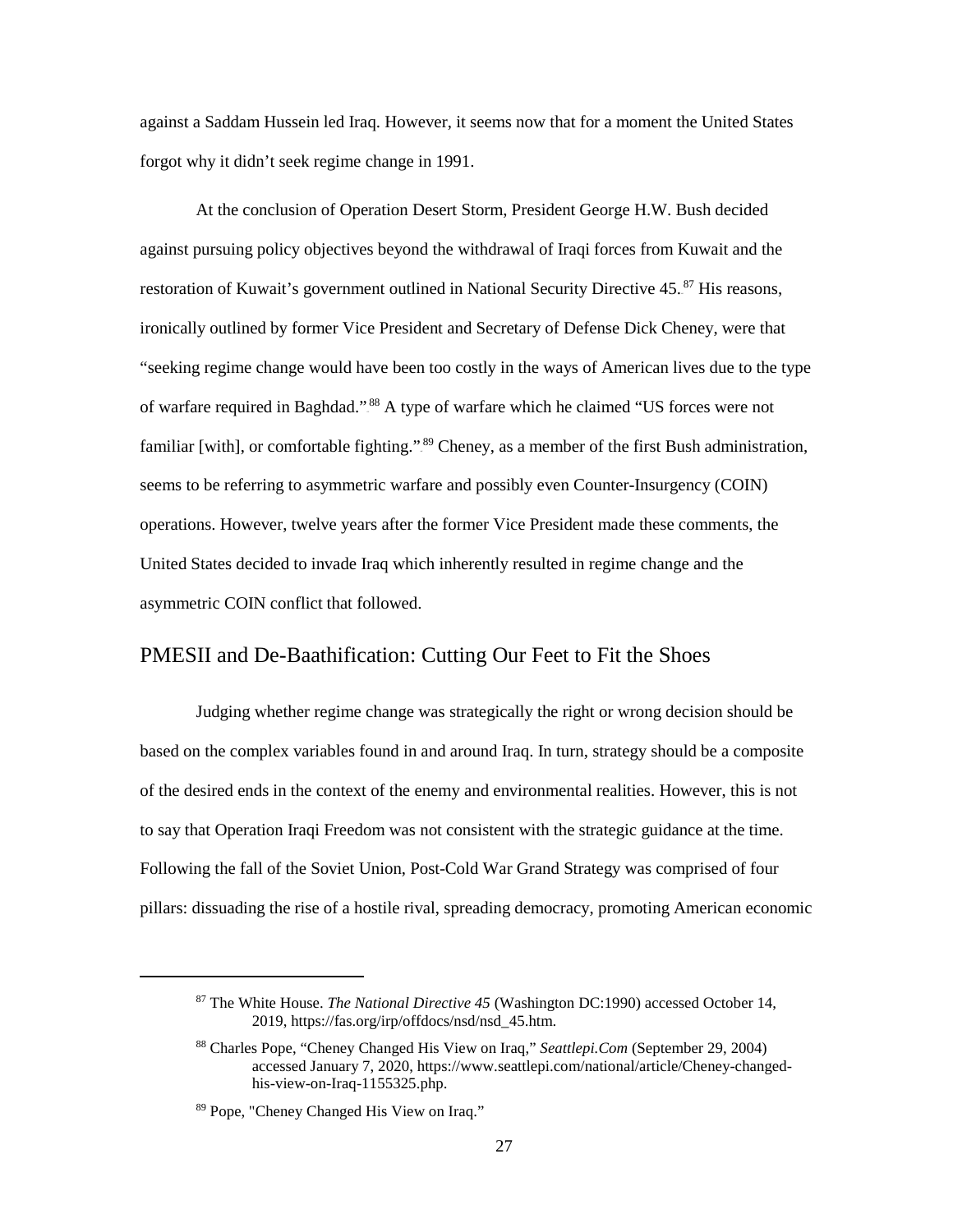values, and confronting the spread of WMDs.<sup>90</sup> Additionally, following 9/11, fighting global terrorism rose to be a first rank priority as well.<sup>91</sup> Thus, the question is not whether a strategy even existed that steered the war in Iraq, but instead was the strategy applicable. Hindsight says that it probably was not. Success and failure, however, cannot just be perpetually associated to the *why* regarding the reasons that the United States went to war. It is also important to the consider the *how* with regards to way the United States approached it.

United Nations Resolution 1441 authorized the investigations into Iraq's WMD program and outlined that serious consequences would be forthcoming if Saddam's Iraq did not comply.<sup>92</sup> In response, Iraq provided information to the United States that claimed that the nation did not possess a WMD capability. This turned out to be only half true, although WMDs never turned up there was irrefutable evidence that Iraq had funded a multibillion-dollar effort to develop them over the course of two decades.<sup>93</sup> This lack of trust for the regime may have helped foster a climate where the malignance of Saddam the dictator manifested as a distrust of all things related to the Baathists party he led. The same party that ran the government and the military. Thus, when the Coalition Provisional Authority sought to establish a new legitimate government one of its first orders of business was De-Baathification and to disband the Iraqi military.<sup>94</sup> Perhaps a greater understanding of Iraq could have prevented a decision that has been costly to reverse.

It is not evident whether or not the coalition planners who recommended De-Baathification were using PMESII as a sensemaking tool. Yet, it serves as a good representation

<sup>90</sup> Bailey and Immerman, *Understanding the U.S. Wars in Iraq and Afghanistan*, 102.

<sup>91</sup> The White House. *The National Security Strategy* (Washington DC: 2002) accessed November 3, 2019, https://georgewbush-whitehouse.archives.gov/nsc/nss/2002/.

<sup>&</sup>lt;sup>92</sup> United Nations. "United Nations Security Council Resolution 1441" (New York City, NY, 2002) accessed November 3, 2019, https://www.un.org/Depts/unmovic/documents/1441.pdf.

<sup>93</sup> George W. Bush, *Decision Points* (New York: Crown Publishers, 2010), 262.

<sup>94</sup> Ibid, 258.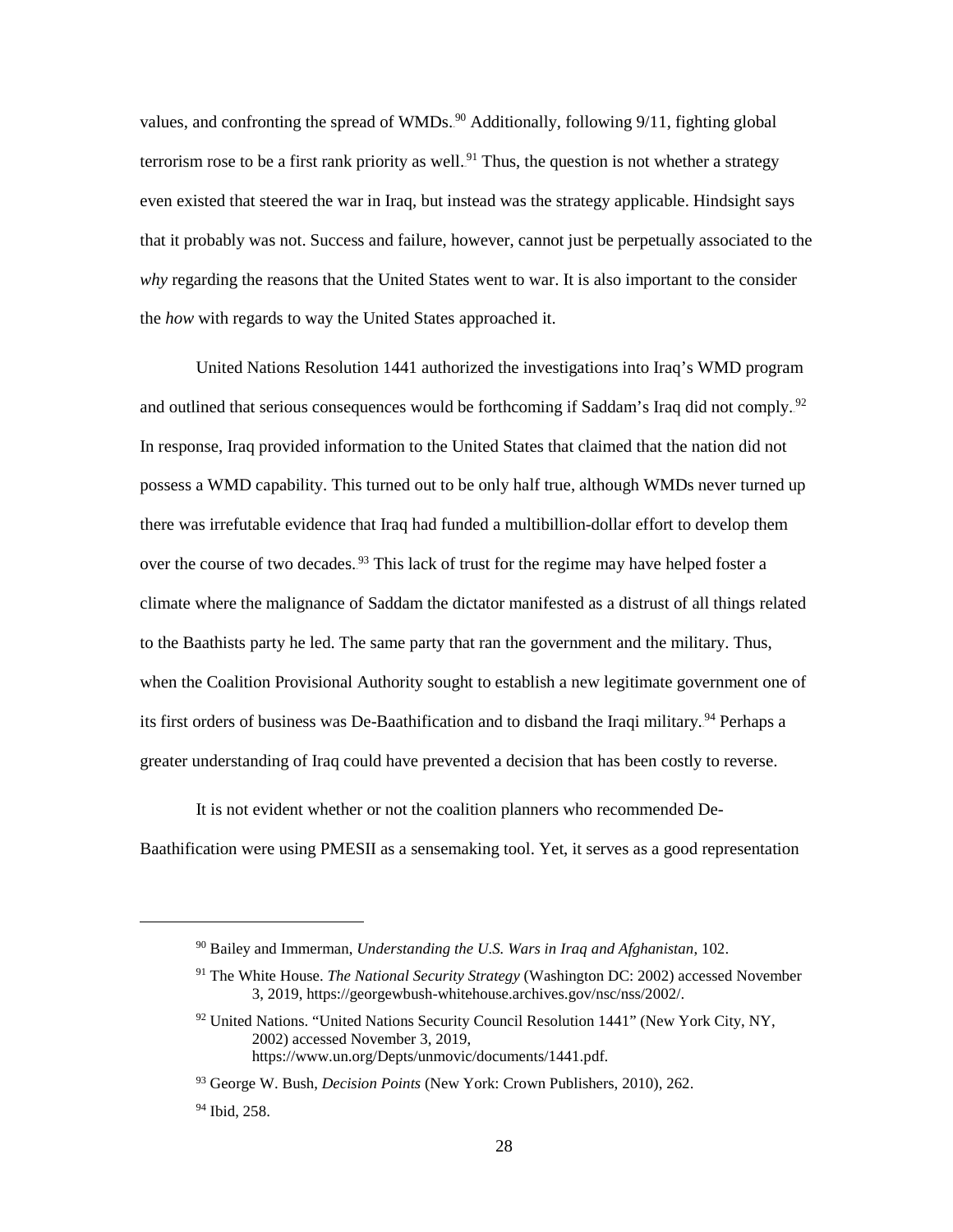of why the process can lead to failure. Viewing the Baath party on its own it may appear to be just a political entity that affiliated with and backed the Saddam Hussein regime. Subsequently, De-Baathification became a part of the overall strategy in Iraq that delayed the achievement of the United States' desired end state in Iraq. It is now known that Baath party membership was often a requirement for civil servants.<sup>95</sup> Thus, disbanding the Baath party caused significant ripple effects in Iraq. Politically the Baath party represented an oppressor to US decision makers, but the reach of this political party extended into the military, economic, and infrastructure sectors. Due to a failure to see the relationships between the Baathists and the holistic governance of Iraq the United States limited itself in its ability to create stability following the invasion. This policy resulted in the degradation of essential services and Iraqi led security and sent many Baath party members underground where they ended up as supporters of the ensuing insurgency.<sup>96</sup>

Applying systems thinking here may have led to an analysis that went beyond an isolated view on the distinctions of the PMESII elements and towards a more holistic view recognizing that the Baath party was an essential part of the system bolstered by Saddam Hussein. Each sector had a relationship with the Baath party which contributed to an acceptable level of governance. Perspectives of Baath party members were framed by a history where under Saddam's rule upward mobility was impossible without being a Baathist. The United States' linear viewpoint perpetuated a scenario where Baath party members were seen as the cause of large-scale human rights violations in Iraq.<sup>97</sup> However, this was not the case and represents poorly formed hypothesis that failed to fully appreciate the Saddam Hussein's influence on the Baath party.

<sup>96</sup> Ibid.

<sup>95</sup> Cherish M. Zinn, "Consequences of Iraqi De-Baathification," *Cornell International Affairs Review* no. 2 (2016).

<sup>97</sup> US Department of State. "Coalition Provisional Authority Order No 1" (Washington, DC: 2003) accessed February 7, 2020, https://nsarchive2.gwu.edu/NSAEBB/NSAEBB418/docs/9a%20- %20Coalition%20Provisional%20Authority%20Order%20No%201%20-%205-16- 03.pdf.03.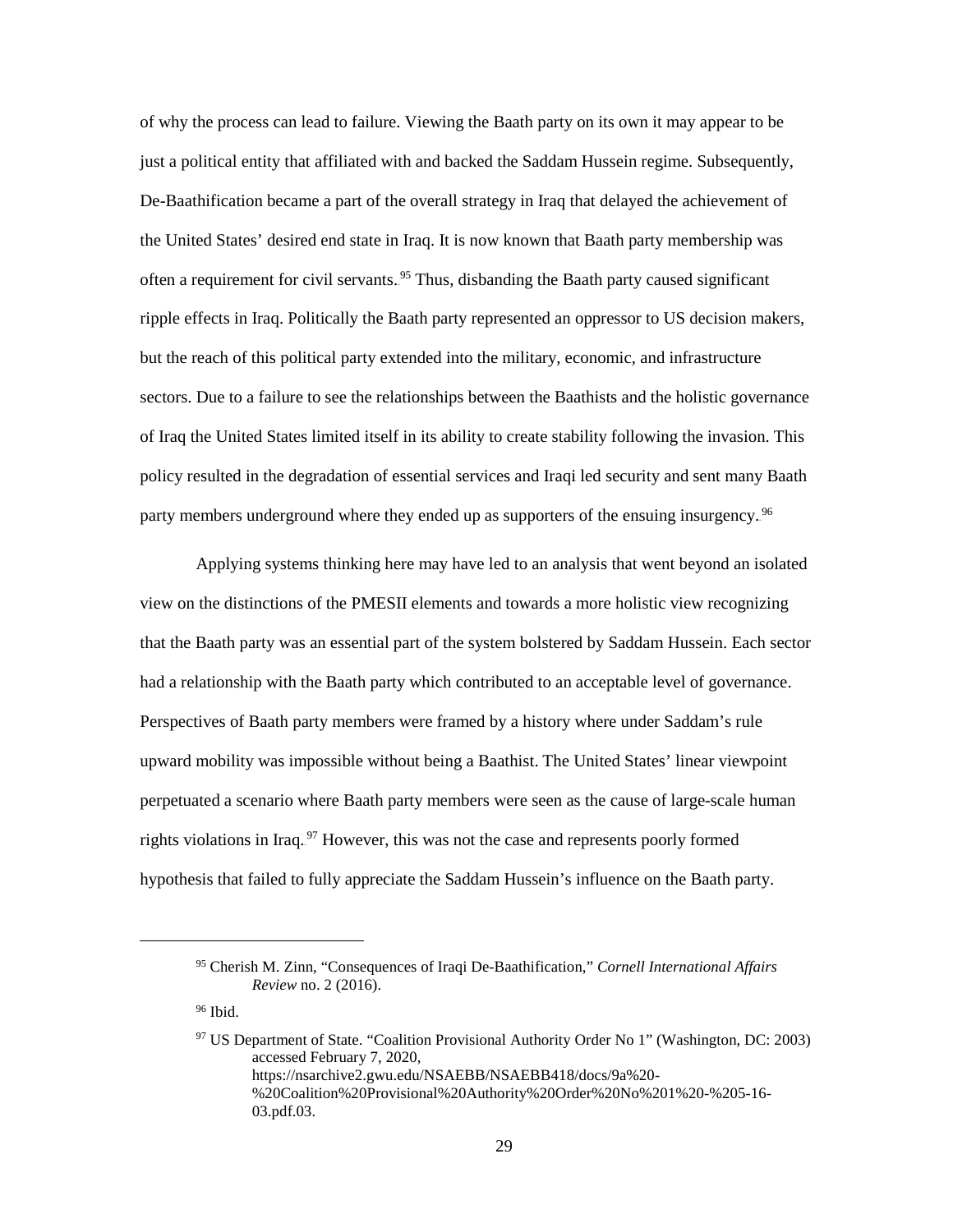Seeing the Baath party as the cause in a deterministic system where the effects caused grave consequences for all of Iraqi society is inaccurate. While both Saddam and the Baath party were elements of the political sphere, they both separate as well. Each were responsible for their own crimes, but unfortunately it may never be known how the effects of ousting Saddam the dictator without disbanding the Baath party in Iraq would have ended up. Nevertheless, it could be suggested a systems-based understanding of Iraqi governance may have resulted in a different approach geared towards Baath party reconciliation.

It is evident now that a lack of understanding regarding the complex social and political terrain in Iraq created strategic blind spots. These blind spots led to the belief that an overly aspirational post-Cold War strategy of spreading democracy was possible in countries like Iraq where that manner of governance is foreign. Blind spots such as these can also manifest as problems when conducting operational art. When Defense Secretary Donald Rumsfeld stated that "you go to war with the army you have, not the army you might want or wish to have at a later time,' he was referring to the difficulties of predicting the future.<sup>98</sup> Much like his oft referenced quote regarding "unknown unknowns," he seems to acknowledge that achieving a desired future state is anything but certain when the enemy has a vote.<sup>99</sup> Fatefully, these words carried significant meaning and cryptically described the trouble when sensemaking goes wrong as it did during the war in Iraq following the 2003 invasion. Soon after, the United States found itself embroiled in a sectarian war far from its conventional comfort zone described by Cheney. The lesson here being that the war in Iraq was not what United States decision makers thought it

<sup>98</sup> Eric Schmitt, "Iraq-Bound Troops Confront Rumsfeld Over Lack of Armor," *The New York Times* (December 8, 2004) accessed November 8, 2019, https://www.nytimes.com/2004/12/08/international/middleeast/iraqbound-troopsconfront-rumsfeld-over-lack-of.html.

<sup>99</sup> A. J. Justo, "The Knowns and Unknowns Framework for Design Thinking," *UX Collective* (February 17, 2019) accessed November 8, 2019, https://uxdesign.cc/the-knowns-andunknowns-framework-for-design-thinking-6537787de2c5.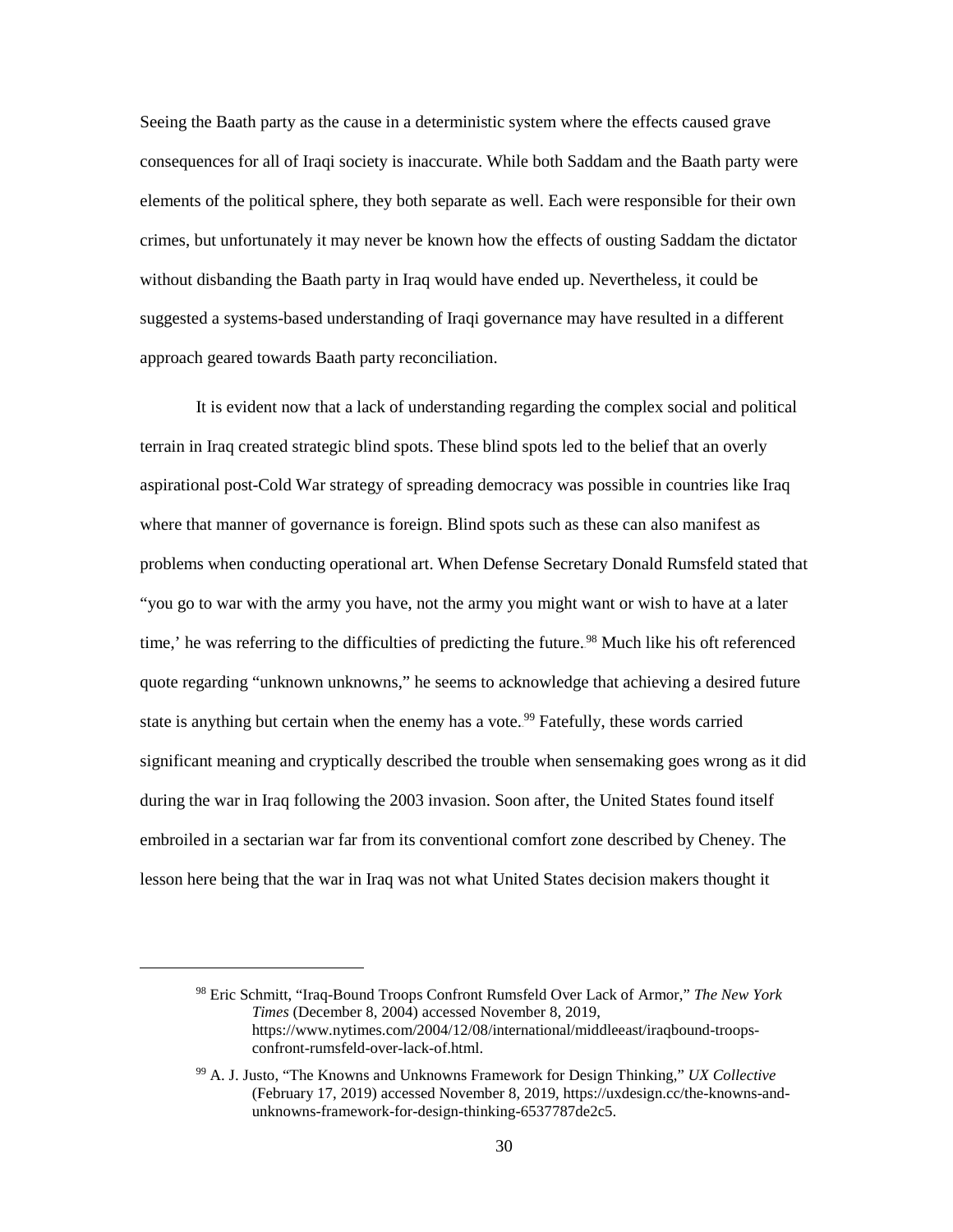would be. Further, proving that without a proper understanding of the OE a military ends up fighting the conflict it has instead of the one that it wants.

#### The COG Analysis and The Surge: Reducing Options for Simplicities Sake

In 2006, long after a sign reading "Mission Accomplished" appeared on the deck of the USS Lincoln, the United States realized that they there was a need for a change of direction in Iraq. Levels of violence and rising casualty levels punctuated the deterioration of stability in Iraq leaving some to wonder whether or not victory was possible in Iraq.<sup>100</sup> As a result, national security professionals and government leaders commissioned, prepared, and submitted several formal opinions regarding the what the nation should do to resurrect the situation in Iraq. These reports included various recommendations. The report by the Iraq Study Group promoted an external and internal approach.<sup>101</sup> This focused on diplomatic efforts to stabilize the region and an increase in energies towards improving the Iraqi government's ability to operate on its own.<sup>102</sup> Another option considered was known as the "Chiarelli Plan." This idea included moving American forces out of urban areas to focus primarily on training Iraqi Security Forces.<sup>103</sup> In the end, neither of these proposals were adopted by the second Bush administration.

Instead, the President George W. Bush opted for an increase in troop strength that would come to be known as The Surge. This plan would provide an additional five brigade combat teams to secure the urban capital of Baghdad in an effort to quell sectarian violence. This, in turn, would create enough stability to allow the Iraqi government and security forces to assume a larger

<sup>100</sup> Brian Knowlton, "Kissinger Says Victory in Iraq Is Not Possible," *The New York Times* (New York: November 19, 2006) accessed December 28, 2019, https://www.nytimes.com/2006/11/19/washington/19cnd-policy.html .

<sup>101 &</sup>quot;Iraq Study Group Report: Executive Summary." *NPR.Org* (December 6, 2006) accessed January 17, 2020. https://www.npr.org/templates/story/story.php?storyId=6586565.

<sup>102</sup> Ibid.

<sup>103</sup> Robin Wright and Ann Scott Tyson, "Joint Chiefs Advise Change in War Strategy," *Washington Post* (Washington, DC: December 14, 2006) accessed January 17, 2020, http://www.washingtonpost.com/wpdyn/content/article/2006/12/13/AR2006121301379.html.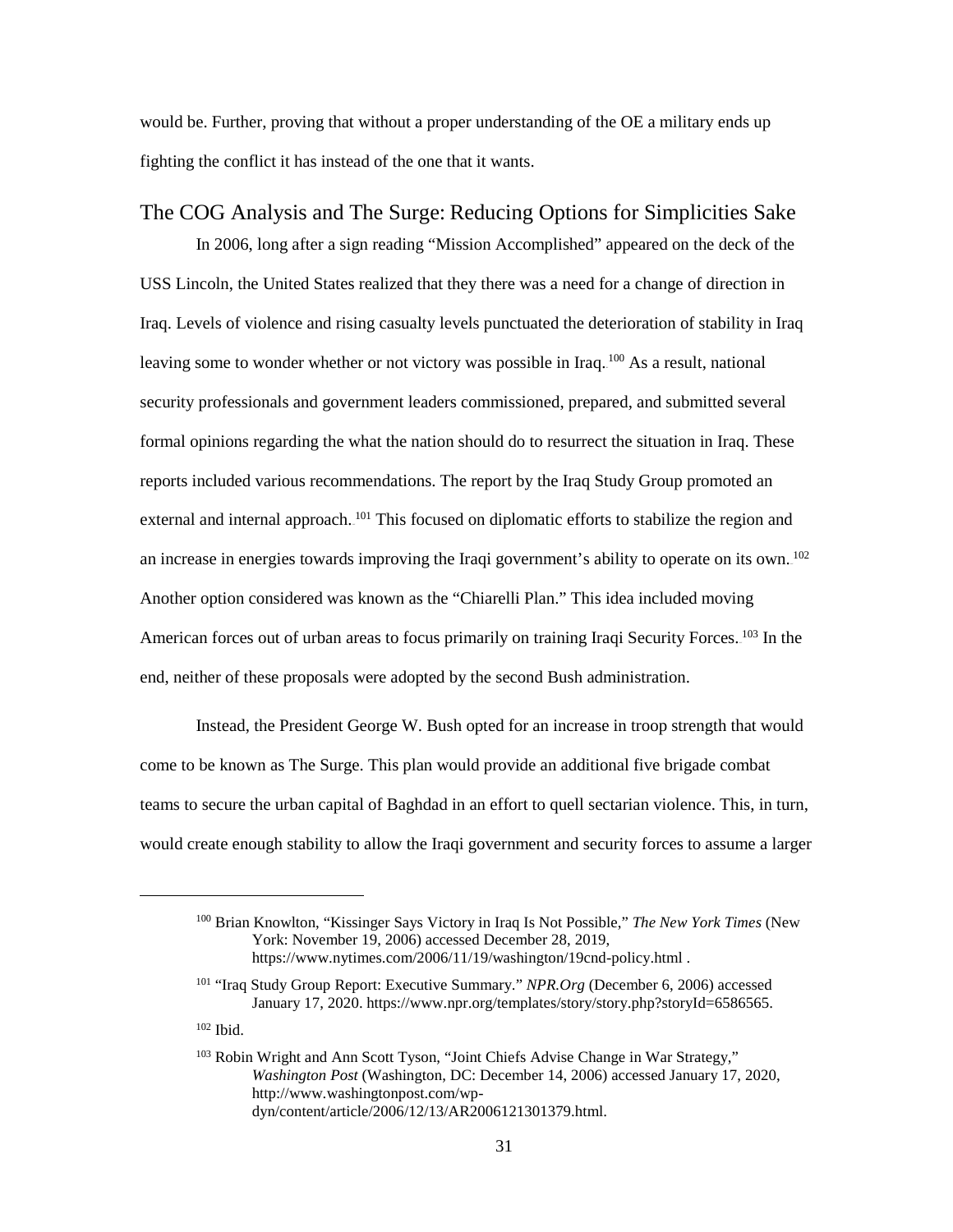role, thereby permitting the United States to assume a smaller one. National leadership chose General David Petraeus to lead this effort due to his outstanding reputation as a warrior-scholar and experience as a division commander in Northern Iraq years earlier. His understanding of COIN and his execution of a strategy called "Clear, Hold, Build" would guide the new direction for US forces in Iraq and drive operational art during The Surge.

It has been over a decade since the conclusion of the 2007 Iraqi Surge conducted primarily by United States Soldiers and Marines. Named the "New Way Forward," the plan promised victory that would lead to the eventual withdrawal of United States forces and a renewed stability in Iraq. In many American's eyes, the Surge was a success. <sup>104</sup> In 2012, US forces vacated Iraq and the sectarian violence prevalent in the mid-2000s seemed a distant memory. However, the rise of the Islamic terrorist group Daesh in 2014 resulted in the return of United States combat forces to Iraq. At that time, violence in Iraq threatened the nation's sovereignty and refugees began spilling into neighboring countries creating regional instability. These events should challenge the proclamation that The Surge was an unbridled success and call into question what the architects of The Surge got wrong. The potential for this eventuality was apparent to even General David Petraeus during The Surge, who when asked, "How does this end?" admitted "I don't know how... you can only see so far." <sup>105</sup> The assertion that The Surge failed to provide lasting success in Iraq drives the following content which seeks to identify how outcomes could have been different if the United States had a better understanding of the environment in Iraq and Iraq in a regional context.

<sup>104</sup> Ken Dilanian. "Progress in Iraq Reshapes Debate over War" *USATODAY.com* (2008) accessed October 30, 2019, https://usatoday30.usatoday.com/news/washington/2008-02-17- Iraqcongress\_N.htm.

<sup>105</sup> Thomas E. Ricks, *The Gamble: General David Petraeus and the American Military Adventure in Iraq, 2006-2008* (New York: Penguin Press, 2009).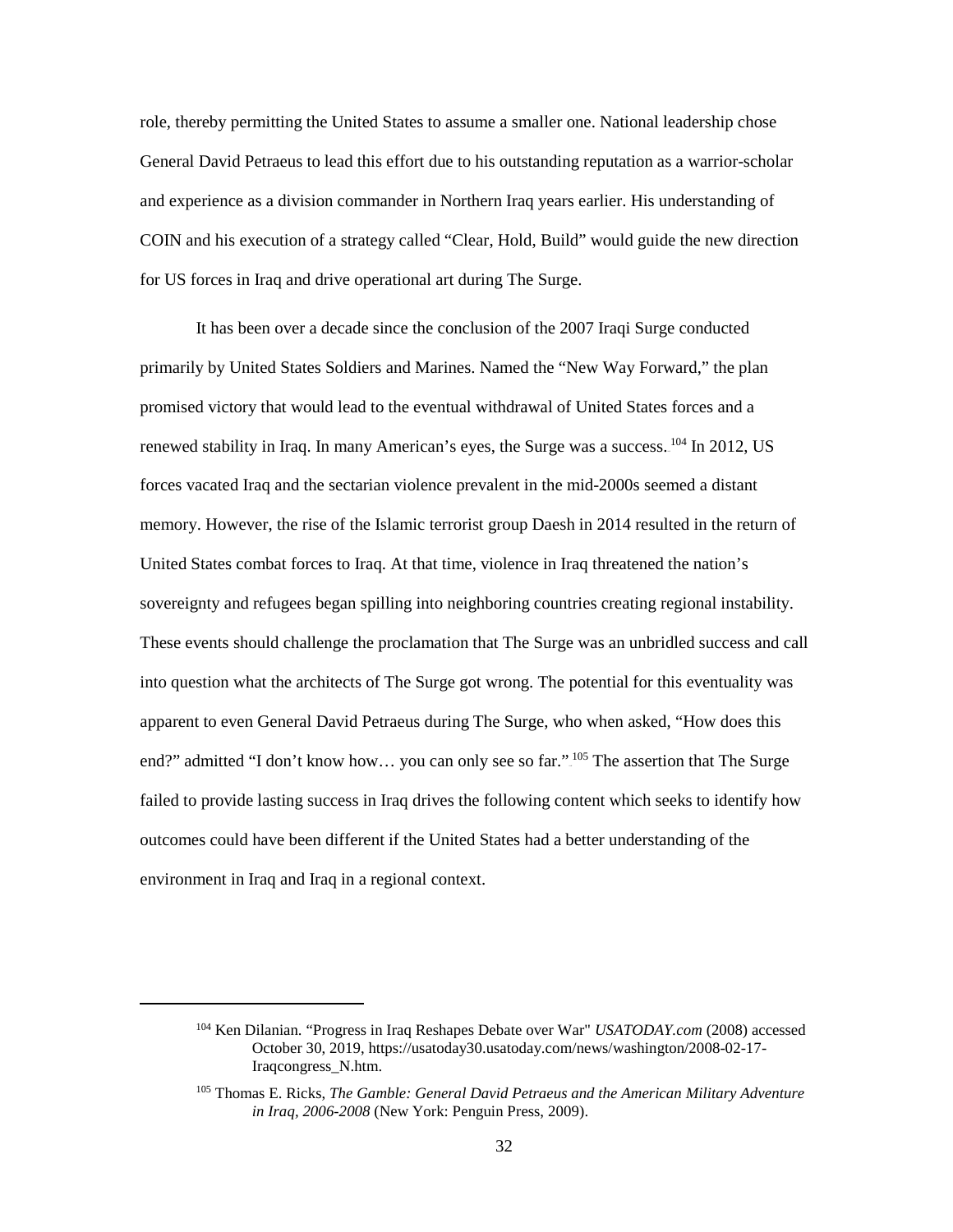While it is again impossible to specifically ascertain whether or not the designers of The Surge conducted a COG analysis prior to 2007 it is worth examining. The concept of the COG originates from Carl von Clausewitz's opus *On War* where it is described as a singular description of enemy's source of power. <sup>106</sup> However, as previously mentioned there can actually be several COGs that take form during war. <sup>107</sup> Here it seems that Clausewitz understood that war was, and is, an unpredictable phenomena reflecting the violent manifestations of political and military interactions. <sup>108</sup> In the case of The Surge, politics drove a need for change in the war's course. The Bush Administration's view of the COG was that it was the domestic support for the war.<sup>109</sup> Without which, the war would fail. However, military leaders and their subordinate planners were left to decide how and where renewed efforts should be directed in order to avoid strategic and operational failure. Subsequently, under the auspices of the "Clear, Hold, Build" approach the United States and Iraqi Security forces were to clear Baghdad's insurgent strongholds and hold these areas to ensure that these areas did not fall back into the control of the enemy.<sup>110</sup> This would then allow the Iraqi government to build durable national institutions that could stand on their own.<sup>111</sup>

In the context of the "Clear, Hold, Build" construct, one can deduce that the military architects of The Surge saw the COG differently than their political masters. This second COG, at the operational level of war, would become the support of the Iraqi people for the war effort to be

<sup>106</sup> Clausewitz, Howard, and Paret, *On War*.

<sup>&</sup>lt;sup>107</sup> Evans, "Centre of Gravity Analysis in Joint Military Planning and Design: Implications and Recommendations for the Australian Defence Force."

<sup>&</sup>lt;sup>108</sup> Beyerchen, "Clausewitz, Nonlinearity, and the Unpredictability of War."

<sup>109</sup> Michael R. Gordon, "Troop 'Surge' Took Place Amid Doubt and Debate," *The New York Times* (August 30, 2008) accessed October 18, 2019, https://www.nytimes.com/2008/08/31/washington/31military.html.

<sup>110</sup> Catherine Dale, *Operation Iraqi Freedom: Strategies, Approaches, Results, and Issues for Congress* (Washington, DC: Congressional Research Service, 2009).

 $111$  Ibid.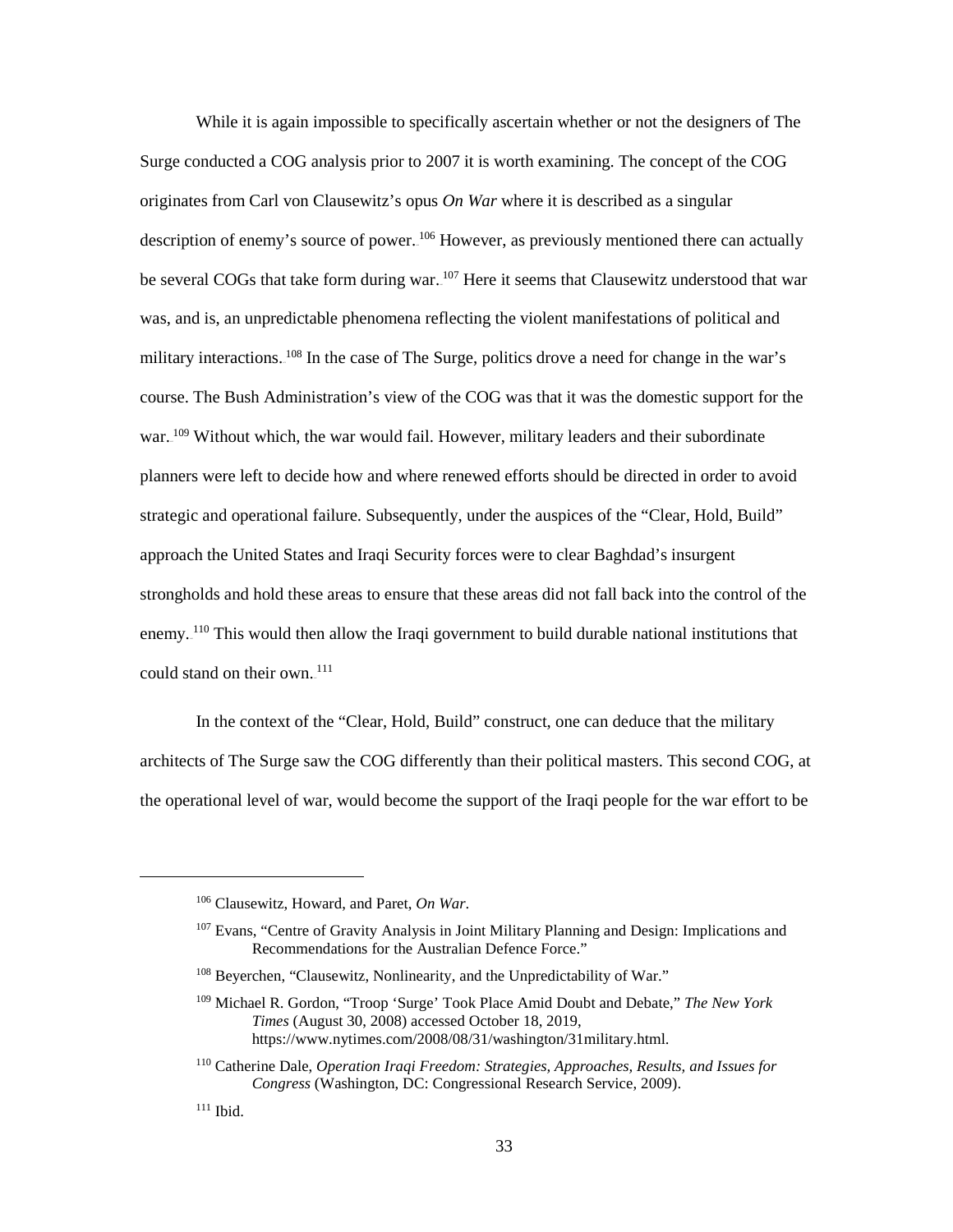achieved through using the "Clear, Hold, Build" operational approach. Here two COGs emerge simultaneously that support one another. However, each describe an entity that is difficult to influence considering the complexity resident in the Iraq OE. Even more ambiguous is the undertaking of defining how each can be affected by military operations predicated on isolating the problem to just one of security. In reality, the execution of The Surge required a multipronged effort to not just provide security, but to also accelerate and arbitrate the reconciliation between the Shia population oppressed under the rule of Saddam and the Sunni population now disenfranchised following De-Baathification.

This example demonstrates the futility of the COG analysis when complexity cannot be distilled as a single variable. Further highlighting the costs of misdiagnosing the real problem and the flawed assumption that there is a singular entity upon which forces can focus to attain certain victory. Additionally, it demonstrates how by defining a COG as something as large as popular support anchors operational thought to a concept where causation cannot be isolated due to its inherent complexity. This limits strategic and operational options that can be provided to a commander. <sup>112</sup> The utility of systems thinking here serves as a reminder to the military planner that while the COG analysis may have a role in sensemaking it is lacking with regard to describing the holism lending to a given power source. In accordance with the DSRP systems thinking construct, the COG is only a distinction, or at best, a system. Instead, the true source of an adversary's power come from the actions that derive from its relationships and perspectives of actors that influence an OE.

#### Section Four: Conclusion

A Case for Understanding and Framing for Strategic and Operational Design

<sup>&</sup>lt;sup>112</sup> Kurt Vandersteen, "Center of Gravity: A Quest for Certainty or Tilting at Windmills?" *Addressing the Fog of COG: Perspectives on the Center of Gravity in US Military Doctrine*, ed. Celestino Perez (Fort Leavenworth, Kansas: Combat Studies Institute Press, 2012), 59.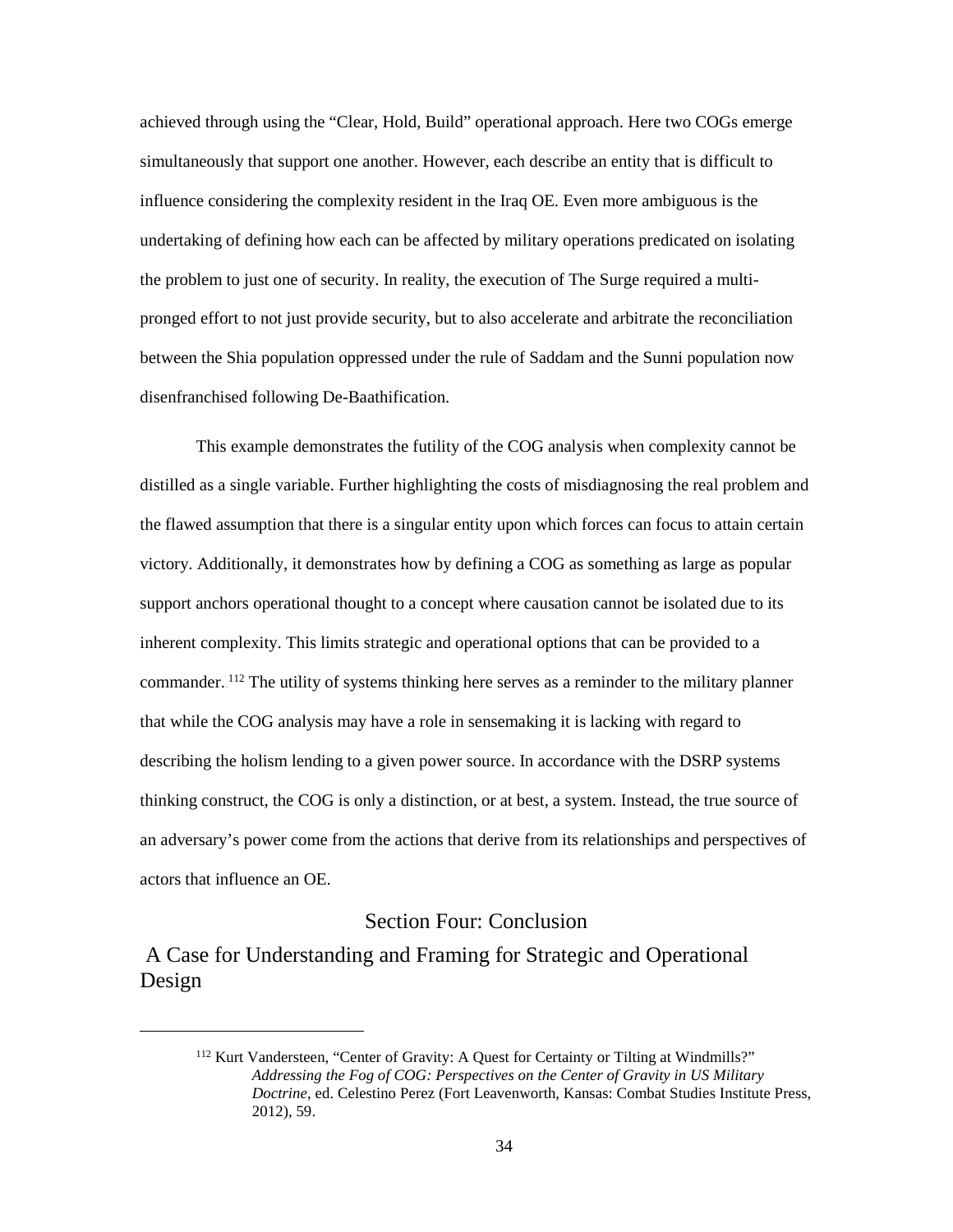If there are only two types of war, conventional and nonlinear, and they each have their own grammar, then not all sensemaking constructs can be equal when seeking to understand the factors at play on a nonlinear and asymmetric battlefield.<sup>113</sup> Defining where systems thinking may best fit and offer the most benefits to planners is an important part of the process which recognizes that not every tool works for every job. Case in point, in Iraq there were times where there was a misalignment of tools and models used for defining the OE and these choices had consequences. Therefore, the author of this monograph concludes that systems thinking offers a substitute and/or additive approach to understanding the OE for the purpose of the formulation of military strategy and operational art. By matching a nonlinear mental methodology to nonlinear situations, planners have an alternative to the linear processes found in doctrine such as PMESII and the COG analyses. Thus, the following passages and figures seek to present methods for using systems thinking in a practical manner.

#### Recommendations: Systems Thinking in Practice

 $\overline{a}$ 

A recommended method is shown using Figure One to demonstrate an additive approach where DSRP's use in conjunction with PMESII provides usefulness. This graphical depiction shows how a novel use of PMESII has potential to extract a more relevant view of the OE.

<sup>113</sup> Antulio Echevarria, *The Evolution of Operational Art: From Napoleon to the Present*, ed. John Andreas Olsen and Martin Van Creveld (Oxford: Oxford University Press, 2011).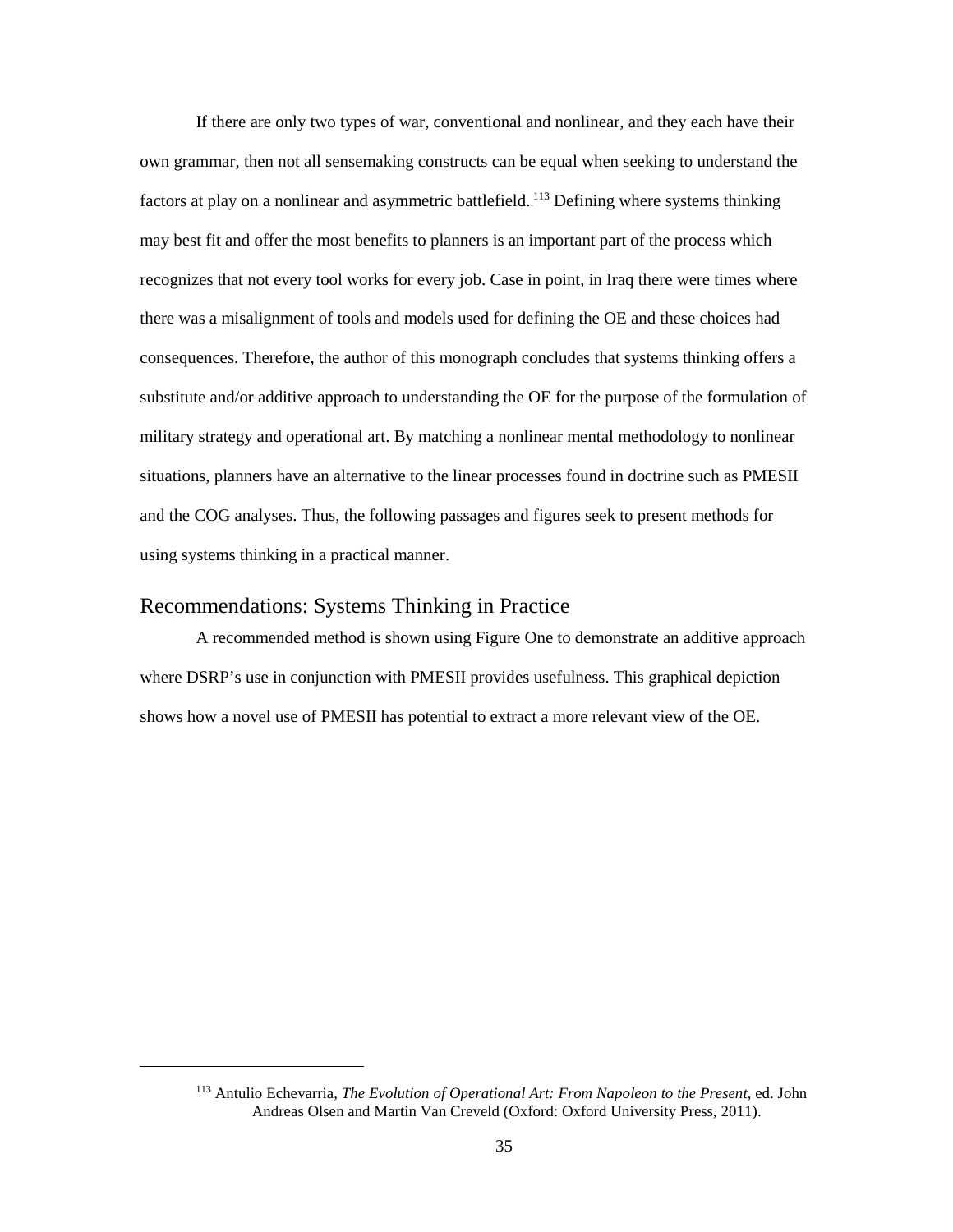

Figure 1. DSRP and PMESII.

Here, a planner can use PMESII in the standard way to list Distinctions as elements of a greater part of a system (Political, Military, etc.). It gains value however, when it is applied against itself or against applicable human centered variables such as ideas, values, and culture in an effort to delineate relationships between the systems through a coupled vertical and horizontal analysis. This process can then be repeated iteratively as a planner zooms in and out at echelon (city, nation, region, etc.) to identify meaning, context, and emergent properties that could contribute to unintended events.

Gaining perspective requires the thoughtful empathetic reflection of the planner using a contextual understanding of the OE. Perspectives are the driving influences behind the interactions of a distinct system of actors predicated on their relationships with one another. Figure Two shows how these

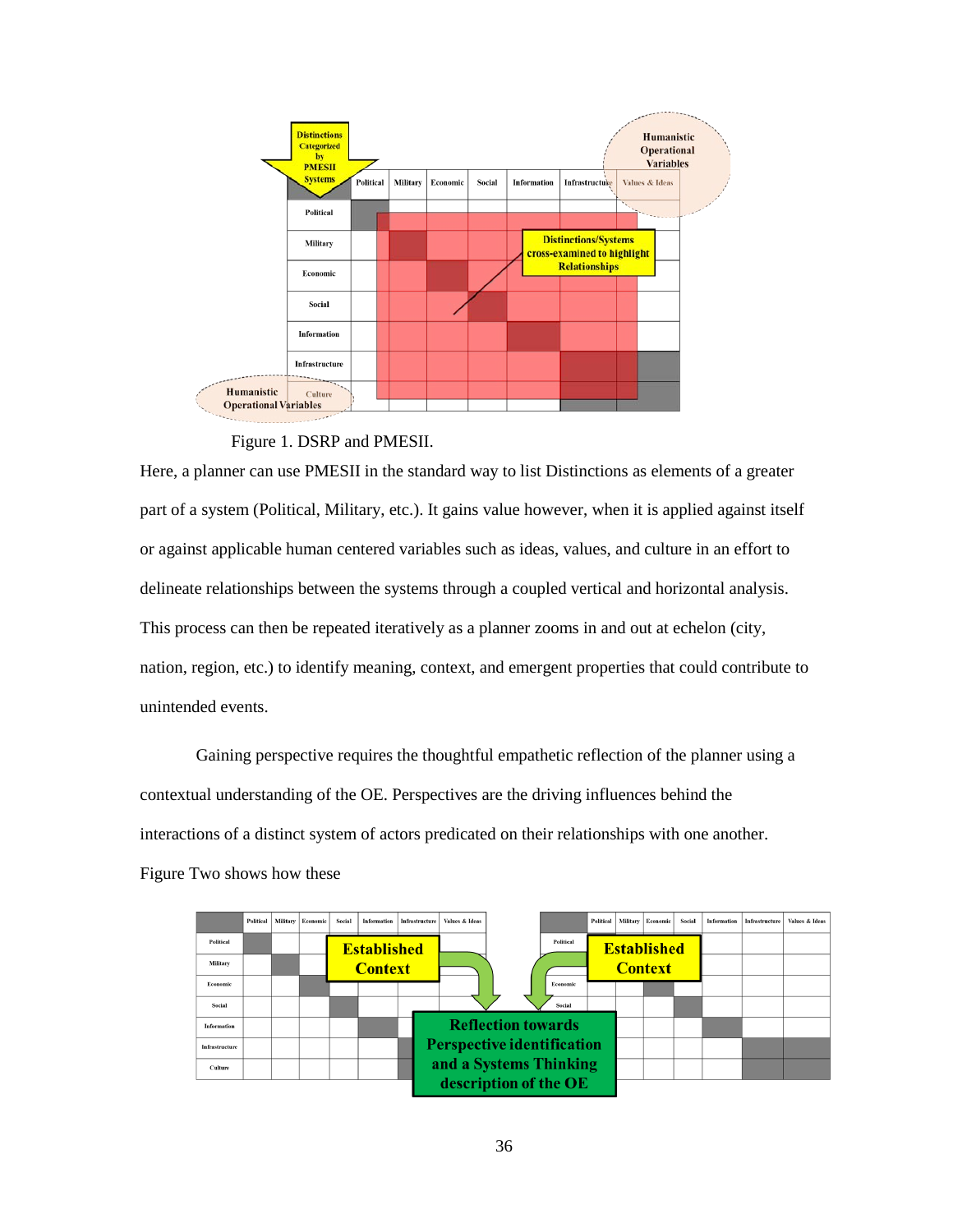Figure 2. Cross-Walking Distinctions, Systems, and Relationships to Understanding Perspectives. factors drive understanding which help in developing a systems-based hypothesis of the OE that possesses meaning. Nonetheless, these comparisons and analytical frames can also demonstrate the shortcomings of PMESII which may prove them irrelevant under certain circumstances. Hence, the prior examples present a way of using systems thinking that is additive. The next graphical example shows how melding DSRP with Gharajedaghi's Iterative Pattern of Inquiry can provide utility when conducting sensemaking of an OE.<sup>114</sup>



Figure 3. DSRP based Iterative Process of Inquiry.

The purpose of Figure Three is to graphically depict how thinking about understanding is done using systems thinking in a deliberate manner. This shows how conceptual understanding builds through repetition and a thoughtful consideration regarding viewpoints of different variables in time, space, and logic. Like PMESII, to enhance the COG analysis through systems thinking requires a planner to network the meaning and logic prevalent in an OE. The fourth and

<sup>114</sup> Gharajedaghi, *Systems Thinking*, 93.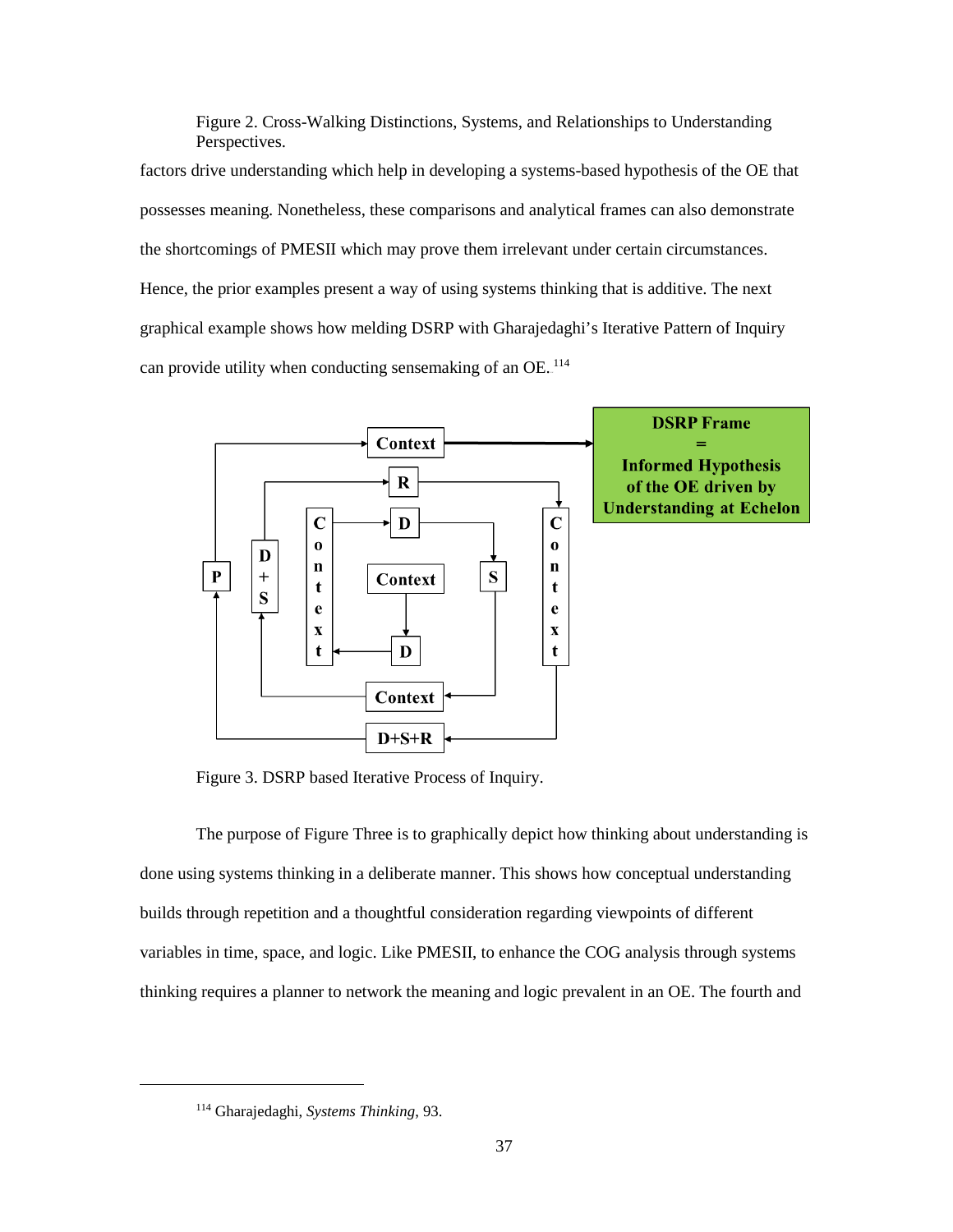final figure presented here intends to depict in greater detail how a COG analysis can be improved by tracing CCs, CRs, and CVs to the interdependencies in the OE.



Figure 4. Systems Analysis of the COG in Context.

In this graphic, the outputs of a COG analysis are overlaid against the systems thinking take on PMESII described earlier. This teases out the importance of identifying the drivers behind the CCs, CRs, and CVs. These drivers represent the motivations of various distinct actors and systems that influence the motivations, actions, and interactions relevant to the COG. This level of fidelity increases the likelihood that planned operations will achieve the desired effects while mitigating risk and second and third order effects.

If the design of the COG analysis defines what the power source is and seeks to describe its most integral elements than the application of systems thinking to this process aims to expand on why the COG matters within the OE in the first place. If the COG in a nonlinear OE is something as ambiguous as popular support it may be useful to acknowledge that the meaning of popular support can be different depending on perspective. This calls for further analysis to define what the contextual definitions of popular support are. This may prove that there are several indicators that influence motivations across a spectrum of demographics calling into question the methods used to affect the COG. Complex adaptive systems, like those found in Iraq, prove that the desired effects on the COG may result in unintended consequences. Especially, if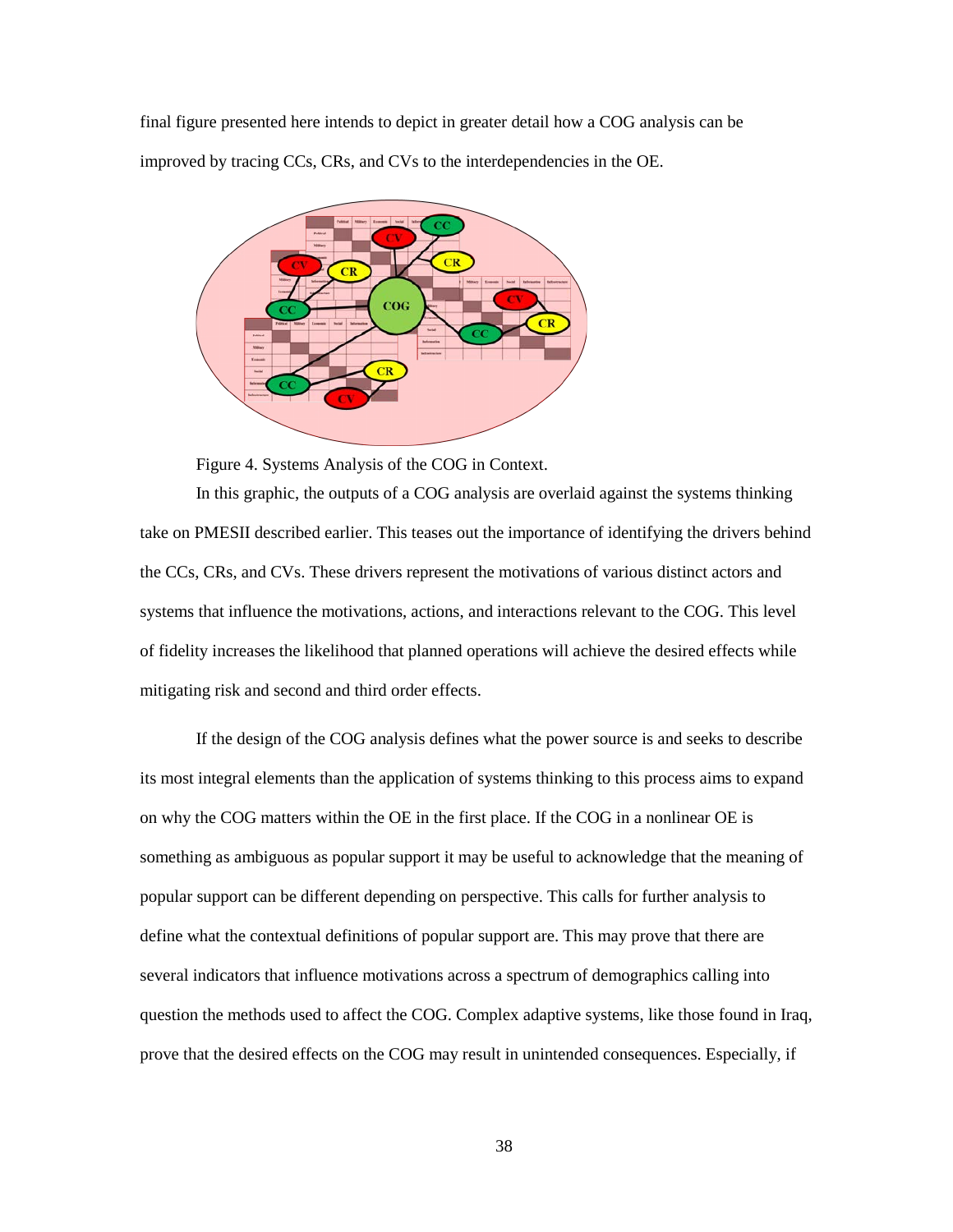the COG analysis is executed without an appreciation for the holistic interdependencies found in the OE.

#### Implications: Systems Thinking's Relevance in the Future

 In 2017, the United States Army released its updated version of *Field Manual 3-0, Operations*. The changes to this doctrinal publication signal the Army's desire to position itself for Large Scale Combat Operations (LSCO) in the face of great power competition.<sup>115</sup> Some military practitioners are now debating whether or not the Army's renewed focus on LSCO is occurring at the expense of the lessons learned during the COIN centric wars fought in Iraq and Afghanistan.<sup>116</sup> However, both sides to this argument are not articulating the larger problem. While it is evident that Russia and China pose significant threats owing to modernized weaponry and revisionist aspirations. It is also true, as recent history demonstrates, that LSCO may not be the prevalent type of armed conflict likely in the future. <sup>117</sup> This point highlights that the United States defense enterprise's struggles to predict and define the OE that it may find itself in. The relevance of this essay to all planners seeking to develop their minds for war is recognizing the faults in popular sensemaking processes that lead towards fighting an unconventional threat with conventional capabilities or vice versa.

 In light of this research and a paradigm shift towards nonlinear great power competition, it has become increasingly clear that the US military does not a have a glaring problem formulating military strategy. The nation's leaders often know what objectives they wish

<sup>115</sup> US Department of the Army, Field Manual 3-0 (FM)*, Operations* (Washington, DC: Government Printing Office, 2017).

<sup>116</sup> Stephen Tyminski. "Preparing for the Future: Insurgents Get a Vote." *Small Wars Journal* (2018) accessed December 27, 2019, https://smallwarsjournal.com/jrnl/art/preparingfuture-insurgents-get-vote.

<sup>117</sup> Thomas S. Szayna, Stephen Watts, Angela O'Mahony, Bryan Frederick, and Jennifer Kavanagh. "What Are the Trends in Armed Conflicts, and What Do They Mean for U.S. Defense Policy?" (Washington, DC: RAND, 2017) accessed December 26, 2019, https://www.rand.org/pubs/research\_reports/RR1904.html.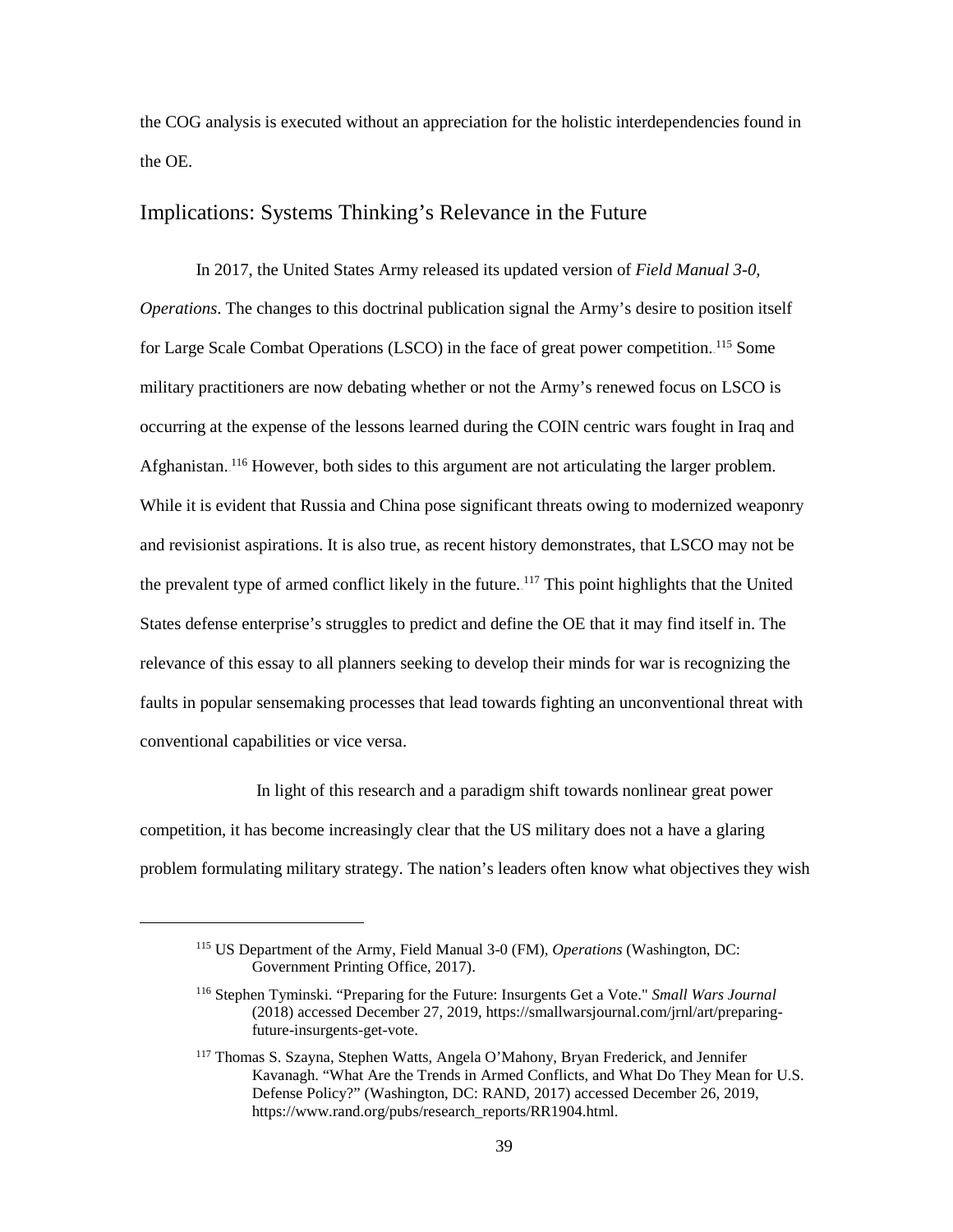to achieve based on their understanding of a given problem. What is now increasingly evident is that United States may often address the wrong problem and in doing so create more problems than they solve as was done in Iraq. This situation is why a revolution of thought amongst military leaders and planners is overdue. This revolution comes in the form of systems thinking. As shown, by using systems thinking, potentially even in the form of DSRP, there is potential for a greater depth of understanding that can be used to explain an OE. This methodology can serve as an additive or completely replace PMESII and COG analyses shown to be inherently linear and lacking. The risk from the continued use of these tools is that they wish away complexity using categorization and reductionism. This of course will not help the United States in the present or future as the nation reflects on lessons learned in Iraq and addresses multi-domain threats posed by China and Russia.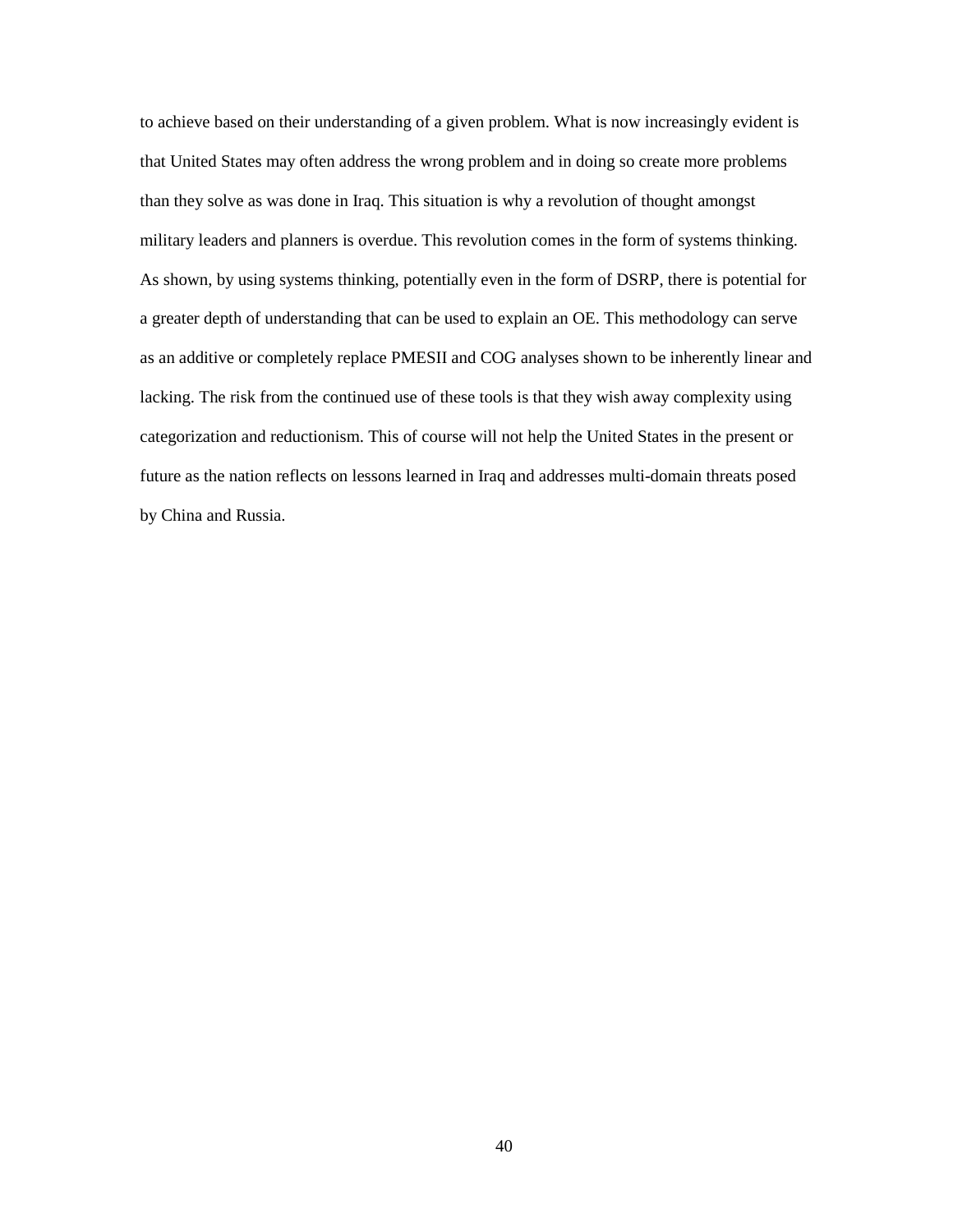### Bibliography

- Axe, David. "The U.S. Military Has a Big Problem: It Can't Win Wars," *The National Interest*, June 7, 2019. Accessed December 5, 2019, https://nationalinterest.org/blog/buzz/us-military-has-big-problem-it-cant-winwars-61452.
- Bailey, Beth L., and Richard H. Immerman, eds., *Understanding the U.S. Wars in Iraq and Afghanistan*. New York: New York University Press, 2015.
- Ball, Joshua "What Is Hybrid Warfare?" *Global Security Review* (2019). Accessed November 13, 2019, https://globalsecurityreview.com/hybrid-and-non-linearwarfare-systematically-erases-the-divide-between-war-peace/.
- Berger, Peter L., and Thomas Luckmann. *The Social Construction of Reality: A Treatise in the Sociology of Knowledge.* Harmondsworth, Middlesex, England Baltimore, Maryland, U.S.A. Ringwood, Victoria, Australia: Penguin Books, 1971.
- Bertalanffy, Ludwig von. *General System Theory: Foundations, Development, Applications*. Harmondsworth: Penguin Books, 1973.
- Beyerchen, Alan. "Clausewitz, Nonlinearity, and the Unpredictability of War." *International Security*, no. 3 (1992): 59–90.
- Boyd, John, and Grant Tedrick Hammond. *A Discourse on Winning and Losing*. Air University (U.S.), and Press, 2018.
- Bush, George W. *Decision Points*. New York: Crown Publishers, 2010.
- Cabrera, Derek, and Laura Cabrera. *Systems Thinking Made Simple: New Hope for Solving Wicked Problems*. US: Plectica Publishing, 2018.
- Clausewitz, Carl von, Michael Howard, and Peter Paret. *On War*. Princeton, N.J: Princeton University Press, 1976.
- Dale, Catherine. *Operation Iraqi Freedom: Strategies, Approaches, Results, and Issues for Congress*. Washington, DC: Congressional Research Service, 2009.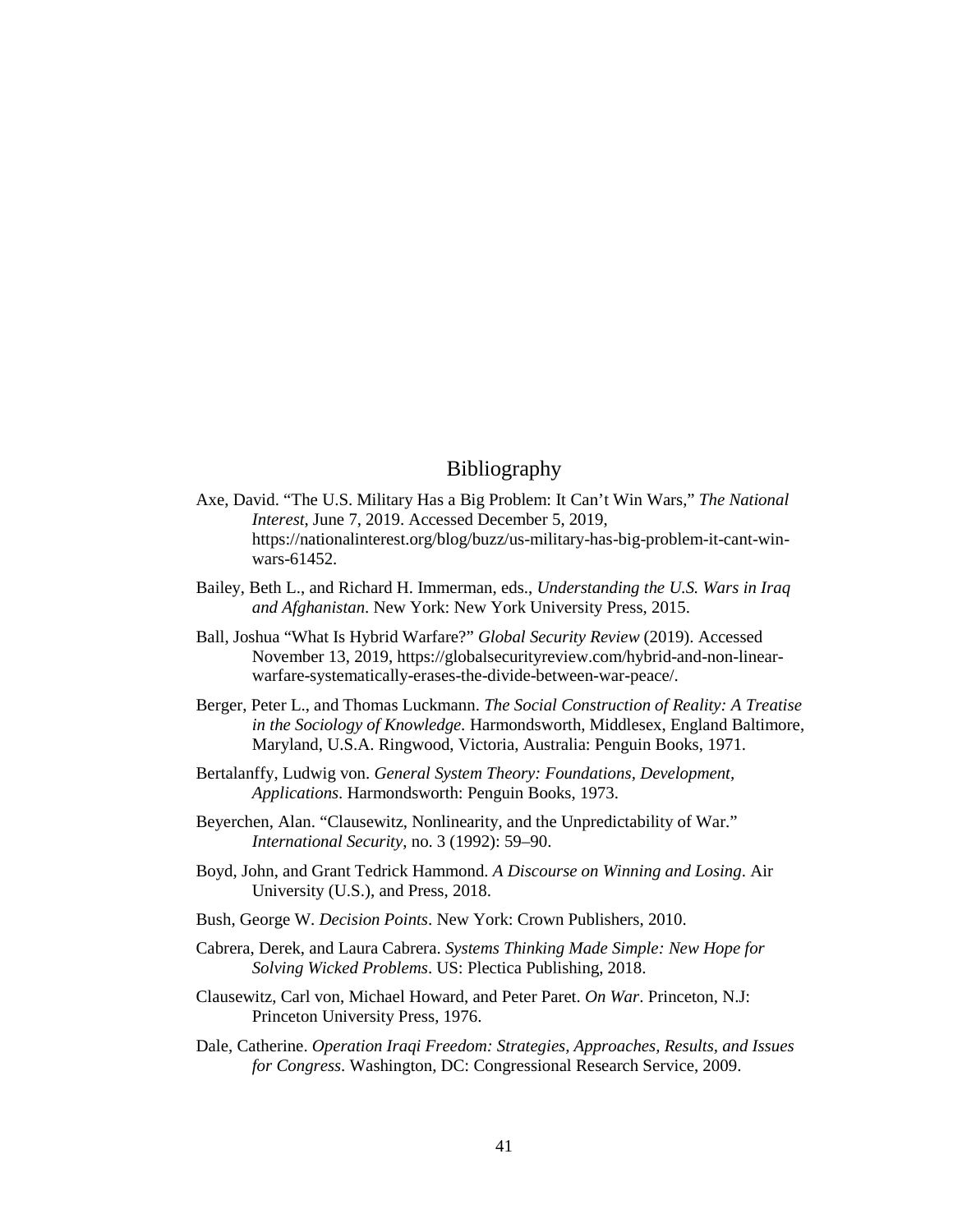- Depetris, Daniel "Does the US Actually Have a Coherent Foreign Policy in the Middle East?" *Washington Examiner*. Accessed December 2, 2019. https://www.washingtonexaminer.com/opinion/does-the-us-actually-have-acoherent-foreign-policy-in-the-middle-east.
- Dilanian, Ken. "Progress in Iraq Reshapes Debate over War" *USAToday.com*, 2008. Accessed October 30, 2019. https://usatoday30.usatoday.com/news/washington/2008-02-17- Iraqcongress\_N.htm.
- Dolman, Everett C. *Pure Strategy: Power and Principle in the Space and Information Age*. London; New York: Frank Cass, 2005.
- Dörner, Dietrich. *The Logic of Failure: Recognizing and Avoiding Error in Complex Situations*. New York: Basic Books, 2010.
- Ducote, Brian. "Challenging the Application of PMESII-PT in a Complex Environment." Masters Monograph, School of Advanced Military Studies, US Army Command and General Staff College, Ft. Leavenworth, KS, 2010.
- Echevarria, Antulio. *The Evolution of Operational Art: From Napoleon to the Present*. Edited by John Andreas Olsen and Martin Van Creveld. Oxford: Oxford University Press, 2011.
- Eikmeier, Dale C. "Center of Gravity Analysis," *Military* Review. (July-August 2004).
	- . "The Center of Gravity: Still Relevant After All These Years?" *Military Review*. (2017).
- Evans, Michael. "Centre of Gravity Analysis in Joint Military Planning and Design: Implications and Recommendations for the Australian Defence Force." *Security Challenges*, no. 2 (Winter 2012): 81–104.
- Gaddis, John Lewis. *The Landscape of History: How Historians Map the Past*. Oxford; New York: Oxford University Press, 2002.
- Gharajedaghi, Jamshid. *Systems Thinking: Managing Chaos and Complexity: A Platform for Designing Business Architecture*. Burlington, MA: Morgan Kaufmann, 2011.
- Gordon, Michael R. "Troop 'Surge' Took Place Amid Doubt and Debate." *The New York Times*, August 30, 2008. Accessed October 18, 2019. https://www.nytimes.com/2008/08/31/washington/31military.html.
- "Iraq Study Group Report: Executive Summary." *NPR.Org*, December 6, 2006. Accessed January 17, 2020. https://www.npr.org/templates/story/story.php?storyId=6586565.
- Jervis, Robert. *System Effects: Complexity in Political and Social Life*. Princeton, US: Princeton University Press, 1997.
- Jullien, François. A Treatise on Efficacy: Between Western and Chinese Thinking. Honolulu: University of Hawai'i Press, 2004.
- Justo, A. J. "The Knowns and Unknowns Framework for Design Thinking," *UX Collective*. February 17, 2019. Accessed November 8, 2019, https://uxdesign.cc/the-knowns-and-unknowns-framework-for-design-thinking-6537787de2c5.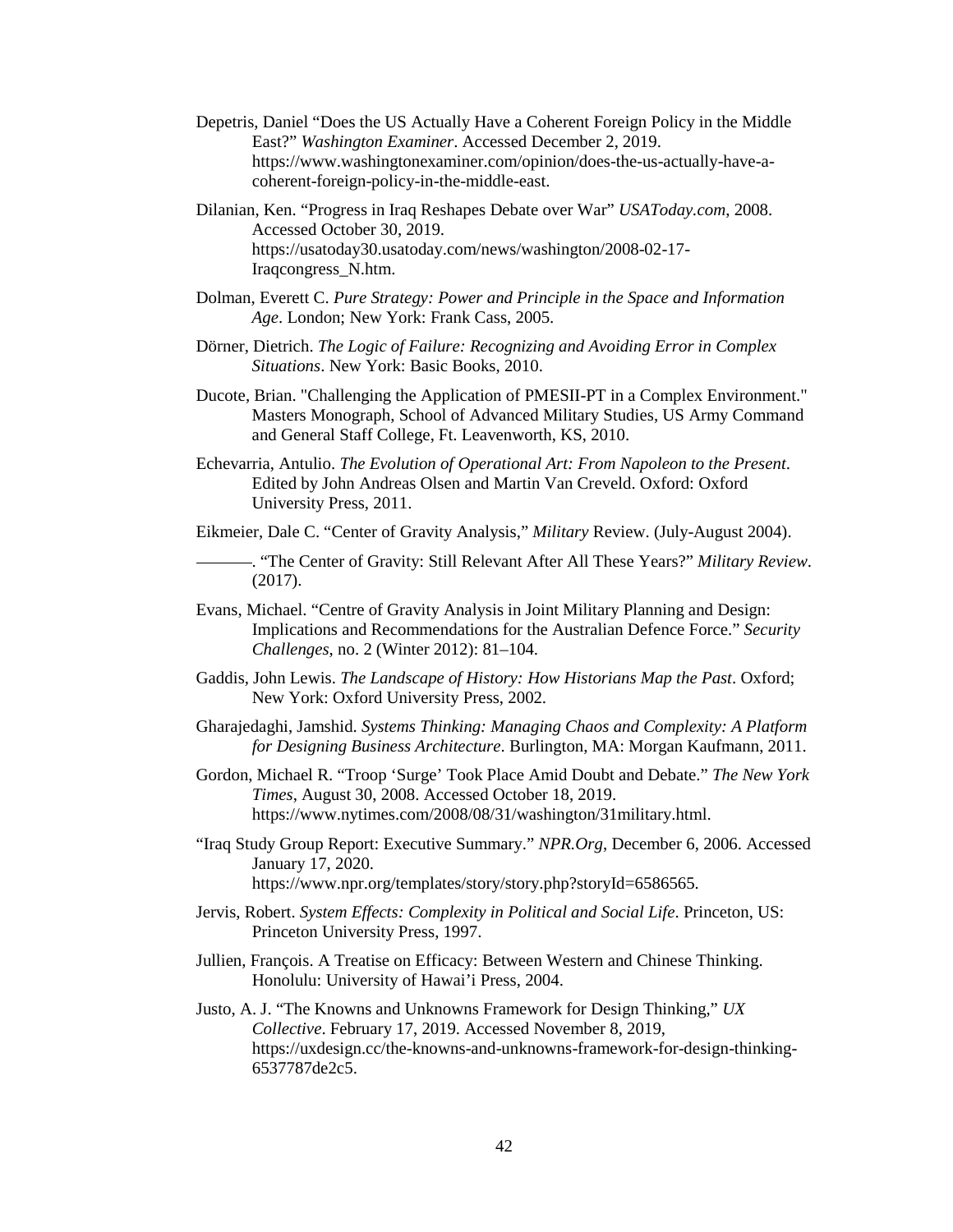- Klug, Johnathan. "Behind the Mosaic: Insurgent Centers of Gravity and Counterinsurgency," *Addressing the Fog of COG: Perspectives on the Center of Gravity in US Military Doctrine*. Edited by Celestino Perez. Fort Leavenworth, Kansas: Combat Studies Institute Press, 2012.
- Knowlton, Brian. "Kissinger Says Victory in Iraq Is Not Possible." *The New York Times*, November 19, 2006. Accessed December 28, 2020. https://www.nytimes.com/2006/11/19/washington/19cnd-policy.html.
- Kuhn, Thomas S. *The Structure of Scientific Revolutions*. Chicago, IL: University of Chicago Press, 1996.
- Lawrence, T. E. *Seven Pillars of Wisdom: A Triumph*. New York: Anchor Books, 1991.
- Mansoor, Peter. Email message to author, December 2, 2019.
- Naveh, Shimon. *In Pursuit of Military Excellence: The Evolution of Operational Theory*. The Cummings Center Series 7. London; Portland, OR: Frank Cass, 1997.
- Osinga, Frans P. B. *Science, Strategy and War: The Strategic Theory of John Boyd*. London; New York: Routledge, 2007.
- Perez, Celestino. *PMESII-PT versus Systems Thinking -- A Classroom Experiment*, Episode 8. Arguing the OE, April 10, 2013. Accessed November 19, 2019, https://www.youtube.com/watch?v=UbcmJ79eKII .
- Pope, Charles. "Cheney Changed His View on Iraq." *Seattlepi.com*. September 29, 2004. Accessed January 7, 2020. https://www.seattlepi.com/national/article/Cheneychanged-his-view-on-Iraq-1155325.php.
- Ricks, Thomas E. *The Gamble: General David Petraeus and the American Military Adventure in Iraq, 2006-2008*. New York: Penguin Press, 2009.
- Salmon, Wesley C. *Causality and Explanation*. New York: Oxford University Press, 1998.
- Schmitt, Eric. "Iraq-Bound Troops Confront Rumsfeld Over Lack of Armor." *The New York Times*, December 8, 2004. Accessed November 8, 2019. https://www.nytimes.com/2004/12/08/international/middleeast/iraqbound-troopsconfront-rumsfeld-over-lack-of.html.
- Schneider, Jim, Shimon Naveh, and Timothy Challans. *The Structure of Operational Revolution*. Booz, Allen, Hamilton, 2009.
- Senge, Peter M. *The Fifth Discipline: The Art and Practice of the Learning Organization*. New York: Doubleday/Currency, 2006.
- Stigler, Andrew. "Assessing Causality in a Complex Security Environment." *Joint Forces Quarterly 76*, 1st Quarter, January 2015 (December 30, 2014).
- Sun, Holly. *Center-of-Gravity Analysis in COIN. A New Way to Problem-Solve*. Fort Huachuca, AZ: University of Military Intelligence, 2009.
- Szayna, Thomas S., Stephen Watts, Angela O'Mahony, Bryan Frederick, and Jennifer Kavanagh. "What Are the Trends in Armed Conflicts, and What Do They Mean for U.S. Defense Policy?:" Washington, DC: RAND, 2017. Accessed December 26, 2019. https://www.rand.org/pubs/research\_reports/RR1904.html.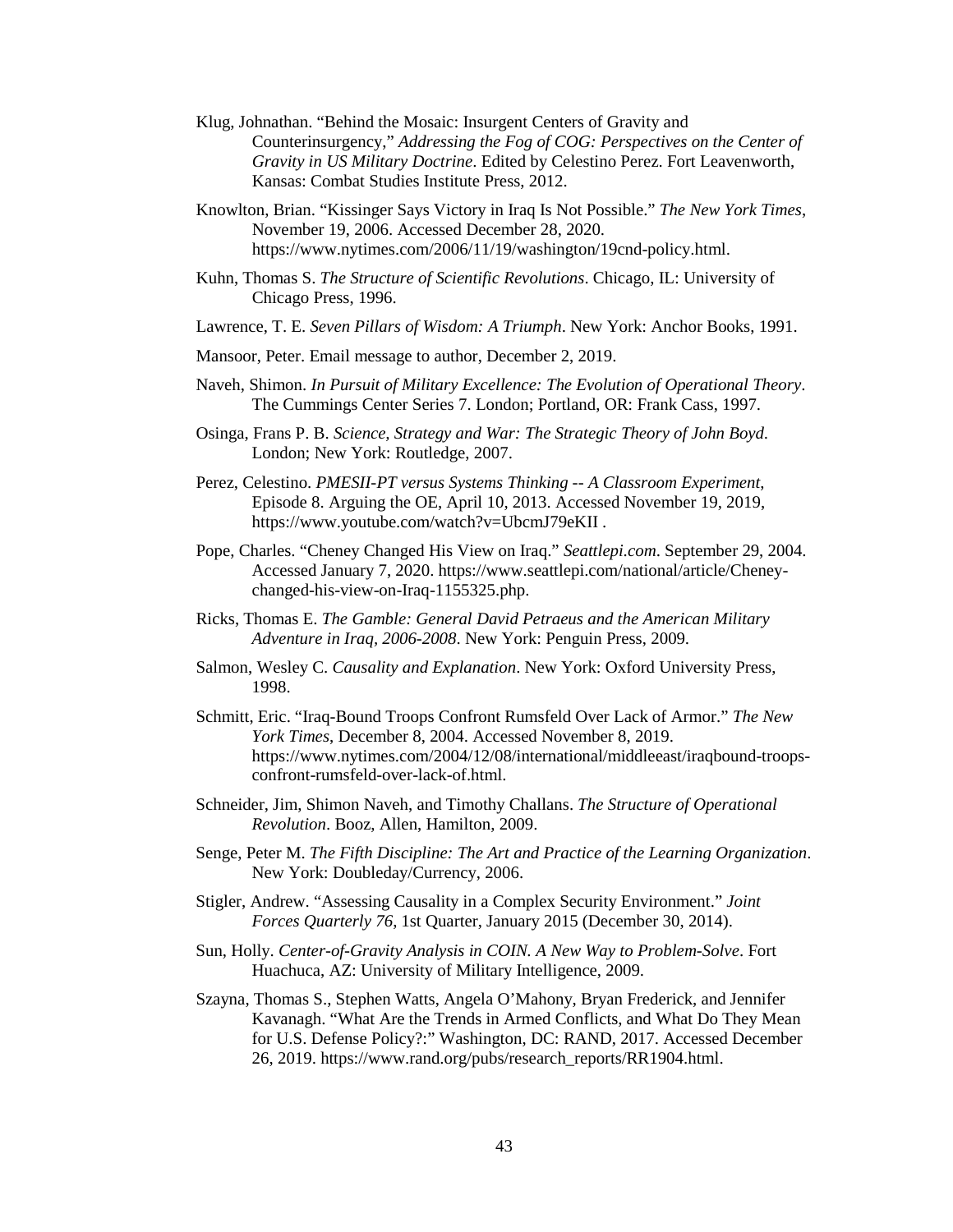- Tadros, Samuel. "U.S. Middle East Strategy," *The Caravan*. Palo Alto: Hoover Institution, March 28, 2019. Accessed December 2, 2019, https://www.hoover.org/research/us-middle-eaststrategy.
- The White House. *The National Directive 45*. Washington DC, 1990. Accessed October 14, 2019, https://fas.org/irp/offdocs/nsd/nsd\_45.htm.
	- . *The National Security Strategy*. Washington DC, 2002. Accessed November 3, 2019, https://georgewbush-whitehouse.archives.gov/nsc/nss/2002/.
- Tyminski. Stephen. "Preparing for the Future: Insurgents Get a Vote." *Small Wars Journal* (2018). Accessed December 27, 2019, https://smallwarsjournal.com/jrnl/art/preparing-futureinsurgents-get-vote.
- Tyson, Robin Wright and Ann Scott. "Joint Chiefs Advise Change in War Strategy," *Washington Post*. Washington, DC: December 14, 2006. Accessed January 17, 2020, http://www.washingtonpost.com/wp dyn/content/article/2006/12/13/AR2006121301379.html.
- Ulrich, Mark, and Peter Mansoor. "Linking Doctrine to a New COIN Center of Gravity Analysis." *Military Review* LXXXVII, no. 5, October 2007.
- United Nations. "United Nations Security Council Resolution 1441." New York City, NY: 2002. Accessed November 3, 2019, https://www.un.org/Depts/unmovic/documents/1441.pdf.
- US Department of the Army. Army Doctrine Publication (ADP) 5–0, *The Operations Process*. Washington, DC: Government Printing Office, 2012.
- . *The Operations Process.* Army Doctrine Reference Publication (ADRP) 5–0, *The Operations Process*. Washington, DC: Government Printing Office, 2012.
- . Army Technical Publication (ATP) 5–0.1*, Army Design Methodology*. Washington, DC: Government Printing Office, 2015.
- . Field Manual (FM) 3-0, *Operations*. Washington, DC: Government Printing Office, 2017.
- US Department of Defense, Joint Staff. Joint Doctrine Note (JDN) 1–18, *Strategy*. Washington, DC: Government Printing Office, 2018.
	- . Joint Staff. Joint Publication (JP) 1-02, *Department of Defense Dictionary of Military and Associated Terms*. Washington, DC: Government Printing Office, 2016.
	- . Joint Staff. Joint Publication 2-01.3, *Joint Intelligence Preparation of the Operating Environment*. Washington, DC: Government Printing Office, 2014.
		- . Joint Staff. Joint Publication 5-0, *Joint Planning*. Washington, DC: Government Printing Office, 2017.
- US Department of State. "Coalition Provisional Authority Order No 1." Washington, DC, 2003. Accessed February 7, 2020. https://nsarchive2.gwu.edu/NSAEBB/NSAEBB418/docs/9a%20- %20Coalition%20Provisional%20Authority%20Order%20No%201%20-%205- 16-03.pdf.